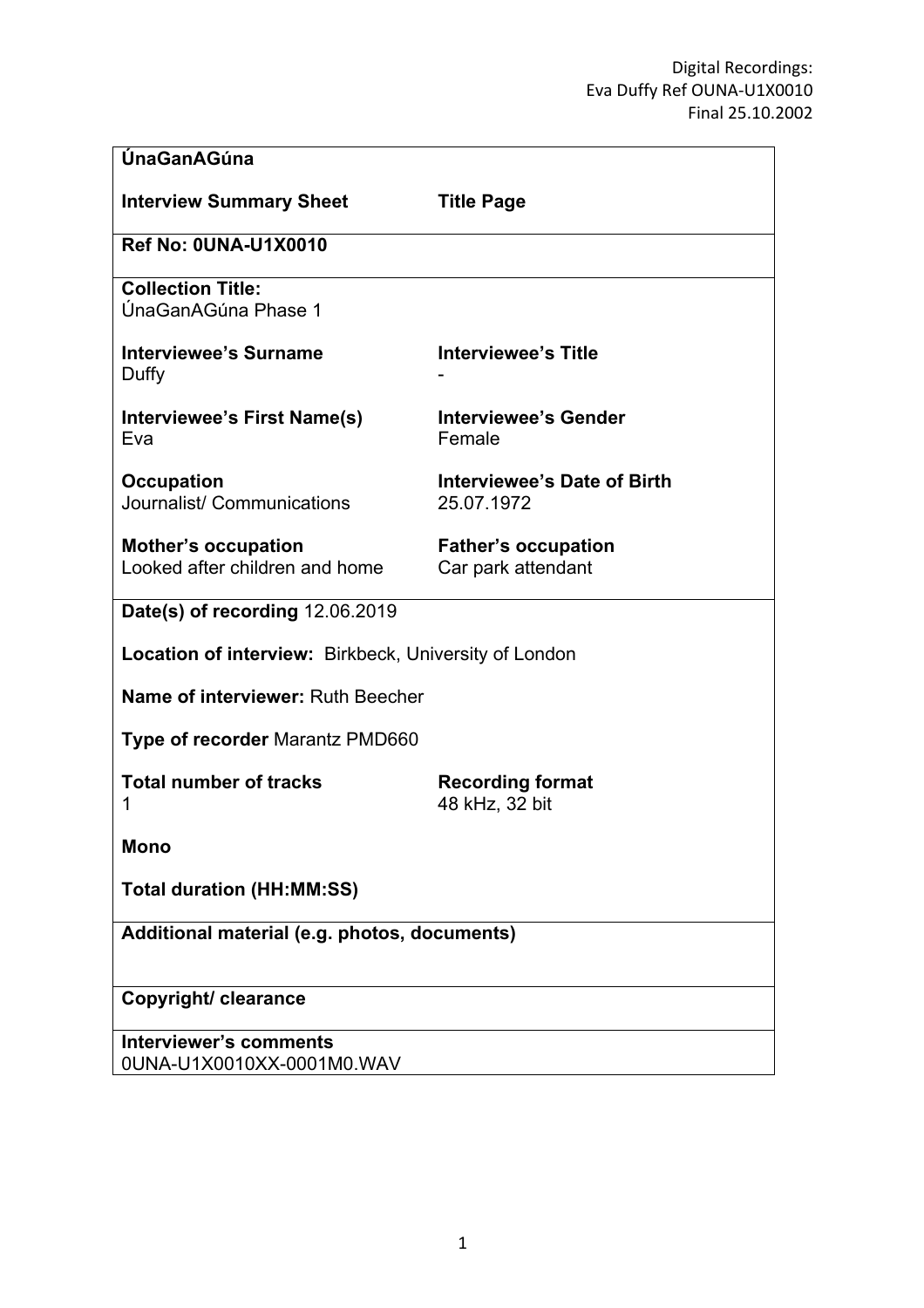*Ruth: It is Wednesday 12th June 2019. My name is Ruth Beecher, I'm an historian at Birkbeck, University of London and I'm interviewing Eva for the Unaganaguna Irish Women's Digital History Project. Would you like to introduce yourself?*

Eva: Hi, my name is Eva Duffy, I'm from Dublin originally and living in Northampton in England for the past twenty years or so.

*Ruth: Great. And just to confirm Eva that you have read the information sheet all about the project?*

Eva: I have, yeah.

*Ruth: And you understand it, you're happy with everything in there?*

Eva: I am.

*Ruth: And that you've read the consent/ release form and you're happy to consent for us to record you and make your account of your young life available for other people as you've set out in the form.*

Eva: Yeah, happy with all that.

*Ruth: Okay, so shall we kick off? Ready?*

[00:01:02]

*Ruth: So, can we start by thinking a little bit about your background? Your family and the connections to Ireland.*

Eva: Okay. So I was born in Finglas, which is a Dublin northside area, very working class. My parents both came from Claremorris in County Mayo. They, I think, had quite typical backgrounds themselves. My mam was from a huge family. I actually don't even know off the top of my head how many brothers and sisters she had, but there was a lot of them. She was the second youngest of the family. And my dad was somewhat unusually from a family of three. I think my mam used to tease him about being a bit more posh than she was because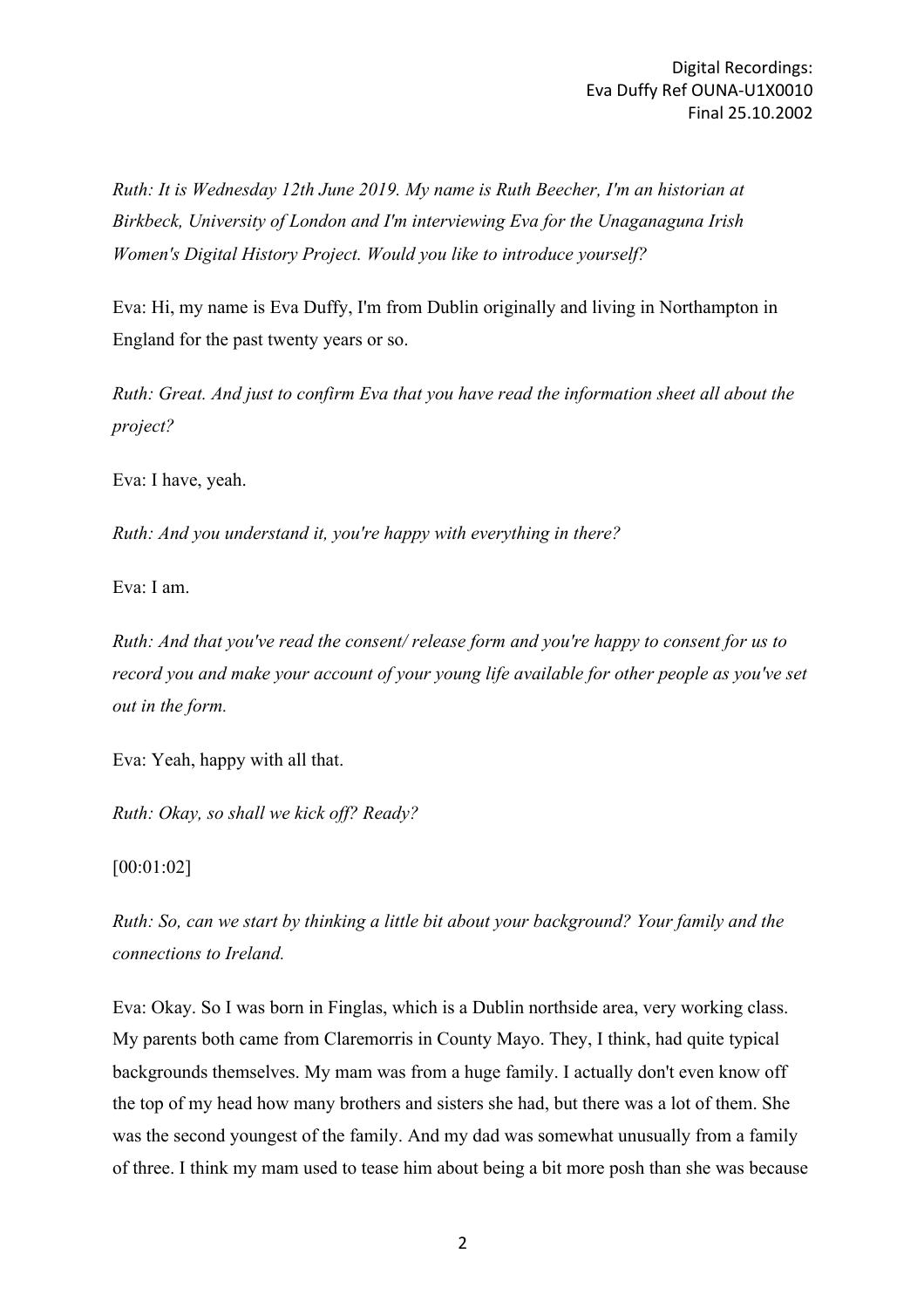he had shoes to go to school in [laughs]. So that was obviously for them a small, rural upbringing. Neither of them had much in the way of formal education in terms of secondary school and my dad was largely self-taught. Hugely well read and perhaps the most intelligent person I've ever met but very much all of his— everything he knew he had taught himself. So reading, because he left school very early. As the story goes, he lied about his age in order to join the Irish army.

### *Ruth: So what age— when was he born?*

Eva: 1939, I think, and my mam was five years older than him— or younger, sorry, five years younger than him. So he, from all accounts, was something of a bit of a rebel himself in the sense of— he was a very, very strong believer in social justice from a very young age. And I remember a story he told me about his dad. The local— a local dignitary's son had gotten a young girl pregnant in the town they lived in and the young girl was to be sent away to England and my grandfather was overheard by my dad having a go at the girl's father for sending her away.

### *Ruth: Sending her away to have the baby?*

Eva: Sending her away out of sight so— and the father of the child getting away scot free. So obviously my dad I think was quite influenced by that in the sense that things were not quite right for people— for women and also for people who were poorer. And then there was an anecdote he told from his childhood. There weren't very many— he didn't talk very much at all about childhood, but the few things gave us a little insight into how he viewed the world I think. Because when he was very young, he got a job at the post office and he had to deliver a parcel to, again, a local dignitary or a bigwig. So he went to the front door, knowing full well he wasn't supposed to go to the front door, and knocked on the door and said, "I've a parcel for you" and the guy said, "you need to go round to the servants' entrance." And he said, "well, you can have the parcel or not have it" [laughs]. So he refused to use the servants' entrance and he would have been a teenager at that point and I think it gives a good insight into how he was developing. He was quite left wing and he was— he brought all of us up, because he had four daughters and a son, and we were all brought up in a kind of a— not typically gendered way in that he felt very, very strongly that we should all get the best education we could. To a certain extent, he didn't think that third level education was

3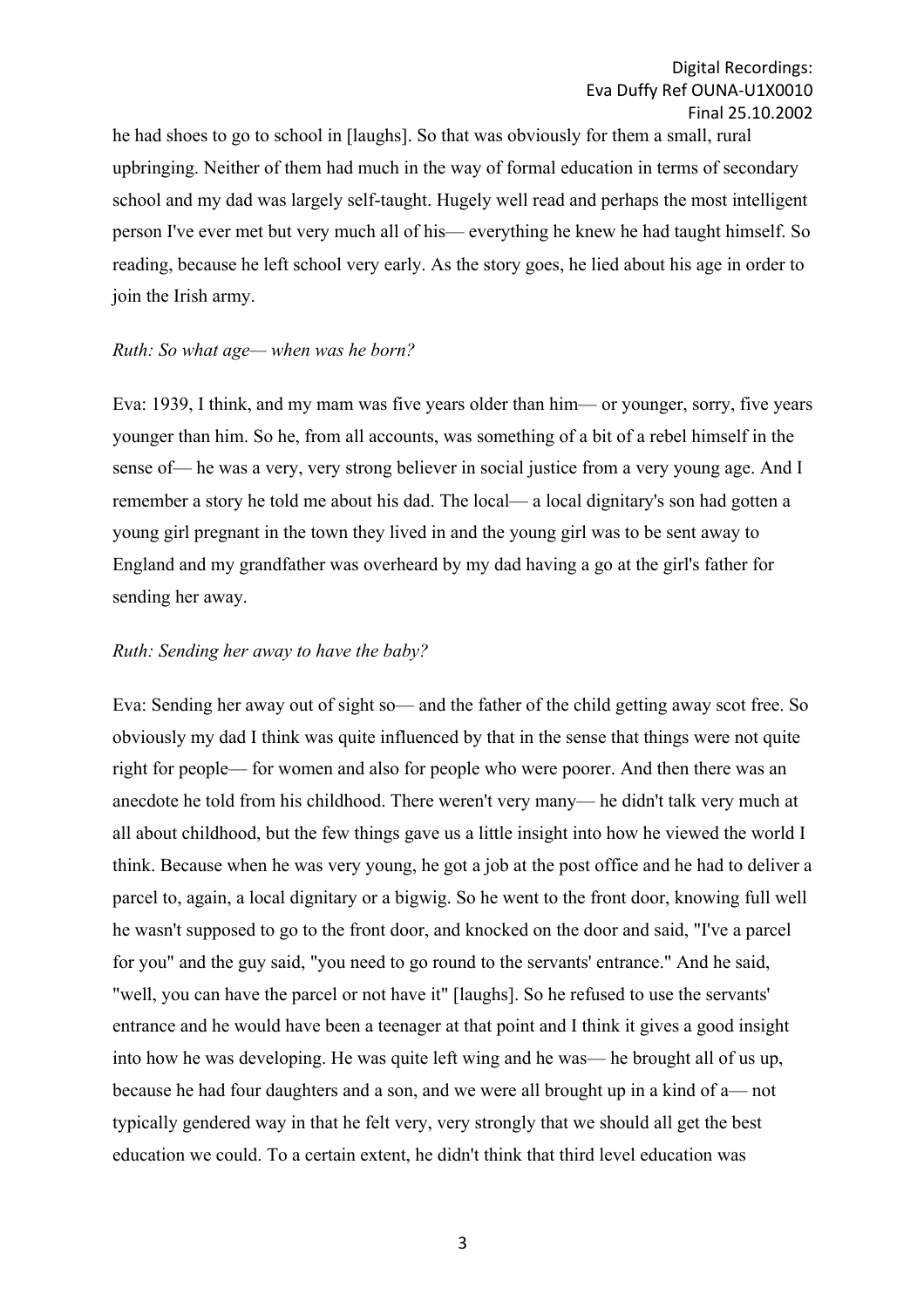necessary, he thought that would be— not that it would be a waste but it wasn't for people like us. And very much thought that we'd have the kind of jobs that he would have had himself but he believed very, very strongly that education was absolutely crucial and he was very passionate about us getting the best education and reading a lot. So, yeah.

## [00:05:10]

Eva: My mam was a hugely gregarious character, a real social butterfly I suppose she would have been, and very good looking. She married quite late and I think it was because she was holding on for my dad, from all accounts.

## *Ruth: How's that?*

Eva: Well, he went off to England and then he came back to Dublin and she moved to Dublin.

## *Ruth: So he went off to England to be in the army?*

Eva: No, no, he joined the Irish army. But also, I think his route out of Claremorris. Then later he went to England and did the usual: labouring and learnt a bit of carpentry and learnt enough to become a jack-of-all-trades guy. And then he moved back to Dublin and my mam went to Dublin— didn't really ever get much out of them about that period but— so I think she definitely had her sights set on him and nobody else would do so.

## *Ruth: What age were they when they married?*

Eva: She was in her very late twenties so I think all of her family would have been married by then, and even her younger sister would have been so—

### *Ruth: What year did they marry?*

I don't know, off the top of my head, because they both passed away so we don't have those conversations that would keep it fresh in my mind.

### *Ruth: Where— where do you come in the family?*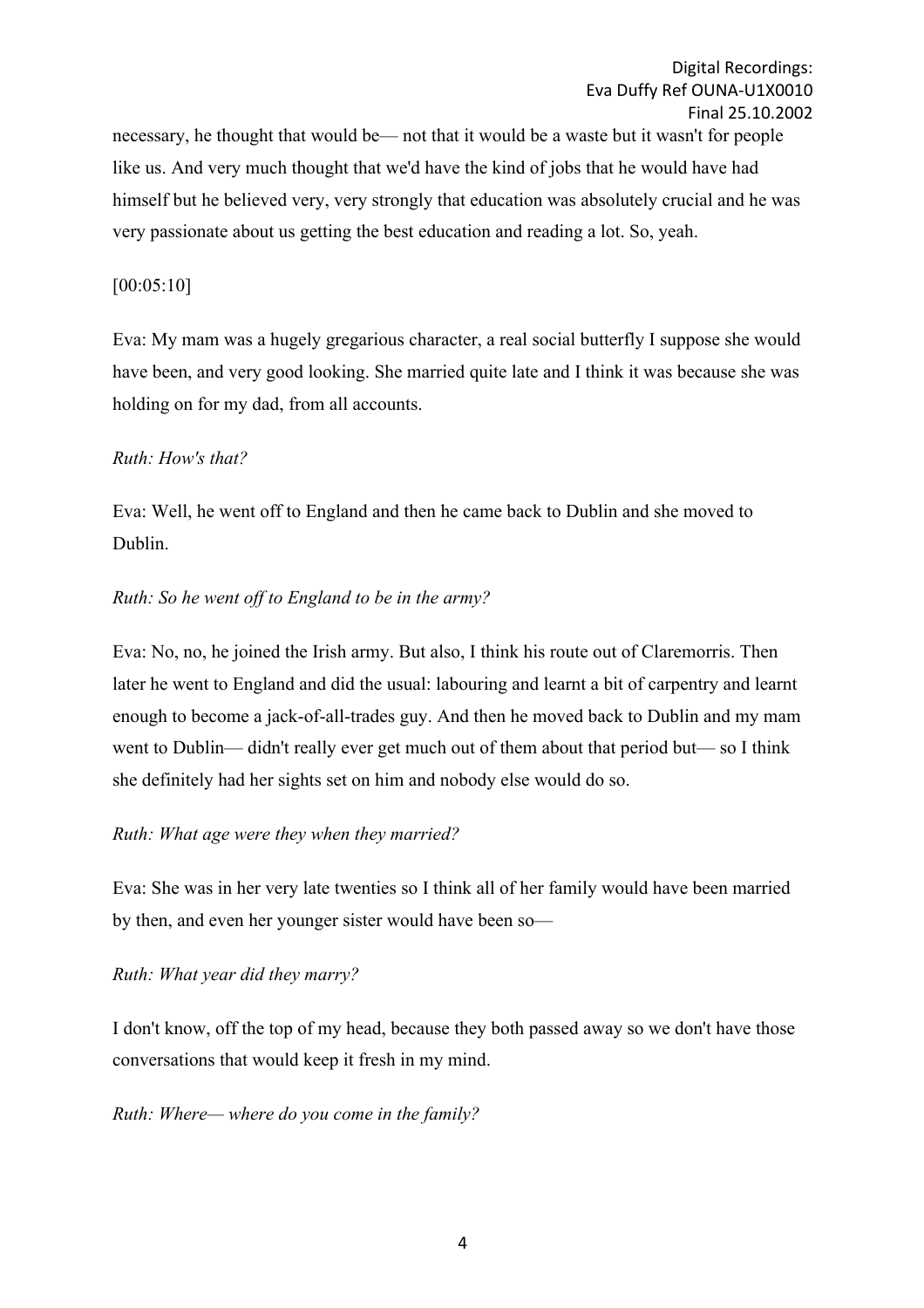Digital Recordings: Eva Duffy Ref OUNA-U1X0010 Final 25.10.2002

Eva: I'm second youngest, fourth of five. There were two babies along the way that were lost so— but she— again, my mam wouldn't talk about that very much at all. It was— I think not something that she even herself would have acknowledged as something that she could have grieved for, talked about. It was just a matter of fact.

### *Ruth: And was that before you were born?*

Eva: One of them was before me, yes, and I think actually when I look back on my relationship with my mam, I think she may have had postnatal depression because I think she didn't bond with me in perhaps the way she did with the others.

*Ruth: So you're second, is it?*

Eva: Second last.

*Ruth: Oh, second last out of—*

Eva: Five.

*Ruth: Five.*

Eva: Yeah, yeah.

*Ruth: So do you want to tell me about who is in the family?*

Eva: Yes, yes. So oldest is Miriam and as normally is with the oldest, high achiever, really very, very clever, very academically successful.

*Ruth: What age is she or when she was born?*

Eva: She was born in nineteen— oh well, let's see now [laughs], I'll have to work backwards. She's five years older than me so she'd be— I was born in 1972. So she'd be '67.

*Ruth: '67.*

Eva: She's 50 now, 51.

*Ruth: 51, she is, yeah.*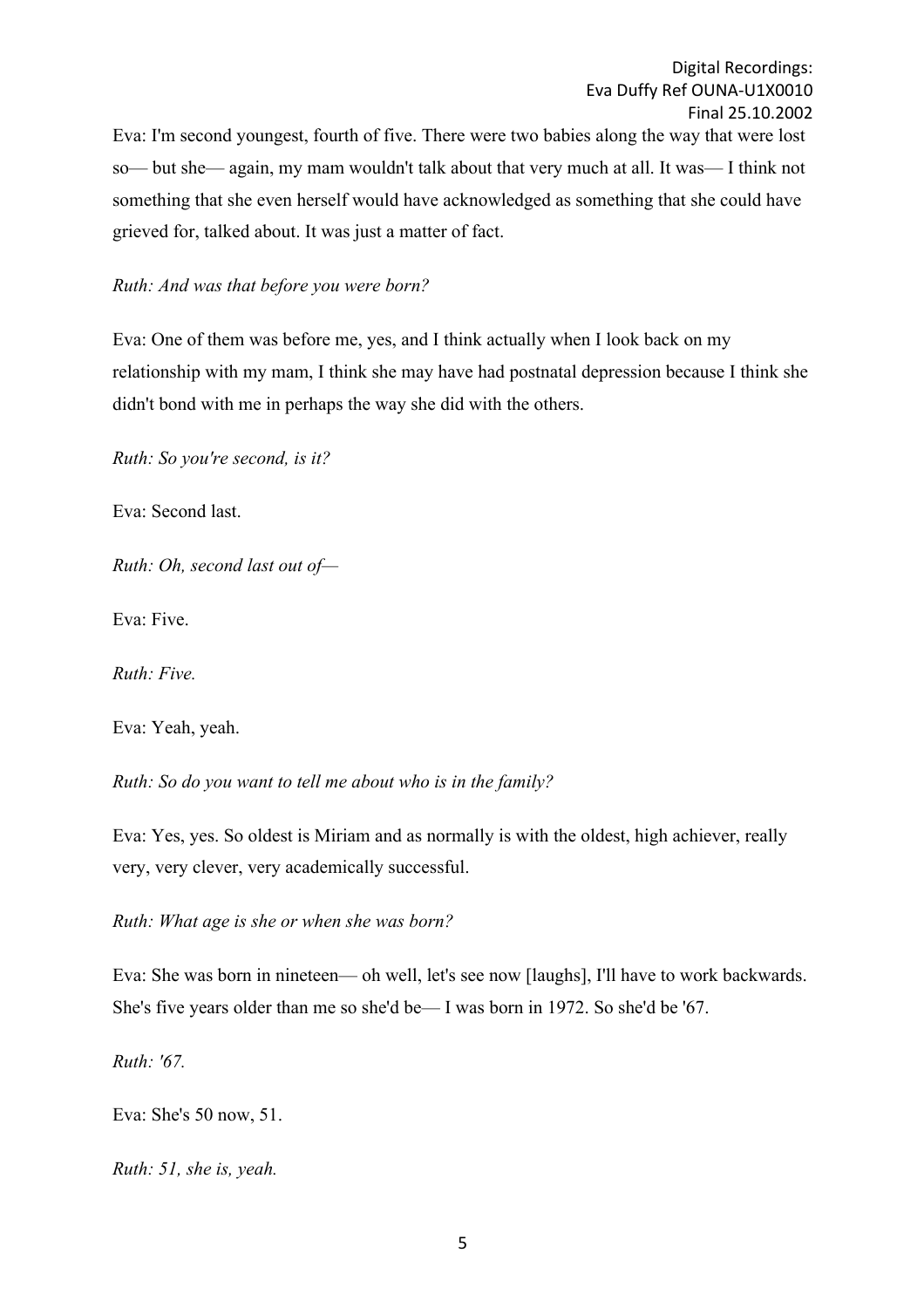### *Ruth: Well, then the baby that was lost, is it?*

Eva: Yes, yeah. And then another two year, about two and a half year gap then to the youngest, Stephanie. And my mam told Stephanie that the only reason she existed was she couldn't get the pill [laughs].

## *Ruth: This is the late '70s?*

Eva: So she was '75, January '75, yeah.

*Ruth: The pill hadn't hit Dublin. I'm sure it must have.*

Eva: I'm sure there were ways and means but she was quite clear to her that she wasn't [indec]. She would have not been a planned pregnancy [laughs].

## *Ruth: When did she lose the other baby then?*

Eva: So, again, there wasn't ever very much discussion about but all I know is my sister Jenny is the keeper of all the family stories.

## *Ruth: She's second daughter?*

Eva: She is and she was closest to my mam so I think she used to get all the anecdotes and the stories and what-have-you that wouldn't have been shared with the rest of us and I think that's because Jenny was very like my mam, both very outgoing characters, very feisty. So the child was born but it would have been very early and was still-born. So that was after my brother and before me and I think because of how things happened then— Obviously, it wasn't considered to be a proper baby, you know, in that sense so there wouldn't have been any grieving process for her. There was a miscarriage before that so Billy is the middle child. The miscarriage came before him and the still-birth came after him. Yeah. But as I said, she never talked about it with us in any meaningful way at all. And only talked about the actual details of what happened when she spoke to my sister Jenny about it. She didn't talk about the emotional impact that it would have had on her.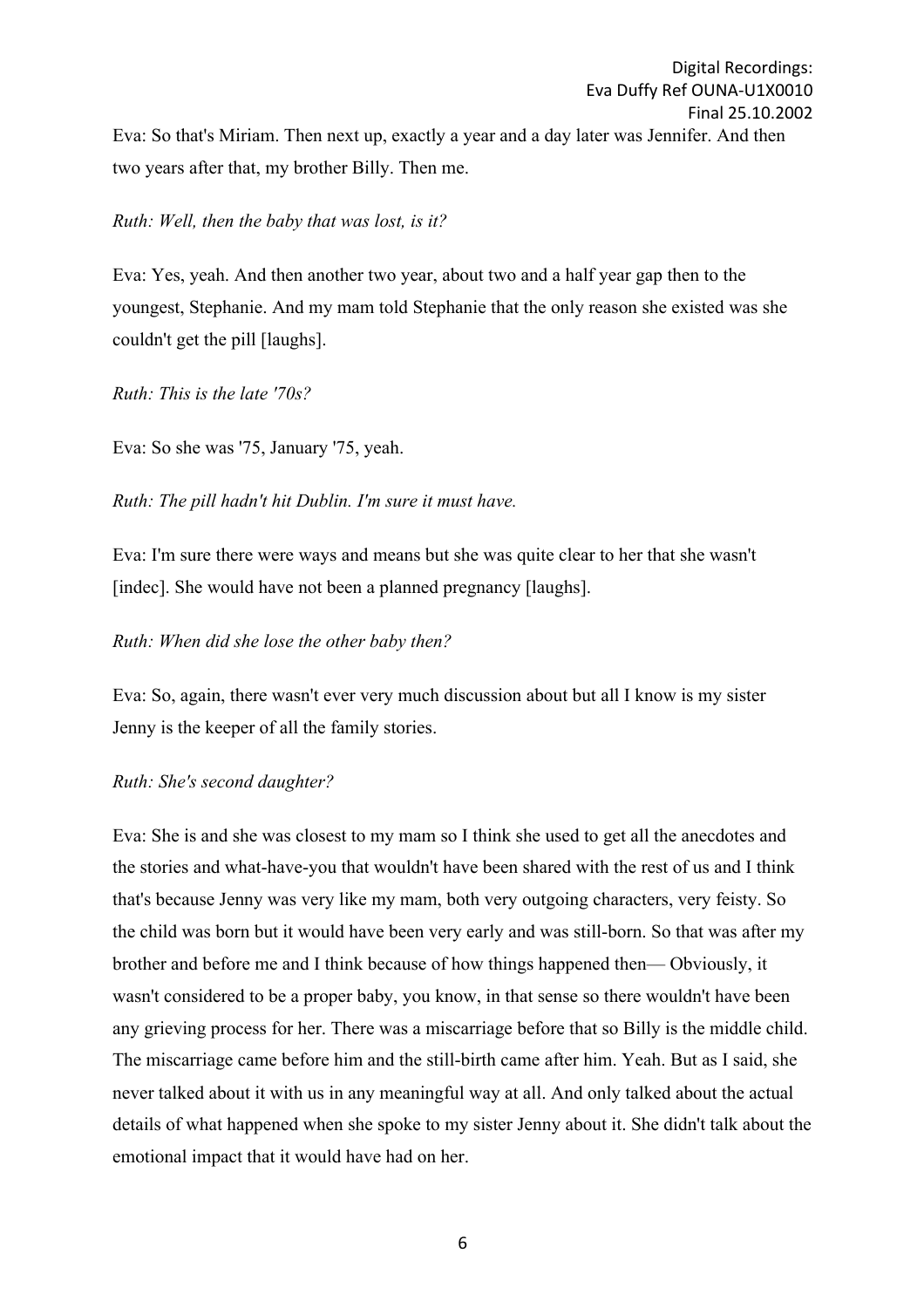## [00:09:56]

### *Ruth: And was your mum— was she at home with the kids or did she—*

Eva: She was, yeah, yeah. And I think there would have been no expectation otherwise from her or my dad. And where we grew up, that was absolutely the norm. So I remember when I was in primary school, there was one girl whose mother worked and that was considered to be quite odd. And I think her— her mum was much younger than our mothers so she—

### *Ruth: So, does that mean you became sort of middle class then?*

Eva: No. [Laughs]. No, not at all, no. It was— it was a poor upbringing so my dad worked at the airport by the time we all came along. He had a job as a carpark attendant at Dublin airport. But there was a lot of overtime where he could– [indec]— he could and he did shift work, which was difficult for us when we were small because we'd have to be really quiet when he finished the nightshift or just— Mam would kick us all out of the house and say, don't come back until whenever. So it was not middle class at all, no. So the staying at home wasn't because we were financially comfortable enough to justify it, it was because women of that generation and social class didn't work.

*Ruth: That's interesting, I didn't know that. You know, in terms of— Because often working class women do work, don't they? You know, regardless of the generation so that's really interesting, yeah.*

Eva: Yeah, well certainly I didn't know anybody who had a working mother except as I said the one girl in primary school.

## *Ruth: Whose mother was much younger?*

Eva: Yes, yeah.

[00:11:29]

*Ruth: So, shall we talk a bit about you and where you were when you were fifteen then?*

Eva: So, when I was fifteen. So I lived in the same house all my life in Finglas. So it was originally as they were called starter— they were like starter homes, they were. And my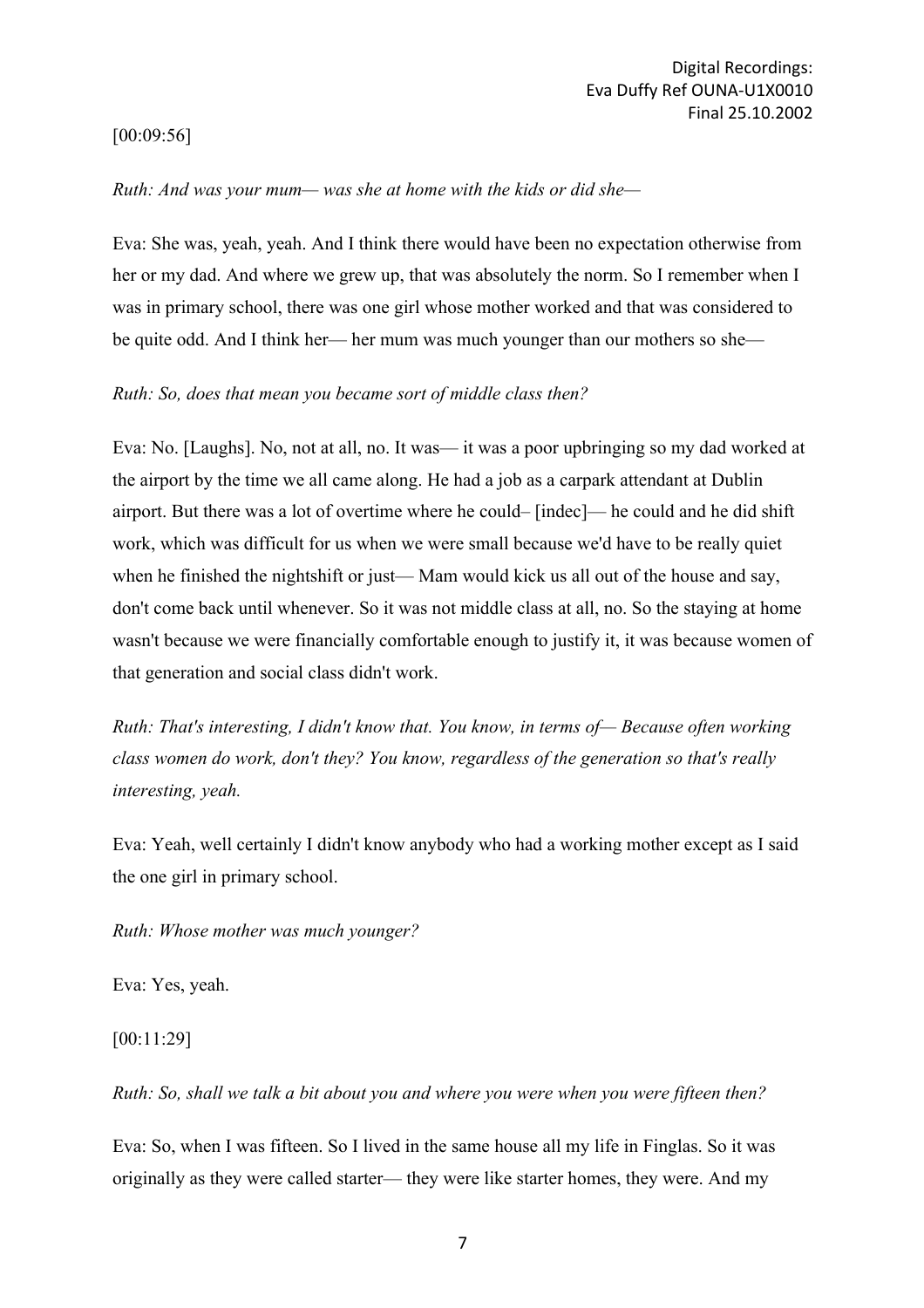parents got the house, there was some sort of a lottery for newly married couples. So you basically paid a certain amount to have a ticket and that guaranteed you a house but you had no say in where the house was. So you ended up there almost by—

### *Ruth: On what basis did you get the house? Did you buy the house, did you rent it?*

Eva: They bought it because the people on the road were— I suppose housed by the— by Dublin Corporation. So it was a mixture. So I lived there all my life, we've actually only just sold the house because my dad died just over a year ago so that's another thing altogether.

### *Ruth: Sorry.*

Eva: It's okay. So I went to the local primary school, then the local secondary school. The school that everybody who lived in our road and in our area went just to their local school. So you knew everybody who was there. So fifteen, I was in secondary school, I would have been studying very hard. Very studious.

### *Ruth: What was the school like?*

Eva: It was a Catholic convent school so— St Michael's, all girls. So it was run by the Holy Faith Convent. Although it wasn't all nuns who did the teaching, we had civilians doing the actual— most of the teaching. But obviously the ethos ran through everything, it was very much a Catholic school. We'd have the Catholic prayers first thing in the morning and all of the teaching I suppose would have reinforced Catholicism. So yeah, that was—

### *Ruth: Did you like it?*

Eva: I loved learning, I was very studious, very academic. I was more than happy to be just with books. Books were my friends as a child so I wasn't very sociable and I did have the family [laughs]— the family legend I suppose about me is that I spent my whole childhood in a cupboard with a torch and a book which is not far off the truth actually.

### *Ruth: What kind of things did you like to read when you were fifteen, do you remember?*

Eva: I had very, very wide tastes. I remember when I younger being at home in Mayo as we used to spend our summers with our grandmother and auntie— and running out of things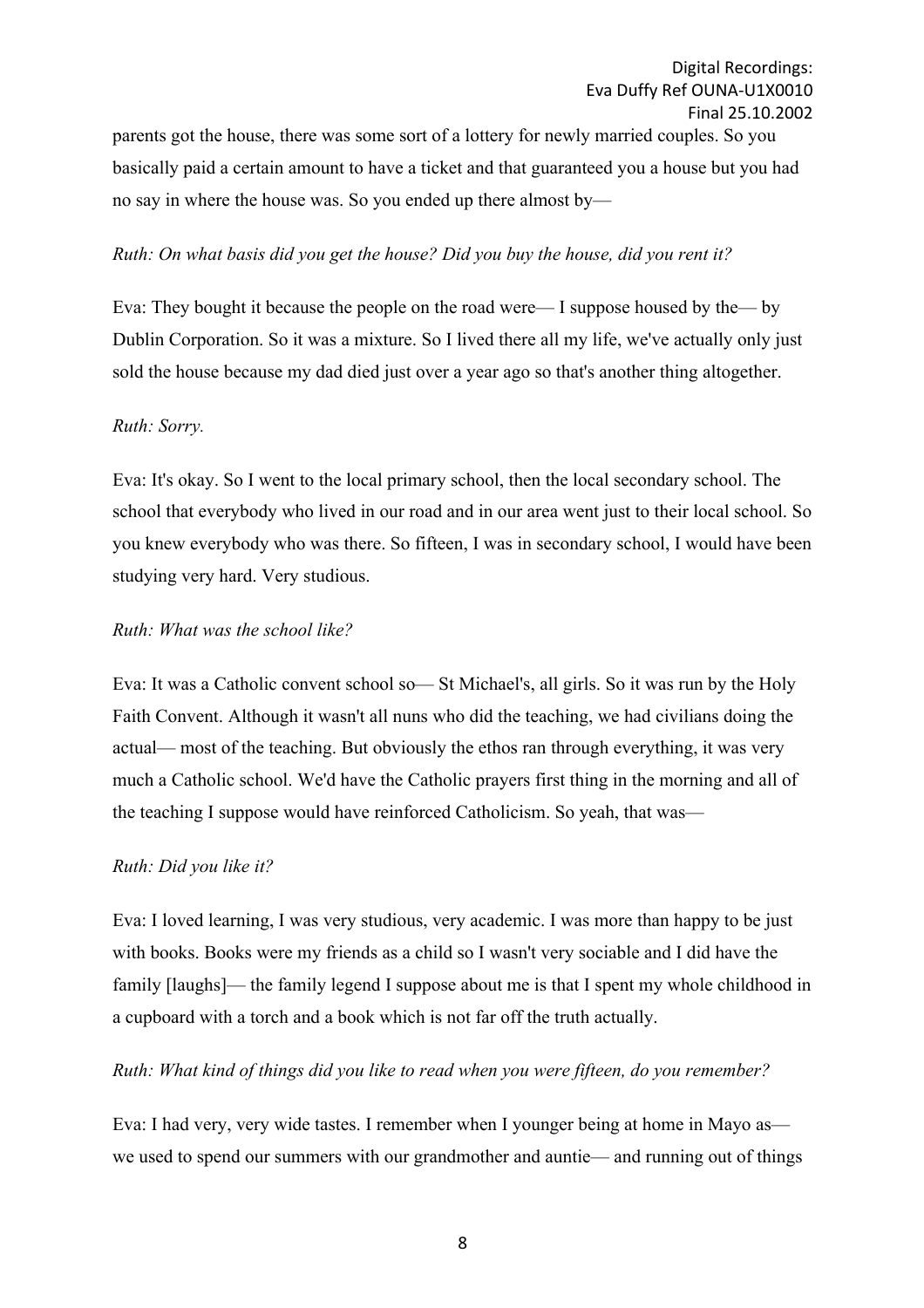to read and then rummaging through their book collection and finding Jane Eyre. So that's I think when I was around eleven and being really blown away by, "oh this is a really big book and it's really good." So, I think I quite liked challenging books. So by the time I was fifteen— I still hadn't discovered things like American authors, so I wouldn't have been hugely into very modern fiction, probably was with all the classics at that point. And in school, we'd have been doing Charles Dickens and, who else— we'd have been doing Brian Friel with the plays and the usual sort of poetry stuff— it'd be the standards of Shakespeare right through to modern Irish writers so just the curriculum that was there then. So I think I'd have been exposed to very— at that— very traditional and conventional reading I think at that point. It wasn't until I went to university that I discovered that there was a whole other world of reading that was really—

## *Ruth: Where did you get your books? The library or—*

Eva: Yes, and we used to get pocket money so I'd save up my pocket money and buy some.

### *Ruth: New books or secondhand?*

EvaL I'd buy new ones if I'd saved up enough. And my dad insisted that we had to share books which used to annoy me. Because when you're in a family of five, nothing is your own. You have no privacy, you have nothing you can say is just yours. So even I'd get a book and I'd try to squirrel it away so I wouldn't have to share it but was always found.

### [00:15:48]

### *Ruth: Did you share a bedroom?*

Eva: Oh yes. It was [indec]. When we were all sort of small, it was a two bedroomed house. And then at some point, when I was probably about ten or eleven, my parents had the attic converted so then it was three bedroom. But certainly when I was very small, the four girls would share bunk beds, so it'd be two on the top bunk and two on the bottom bunk.

### *Ruth: And your brother had [?]*

Eva: He had his own bed [laughs].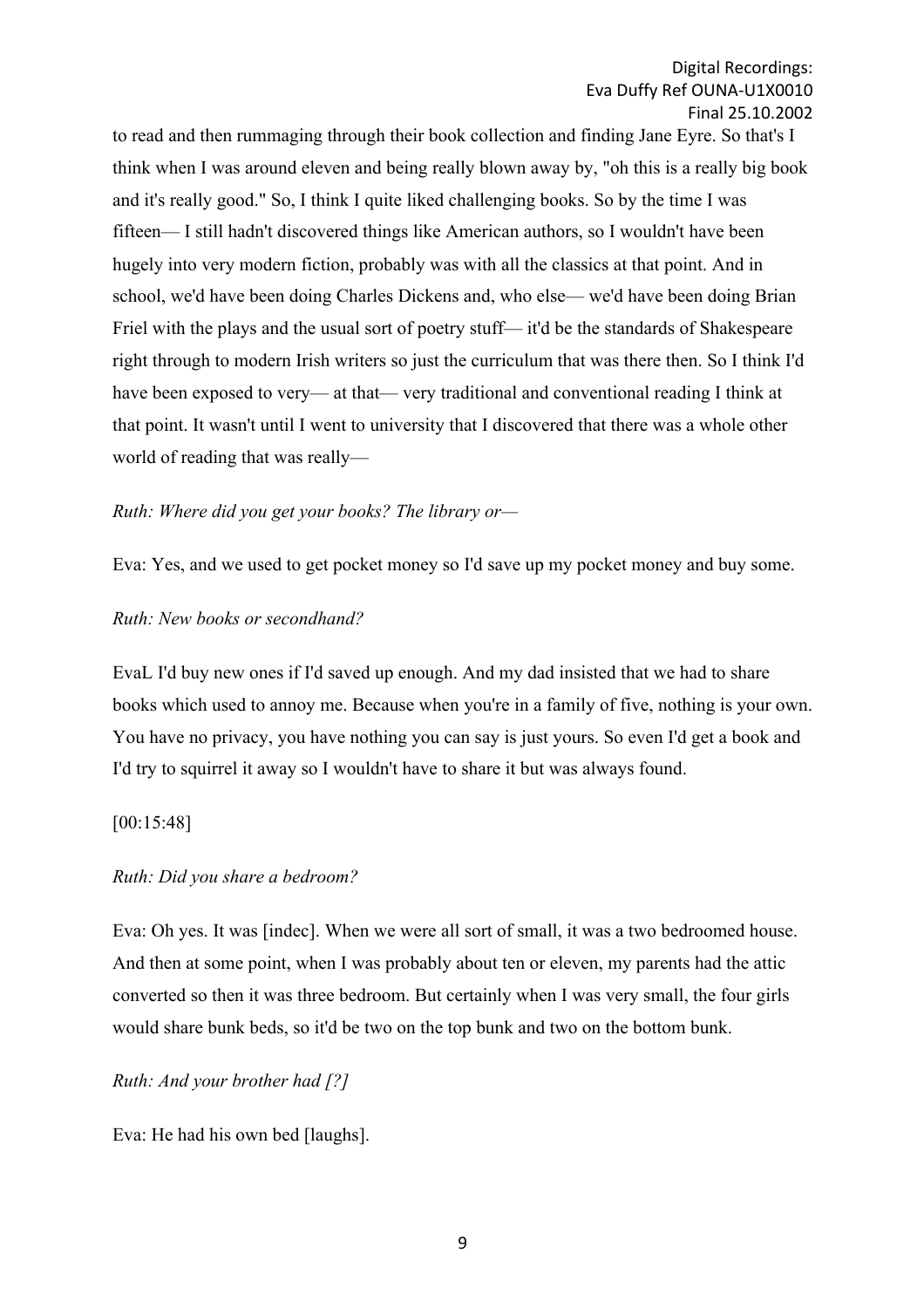*Ruth: And then you all shared with one or more sister then?*

Eva: Yes, yeah.

### *Ruth: And what were your favourite subjects in school?*

Eva: English was my absolute favourite, I loved that. And then history, geography. I was very good at school so there wasn't any subject that was— that I didn't enjoy learning but English and History were my favourites.

## *Ruth: And did you do extra-curricular things?*

Eva: No, there wasn't really much opportunity to at that point. It wasn't a thing that you would have. I mean school extra-curricular stuff. There wasn't anything in the sense of like clubs or things like that. And then after school I had a small circle of friends and by the age of fifteen, I think I probably would have started to hang out [laughs]. We used to hang out at the library [laughs] which says a lot about [laughs], about— I think there was a [indec] because I was the fourth of five children, my parents were much more relaxed with me than they were with my— especially the two oldest ones but because of that I had nothing to rebel against, I didn't need to. So I had a lot of freedom.

### *Ruth: And you used it to go to the library, yaaay [both laugh].*

Eva: I did, yeah. And I also had a situation whereby— I had two best friends. One of them was an orphan at that point and she was in the guardianship of her older brother. So she wasn't monitored in the way that other children were. So again, a huge amount of freedom and we would always end up at her house usually if we were doing anything but we were very good with it. I think again because when you have the freedom to do things, [indec], I think especially when you see your older siblings because at that point, they would have [indec] so you'd kind of think, "oh, that doesn't look very appealing."

[Both laugh].

[00:18:07]

### *Ruth: So, what happened next for you?*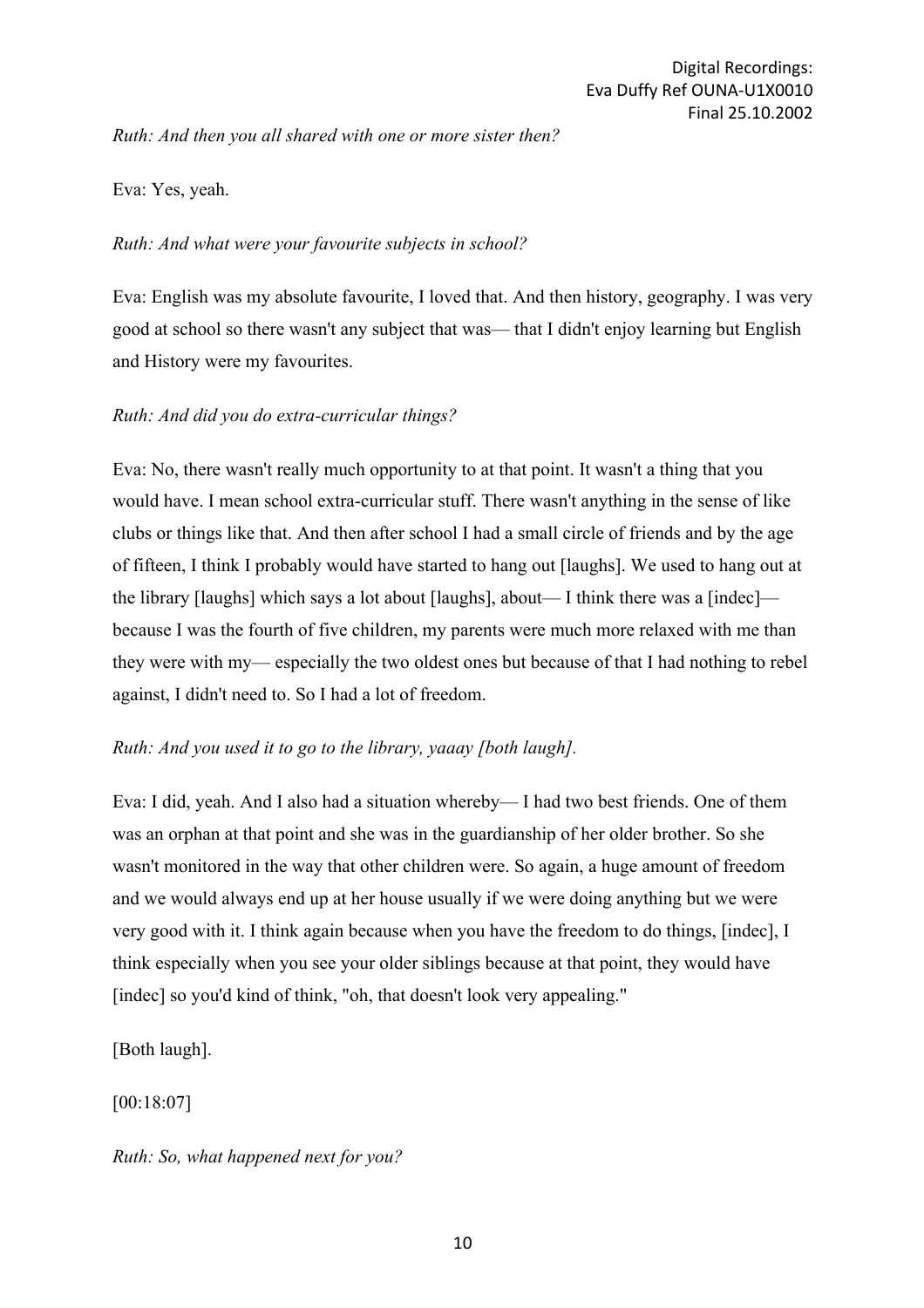Eva: I, after school I went to the Dublin Institute of Technology—

*Ruth: So what age are you now, eighteen?*

Eva: Eighteen, year.

*Ruth: So up until eighteen, your world was really going to school and going to your friend's house and going to the library?*

Eva: Yeah, it really was. So then when I was in my last year of secondary school, I got a placement at a magazine, a newsy kind of place in the city centre and that's— I had already thought that I'd quite like to do journalism and that really cemented it for me. So I had a situation whereby the editor of this book— editor of a magazine, it was a construction magazine for the construction industry, it was very boring— But he'd give me a book to read every week and he'd pay me to do a book review. And some of the books were actually really, really interesting so that's how I became aware of things like Bauhaus architecture or the Shaker movement in America, furniture and things like that. So although it was quite a dull publication, the books he was giving me to read were really, really interesting.

## *Ruth: Opening your mind to different worlds.*

Eva: Very much so, yes. And that was the first time I thought, I can read something, write about it and get paid for it, which just seemed to be ludicrous [laughs]. So then I applied to study journalism at the Dublin Institute of Technology and I was accepted on to that course so I was the first person in my family to go to third level education. And the only reason I was able to do that was because I was funded by the European Social Fund. My younger sister after me was offered a place at Sligo Regional Technical College studying art but we couldn't get a grant for that so she wasn't able to take it because my parents couldn't afford it which was a huge shame.

## *Ruth: And what was your day to day like?*

Eva: So, because it was an Institute of Technology as opposed to a university, it was a proper scheduled day [laughs], so you'd be in at half nine and usually studying until about four. And that was a very practical course. So it was— the qualification was Certificate in Practical Journalism and it was what most Irish journalists had as their route into journalism but most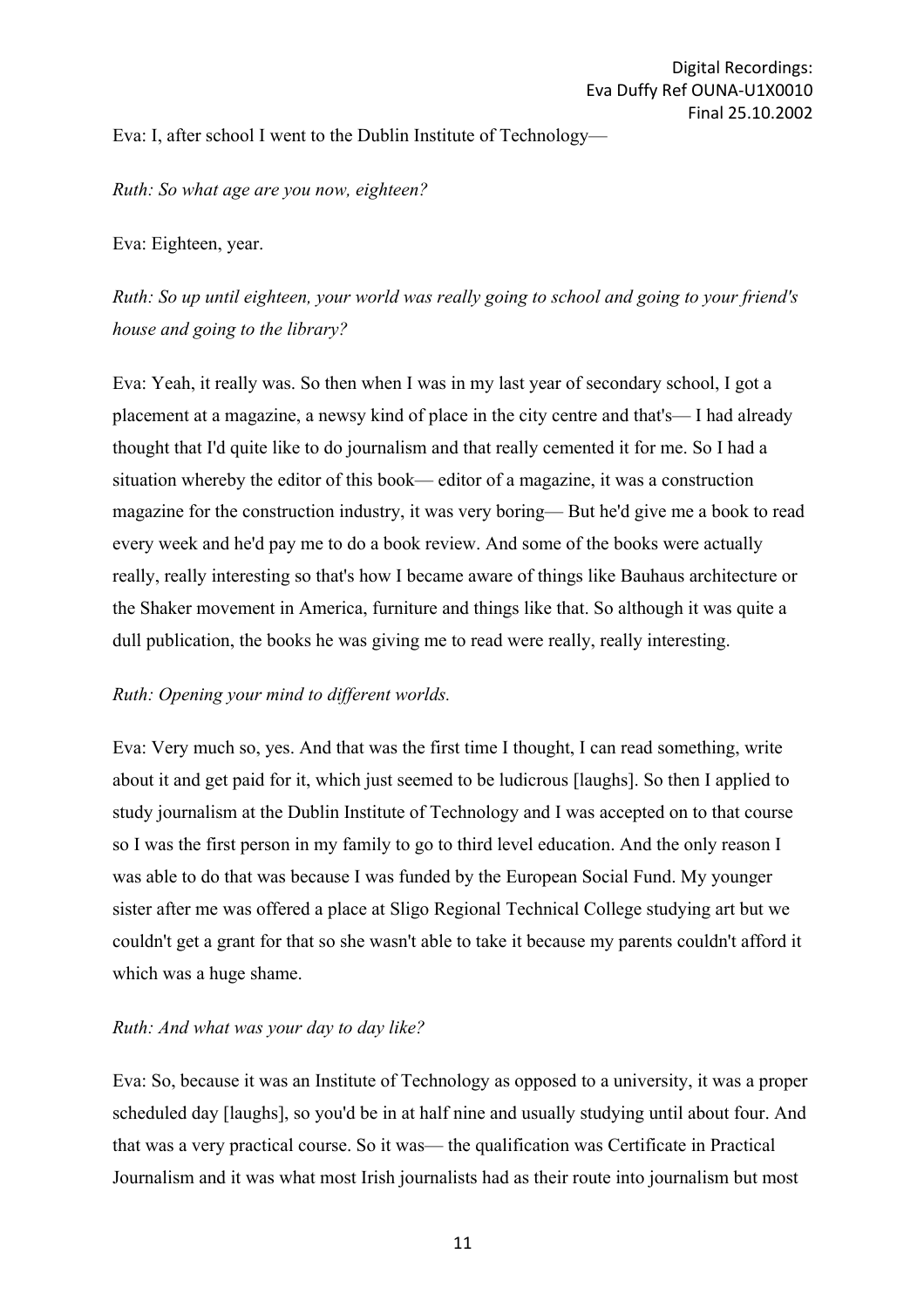people studied it as a postgraduate thing but that wouldn't have been an option for me so I was straight into the journalism side of things.

### *Ruth: So were you with people who'd already done a degree then?*

Eva: Yes, probably half and half on the course. There was about thirty of us on the course; half of them had done degrees and half hadn't, they'd just gone straight into it.

### *Ruth: So it was quite different to school then?*

Eva: Very, very much so although again, because it wasn't a university experience, it was still kind of regimented to some extent.

### *Ruth: Yes, you had the routine and structure.*

Eva: Yeah. That was one shock, yeah, just being exposed to new learning and I think what I found most— what affected me most about that was not so much the academic side of things, that was the social aspect of it. And it was the— just learning about the world that was much, much bigger than anything I'd ever experienced before. So that was where— well the sort of very typical stuff— that's where I discovered drugs and men [laughs]. And because I lived in Dublin still, I had I think the best of both worlds. Because I had the financial stability of living at home and I lived close enough to be able to be— It wasn't a problem for me to go out and then come home, get a taxi home in the evening so I didn't have some of the financial worries that some of my classmates had who were from the country for example. So that was great. And as I said because I was the fourth of five, my parents weren't really very proscriptive at all with me about my behaviour. They were— they trusted me I think so they were very happy to just—

### *Ruth: What were you doing while they were trusting you then?*

Eva: I wasn't doing anything terribly bad I think just sort of—

### *Ruth: What was the social life like around the course? Was it pubs and—*

Eva: It was mostly pubs and then you had the student balls which is a very grand name for a disco but we'd have those, like there seemed to be any excuse for one. So I think what was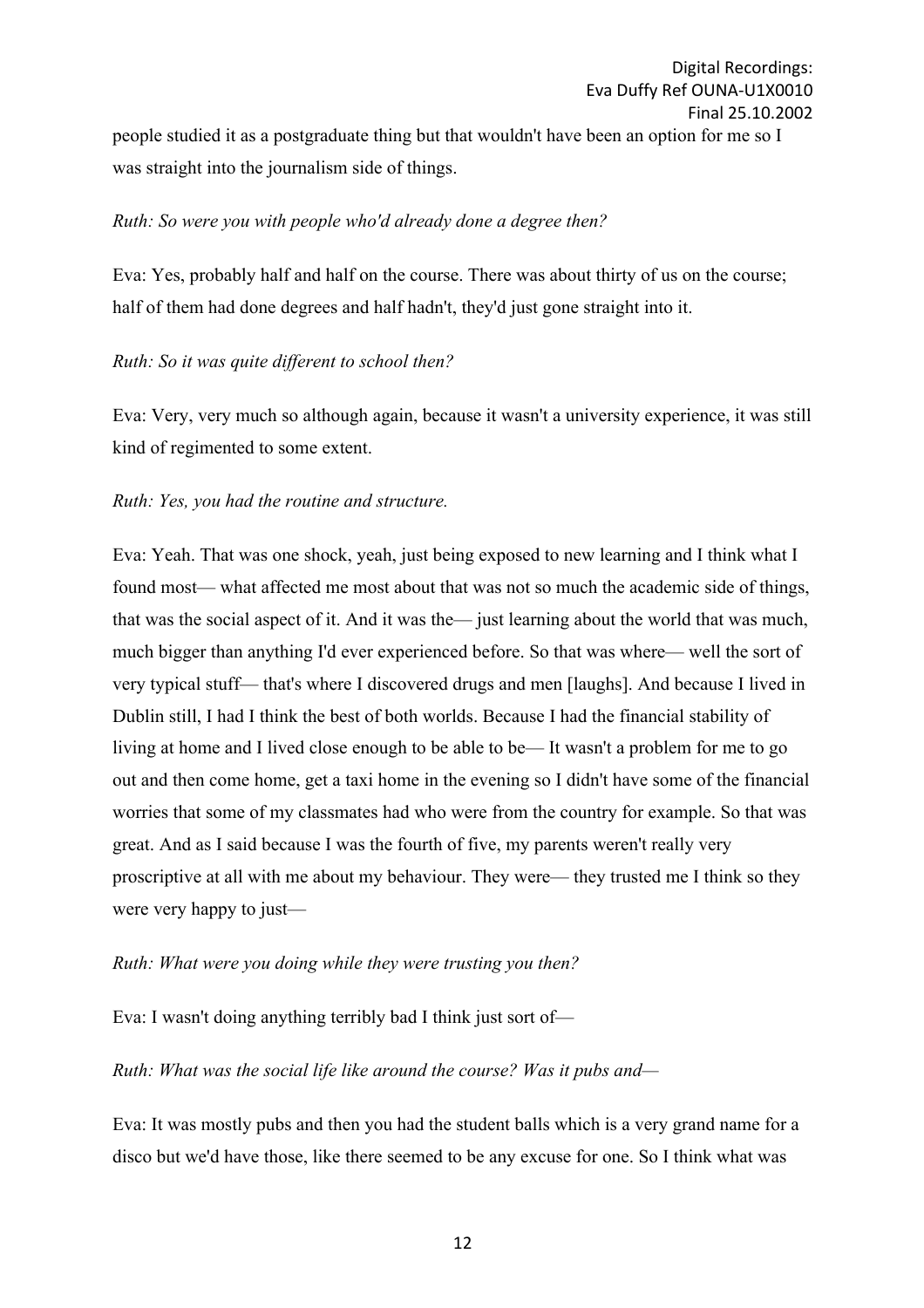really nice about that, it was sort of like an entry level into the world of gigs and discos but with other students so it felt very safe and the age range was much narrower than it would be in the real world. So I think it—

*Ruth: So you did most of your socialising around the college and the people who were on your course?*

Eva: Yeah, yeah and it was really great to be meeting people who had similar interests in terms of books and films and— but also similar interests but had read different things so were able to sort of—

*Ruth: Teach you, informally?*

[00:23:10]

Eva: Very much so. The most— the book that made the biggest impression on me there was actually Angela Carter's *Night at the Circus*, which was on our curriculum but hadn't originally supposed to be. So we had an English lecturer who came in at the last minute because the original lecturer for whatever reason wasn't able to take the course. So we had this guy called Desmond Fennell who is a famous Irish journalist, and he basically looked at our reading list and said, "okay, we're not doing that." And so it was Angela Carter, *Night at the Circus*.

*Ruth: I haven't read it but is she like a magic realist?*

Eva: She is, yeah, and it absolutely blew me away—

*Ruth: What, the magic realism did?*

Eva: Yeah, the— so her— the main character in this book is feisty, feminist with feathers who can fly, well maybe she can't, you don't quite know, you have to read the story to find out whether it's a big con trick or whether she actually does have feathers. So, it was just literally mind blowing that this— people can write like this even just take words and make something like this. It was, it was just extraordinary.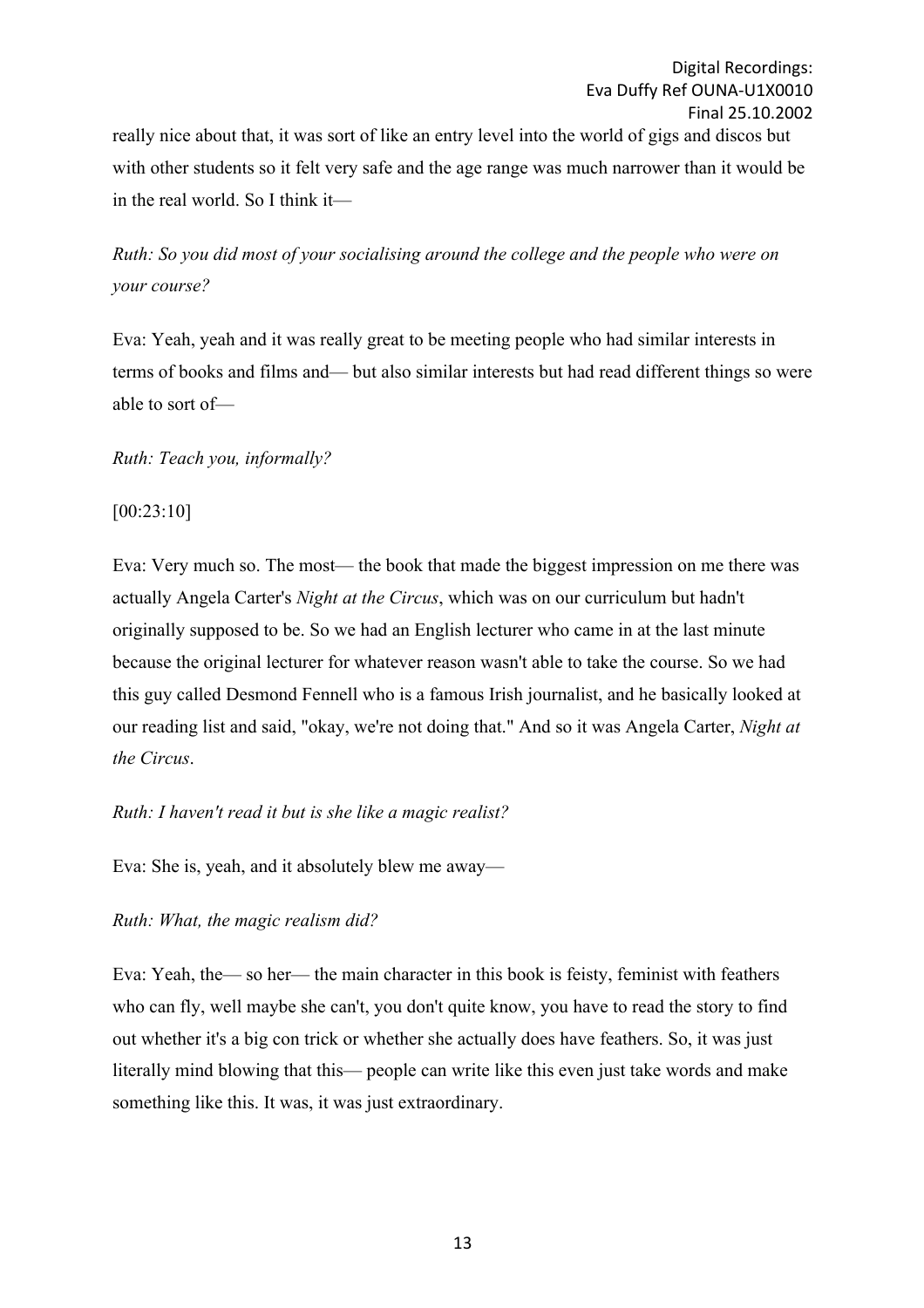*Ruth: And what was his motivation, do you think, for putting that on the course for budding journalists?*

Eva: I think he really wanted to mix things up a bit because the reading material, I think he thought was a bit dull. He was very, very provocative in the things that he said and I think everything he did was very calculated. So he would say things that you could tell were deliberately designed to bait the women in the group. He was quite good at saying really antifeminist things and you could see— well for me, he was saying them not because he necessarily believed them but because he was going to get a reaction from people and he always did. I think there was a real sense of this is somebody who says something for the reaction, not necessarily because he thinks it. And I had seen that in my dad before because my dad was a bit of a— he liked a debate and he always encouraged us to sort of debate things so he'd sometimes take a view on something, he wouldn't necessarily believe it, but it would be to stimulate conversation. Which is really interesting, my husband now comes from a very small English family and his— he thinks that when my family get together, we're arguing and I have to say to him, "that's not an argument, that's just a conversation" [laughs].

*Ruth: And did you— were you already very capable in debate when you got to the course, having come from that sort of family or was it a new thing for you to learn how to construct an argument and—*

Eva: No, it was very much part of our upbringing. It's not that my dad would have said to us, "here you go, talk about this," we wouldn't have been aware of the fact that he was doing it but when I look back on my childhood, we were constantly having very animated conversations about things. I think it's because he did bait us to have those sorts of things—

*Ruth: You said he was quite left wing, did you?*

Eva: Yes.

*Ruth: Was he active, was he a union man or was he just— in his thinking and his attitudes he was quite left wing.*

Eva: Yeah, no, I'm not aware of him being involved in any particular party at all, I don't think he was ever a member of a party.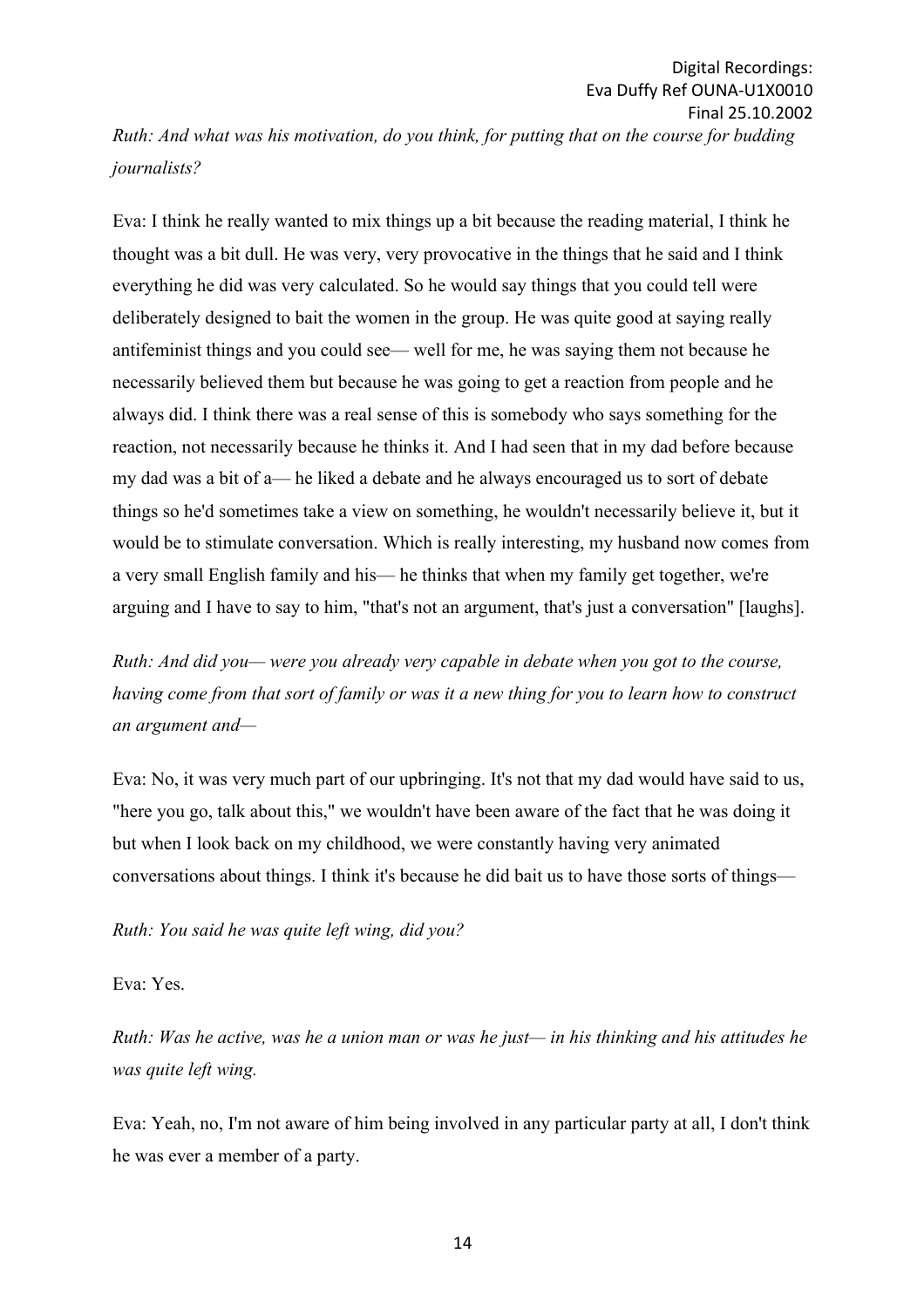*Ruth: He just had views.*

Eva: He had views and his views changed as well over the years. He wasn't— he wasn't rigid in his outlook. I know that there are things he did change his mind on. So he was very much somebody who— if he was presented with an evidence base would change his mind. And I think that again is something that really had an impact on me; I think it makes you less you're less— what's the word? Intransigent as a person I think when you've grown up like that.

[00:27:16]

*Ruth: So you're at journalism course, you're reading Angela Carter, your mind is blown, what else happened that year? You said you discovered drugs and sex and—*

Eva: Yeah, I mean it was still very much—

*Ruth: Was it a one-year course?*

Eva: No, it was a two-year course. It was hard work because we were expected to produce the outputs were such that you couldn't really let up; it wasn't like a cushy couple of years. So we had to produce things at the end of each year in order to get the grades obviously. And because it was funded by the European Social Fund, I think there had to be evidence of learning as well.

*Ruth: You wouldn't have had any problem with that because that was you anyway in terms of your work ethic by the sounds of it?*

Eva: Yeah, and it was a really nice bunch of people, very, very diverse and so you had people who were there because they wanted to be sports journalists, you'd have the people who wanted to be music journalists and then you had the straighforward news geeks so it was a really nice collection of people.

*Ruth: Where were you in that group at that time?*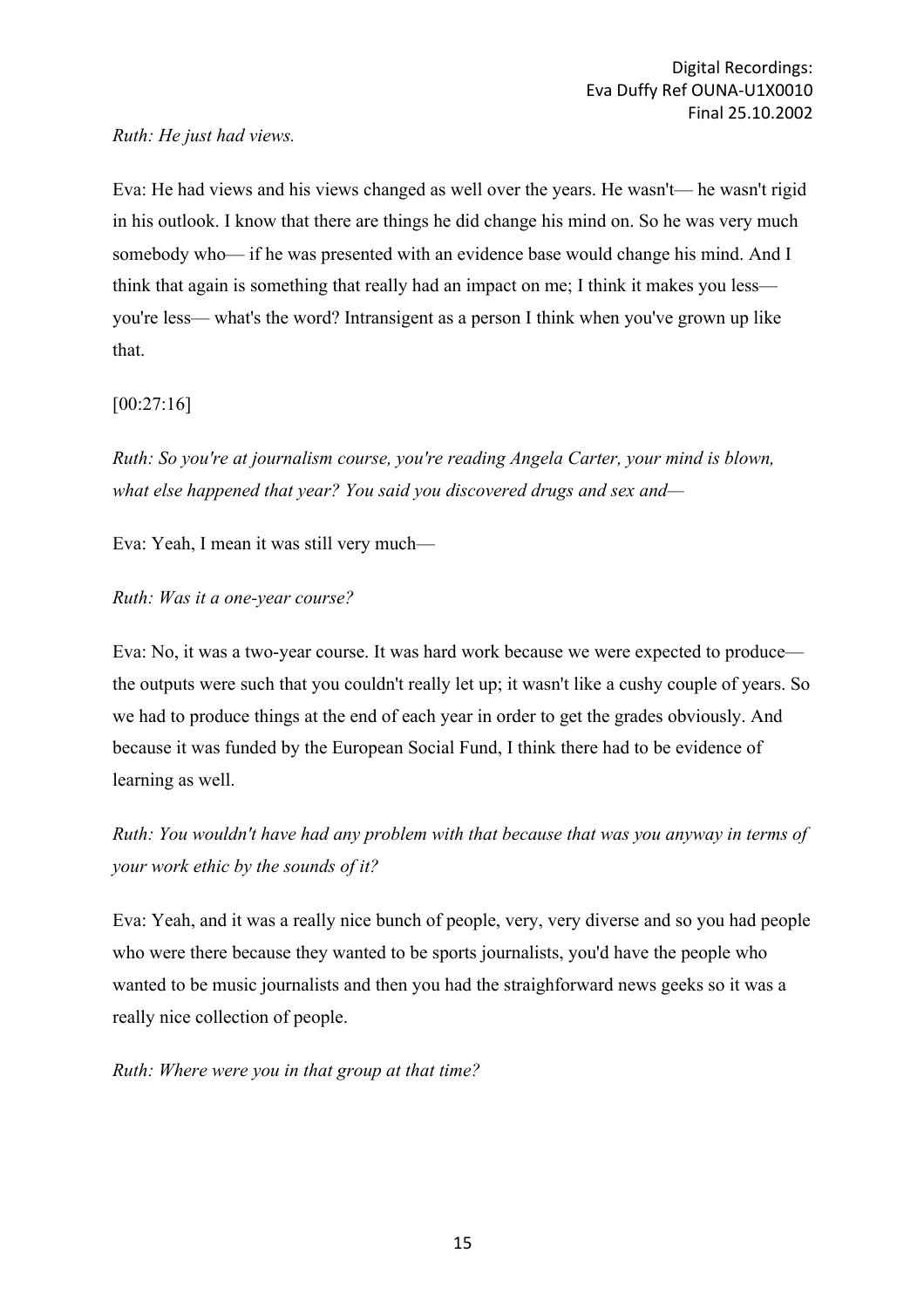Eva: I was the newsy type, that's what was really my motivator in that I wanted to be a news journalist. Actually, my ideal would have been a war correspondent so the likes of Kate Adie would have been very much what then—

### *Ruth: She was your 'shero'?*

Eva: I really did find her— she was a role model for me and then Orla Guerin started around— probably just later than Kate Adie but there would have been an overlap between the two of them. So I was really fascinated by the idea that women could go and report in conflict situations that had my life taken the trajectory that you think when you're eighteen or nineteen or twenty and you think the world's your oyster, you can do anything, I'd have been a war correspondent. And obviously never been injured or killed or anything like that.

### *Ruth: What would you think is the thing that attracted you to want to do that?*

Eva: I think primarily it was about the fact that it was writing and I loved writing but also it was about having, I suppose, observing the world around you and being able to document it. So I think I had read or I had watched a documentary when I was in my late teens about a war photographer. And her was asked the question about how can you stand there taking photographs when people are dying and the answer which he gave was around "you have to document it, if I don't take these photographs, then the world won't know this has happened." And that really affected me enormously because I thought that is what a journalist does, they record what becomes the history of a country or a situation so journalism is— very much for me, it was a very honourable and noble profession.

#### [00:30:21]

### *Ruth: So you've neatly sidestepped the sex and drugs there. Was that deliberate or—*

Eva: [Laughs]. I don't know, it's just, it wasn't that exciting, just that that's what I discovered, there wasn't much going on. I took acid a few times, probably about three or four times and then—

#### *Ruth: So are we in the eighties now?*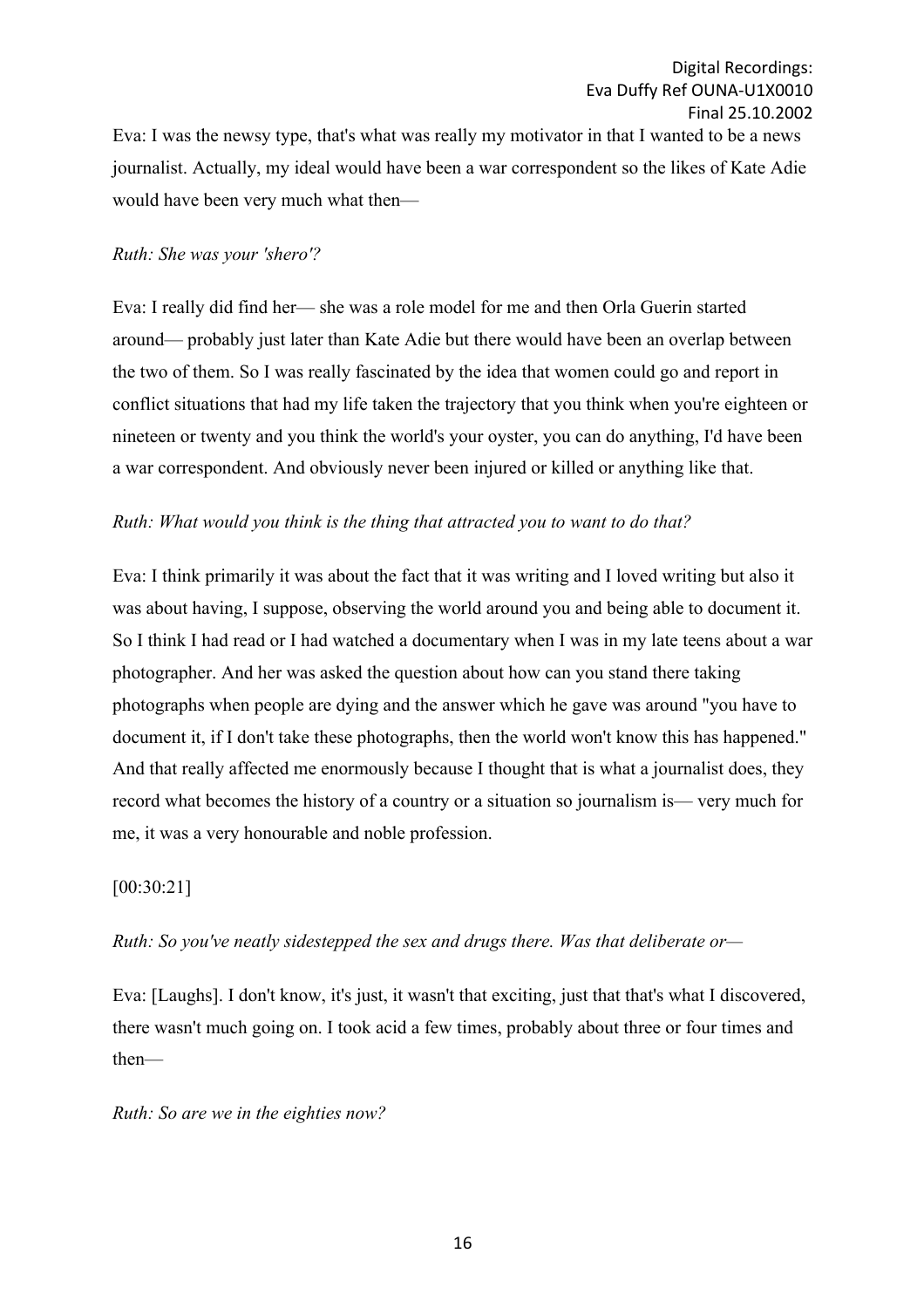Eva: We are in the very early nineties. And also took ecstasy once and I really enjoyed that and I would have taken that more had I stayed in Dublin but that coincided with the time that I moved over to England and I didn't know anybody.

*Ruth: So that was when your course ended?*

Eva: No, no, no, I was in Dublin for another few years after that. So I moved over to England when I was about 22.

*Ruth: So let's stay in Dublin then for a minute. So you finished the course?*

Eva: Yes. Then I worked for about six months at the *Connaught Tribune* newspaper in Galway and then came back to Dublin and worked for a publishing company.

*Ruth: So what was the Conn Tribune like? And Galway?*

Eva: Conn Tribune, ah, that was lovely.

*Ruth: Had you ever been to Galway before?*

Eva: I had, I loved Galway, which is why I was really happy to go there. It was— it was great, it was really putting everything I'd learned into practice.

*Ruth: What type of an outfit was it? Was it big? Was it—*

Eva: It was, I think—

*Ruth: The "Conn" being "Connemara"—*

Eva: "Connacht," yeah.

*Ruth: So it was kind of a province-wide newspaper?*

Eva: Yeah, so they had the regional newspaper which was the *Connaught Tribune* and then they had the city edition *The Tribune*, so you'd be working on both at the same time. And it was just exactly as you'd expect a newsroom to be. It was really—

*Ruth: I only know newsroom from the television so—*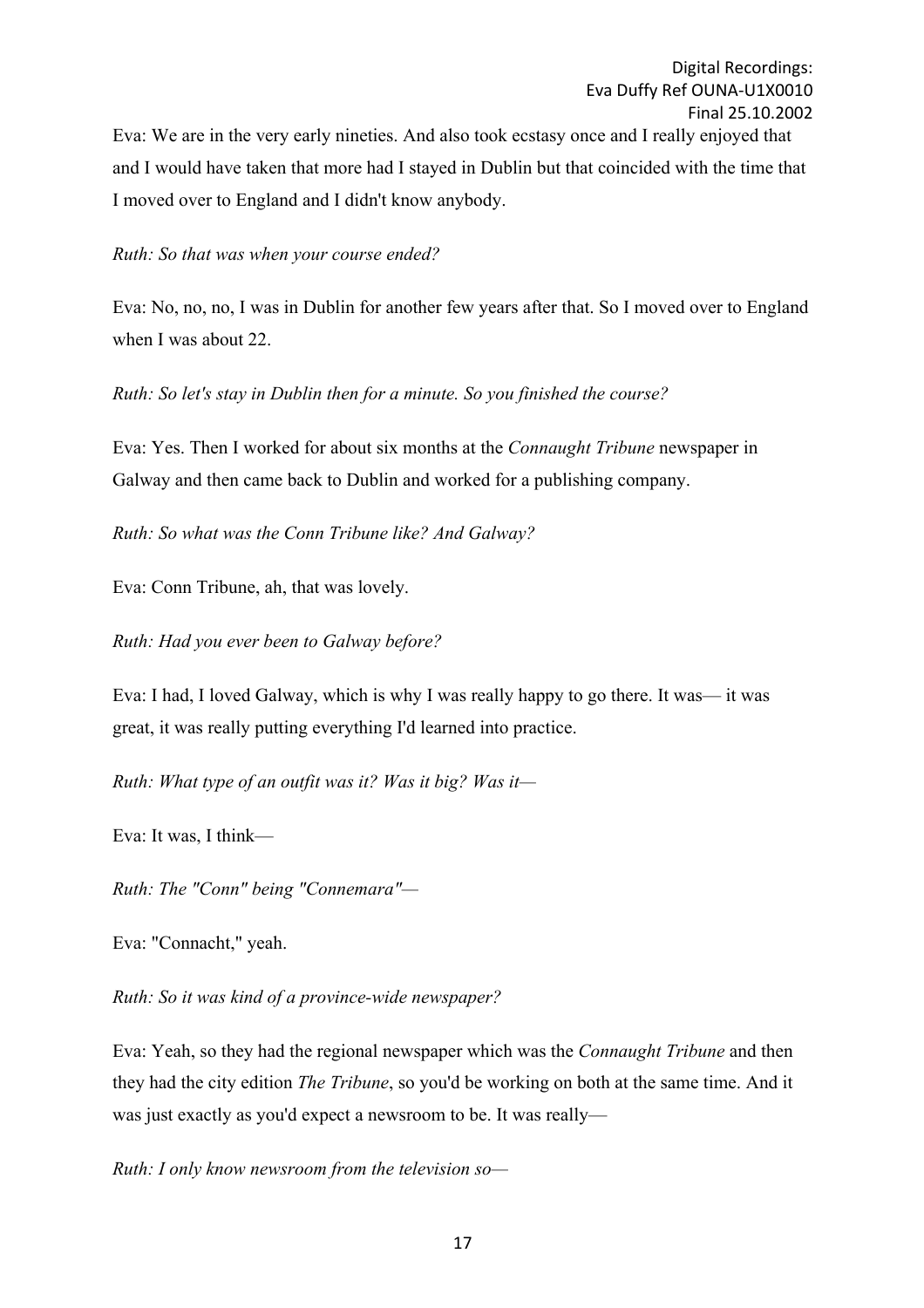Eva: Exactly [laughs], it was exactly that.

## *Ruth: How many people worked there?*

Eva: So there was about eight of them, I think, altogether and the photographer and they were as— exactly as cynical as journalists are portrayed.

*Ruth: And men? Women?*

Eva: It was a mixture and then the editor was a guy and he had his own office.

*Ruth: So he had his office and then you were out on the—*

Eva: [Laughs], yeah.

*Ruth: Oh right, yeah, sounds very like telly. And what was your "beat"?*

Eva: I was doing the sort of, the entry level, mundane stuff so whatever came through—

*Ruth: Did you have to go off to like road traffic accidents and things?*

Eva: I did [laughs], I'd do phoning around the police stations and say "anything happening at all"? So I got my first front page byline because I'd heard that a body had been washed up on the beach so I rang the police station and asked them to confirm it and they did so I got my first byline there, which was— really that was just such proper— exactly the sort of journalism we'd been taught to do. It's not glamorous, it's just about your contacts, making phone calls every day to the usual suspects, seeing what happens.

## *Ruth: Right, and did you enjoy the reality of journalism?*

Eva: I loved it, I absolutely loved it. I really loved the buzz of going to an event say, for example, there was one where the mayor was giving a speech about something. There was a dinner in honour of all the former mayors of Galway and it was just, he gave a little speech. And in it, he mentioned that he thought that what they do was so valuable, it should actually be a paid job. So I got a headline out of that. And I so loved the idea of just going something and keeping your ears open and finding a story and that then became a lead story for the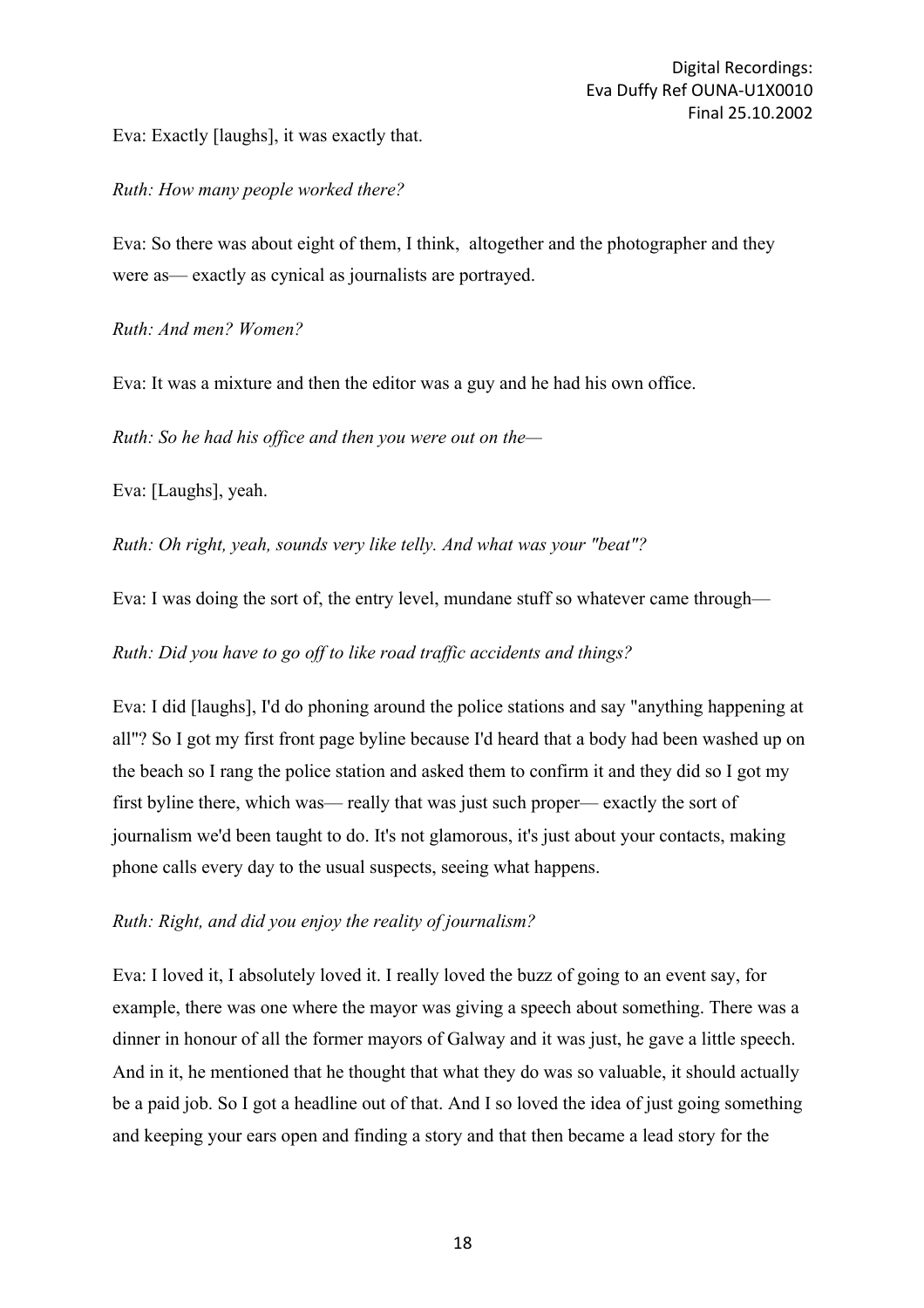Digital Recordings: Eva Duffy Ref OUNA-U1X0010 Final 25.10.2002 newspaper and I was really proud, because it was like— it was just me and I just went to this thing and I got them a story, so—

*Ruth: Great.*

Eva: Yeah, it was.

*Ruth: So you stayed there for?*

Eva: About six months it was, I was there.

*Ruth: And did you make friends there?*

Eva: Yes, I did. Well I'd say it was quite transient so a lot of—

*So you were about 21 now?*

Eva: Yeah.

*Ruth: And where did you live?*

Eva: I basically stayed on the floor of somebody else. A friend of a friend's had basically said I could bunk with them for— Because it was an indefinite position anyway and— Yeah, so, and that was very much in keeping with what was going on in that house that I was living in. It was very, very relaxed; it was like you'd never know who would be there from one day to the next, so people would come and go.

*Ruth: So you were still sort of in a student-mode except you hadn't really done student before because you'd lived at home.*

Eva: Yes, exactly.

*Ruth: So this was your first time living away from home?*

Eva: Yes. Well, no, actually it wasn't. I had lived in Brussels for about two months in between leaving secondary school and starting the journalism course. So that was my first taste of freedom without any parental supervision at all. But having said that, there was still— there was a friend's older brother who was keeping an eye on us. But that was my first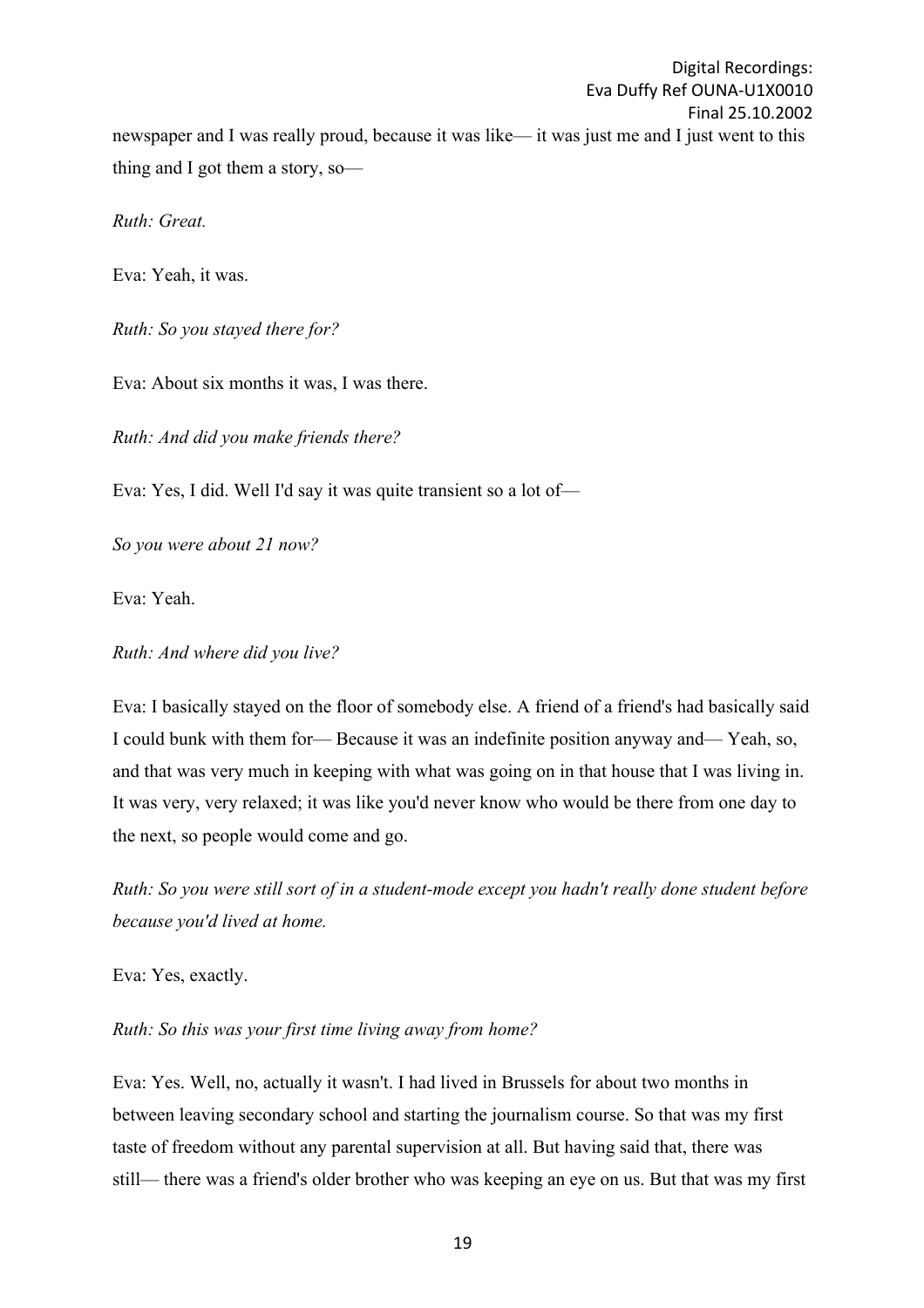taste of adulthood I suppose, I was working as a chambermaid in a hotel so that was hard work but, you know, when you're eighteen you have boundless energy so we would go out at night and go straight to the job from having been out. So you'd be starting work at like six o' clock in the morning but you wouldn't have gone home beforehand, you just go on and then sleep all afternoon and go out again.

*Ruth: So you had two months of that before you went to journalism school?*

Eva: [Laughs], I did yeah.

*Ruth: And then in Galway, you were sort of the first time really for a prolonged period living away from home?*

Eva: Yes.

*Ruth: And how was that? Did you— was it— did you miss home?*

Eva: I don't think I did. I don't remember missing home at all, no, no. I think I was just excited.

*Ruth: You were quite independent and adaptable then when you were— even though you were quite young?*

Eva: Yeah, and I think again that's— that comes of coming from a very large family where you kind of— It's a thing that I suppose, benign neglect would sum it most, where you're kind of left to your own devices and [laughs] it's that thing of— Yeah, you're not so much [pause], you're just left to get on with it really.

*Ruth: You're not cosseted like so you don't mind that sort of— being driven around or kind of mollycoddled, yeah?*

Eva: Oh no, I would never have been driven around at all. No, we were very much— I suppose perhaps in a way that doesn't happen now, you're expected to grow up quicker. You know, my mam would have always looked after us, she was the feeder, you know, so her role was always that of the homemaker? But she wasn't desperate to keep us at home [laughs] having said that [laughs].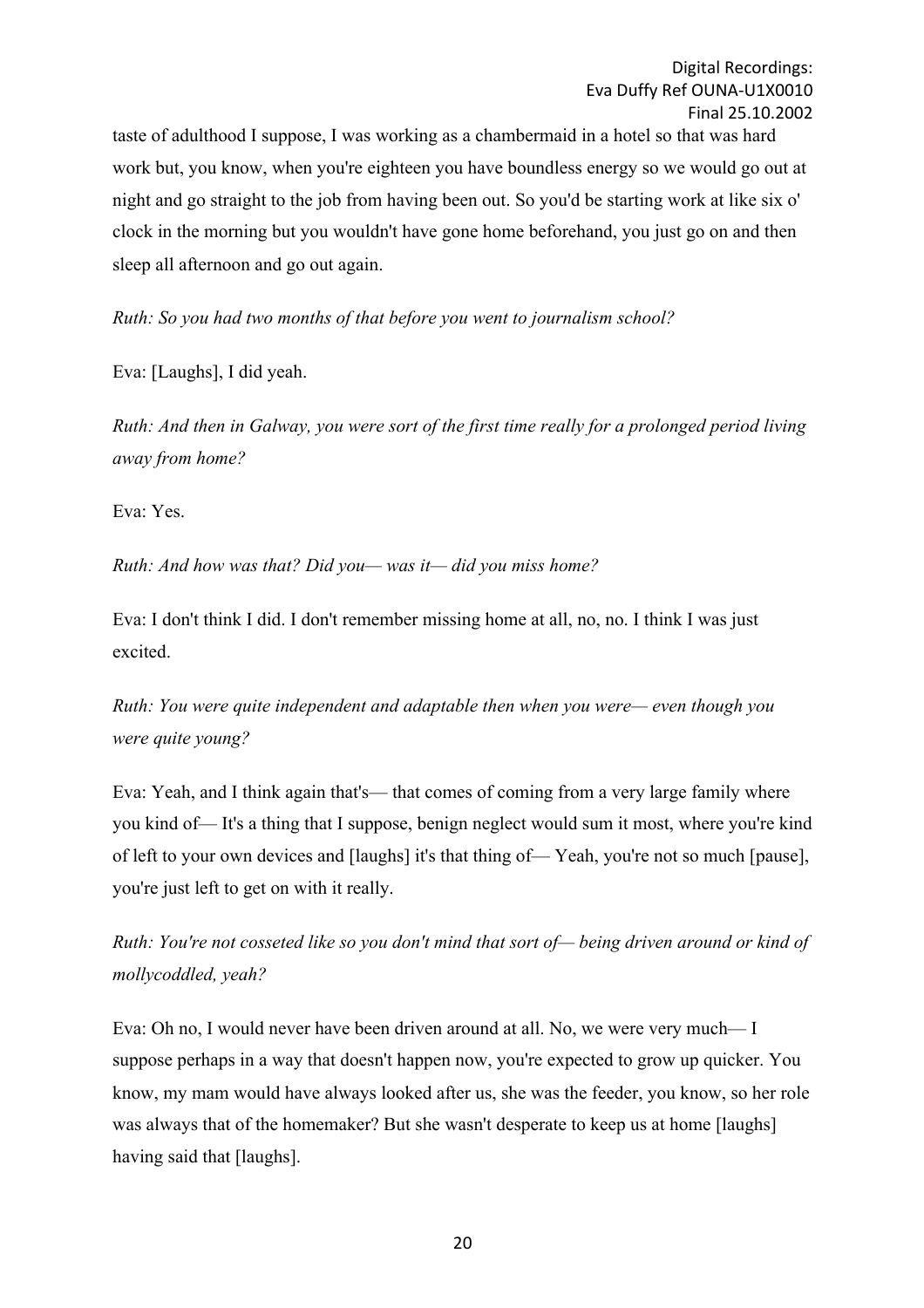## [00:37:04]

## *Ruth: And so did the job in Galway kind of just end by itself or?*

Eva: Yeah, I got a job in Dublin then at a publishing company so I came back for that because that was a bit more secure I suppose than the newspaper job. So I kind of moved away from newspaper journalism into more corporate reporting. So I did miss the buzz of the newspaper stuff but it was, I suppose, a more regular salary for me and I was still living at home at that point and then moved into a flat with my sister Jennifer who was the second oldest. So we lived together for a few years.

*Ruth: Did ye get on well?*

Eva: We did, yeah. And then— we did that until—

*Ruth: In city centre or—*

Eva: Yeah, city centre, yeah.

*Ruth: How was that?*

Eva: It was great.

### *Ruth: In what way?*

Eva: Well, you're walking distance into the town centre and so it was handy for work, it was handy for meeting everybody whoever I was then socialising with, handy for getting back home again, so it was just really handy. And then our parents were only up the road in Finglas, which was only a few miles away anyway.

*Ruth: And what was your social group like at this stage? What would you do?*

Eva: It was mostly pubs, I have to say, yeah.

[00:38:27]

*Ruth: Were you dating?*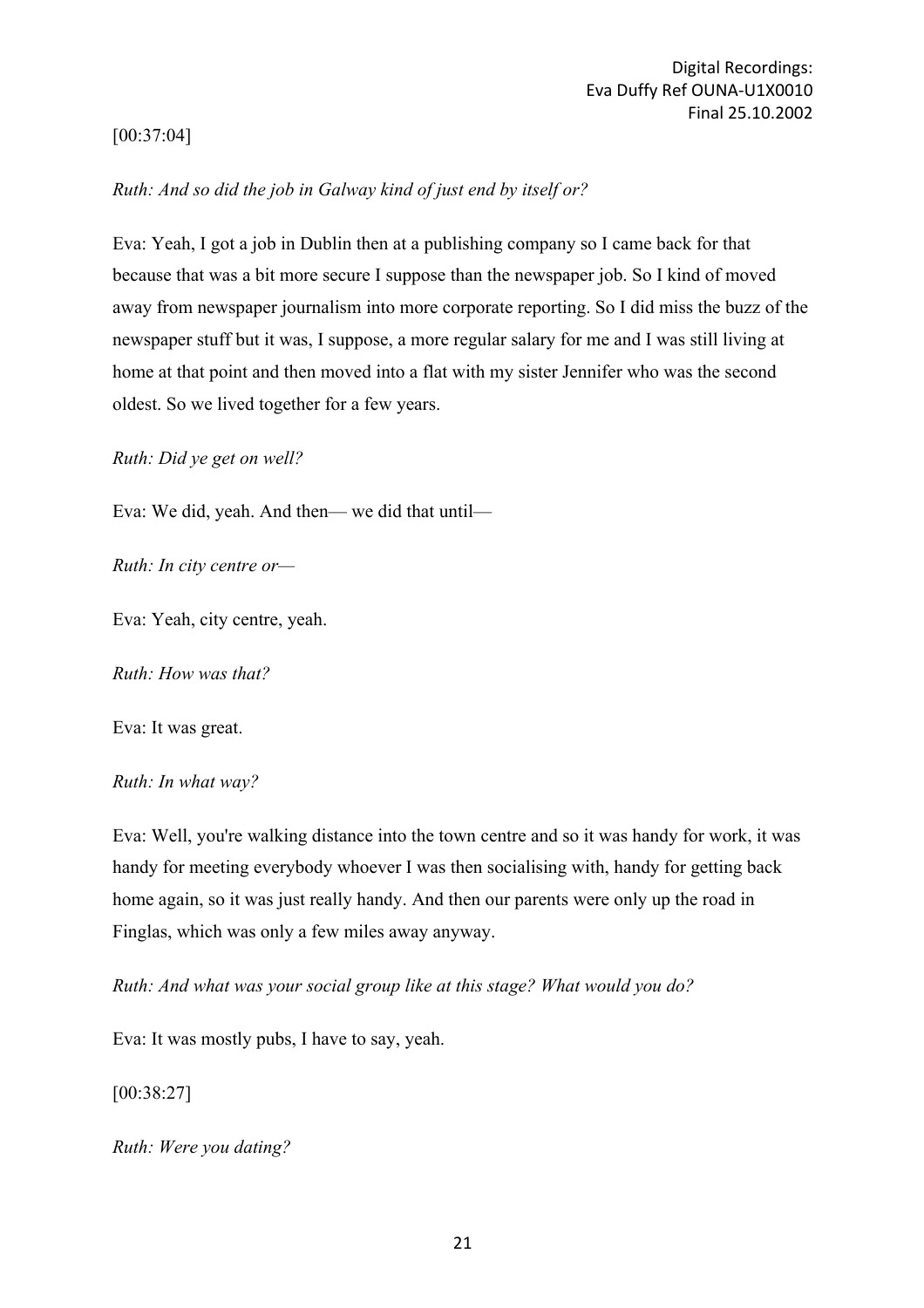Eva: I had— I wasn't much of a dater, I tended to be a bit of a monogamist so I had a boyfriend from my second year in college and then that lasted for about two years.

## *Ruth: And what was he like?*

Eva: He was lovely [laughs]. He was a friend of one of the guys I was on the course with, so he was from Dublin as well.

## *Ruth: He wasn't a journalist?*

Eva: He wasn't no, he was studying technical engineering or something like that. Which wasn't really where his heart was but he didn't know what else to do with himself so he was studying that.

## *Ruth: And what did you have in common?*

Eva: Mostly music and books and—

## *What kind of music was it?*

Eva: Slightly alternative. So we would have been— so pop music would have been absolutely horrific at that point and— It's funny actually, I was having a conversation with my family very recently— an email exchange where Jennifer asked me about what folk music made me homesick. And I was saying to her, actually when I was growing up, I hated Irish folk music because it just seemed so—oh, it was like everything about being Irish that I didn't like, it was so fuddy-duddy. So, now in hindsight, I quite regret that because I feel like there's a huge cultural element to that sort of music scene that I missed out on and I didn't appreciate. So most of my musical interest would have been alternative music and—

## *Ruth: Such as?*

Eva: The Smiths, The Cure, sort of rock or—

## *Ruth: So a little bit before your time, slightly, wasn't it?*

Eva: No, that would have been the heyday of that sort of music?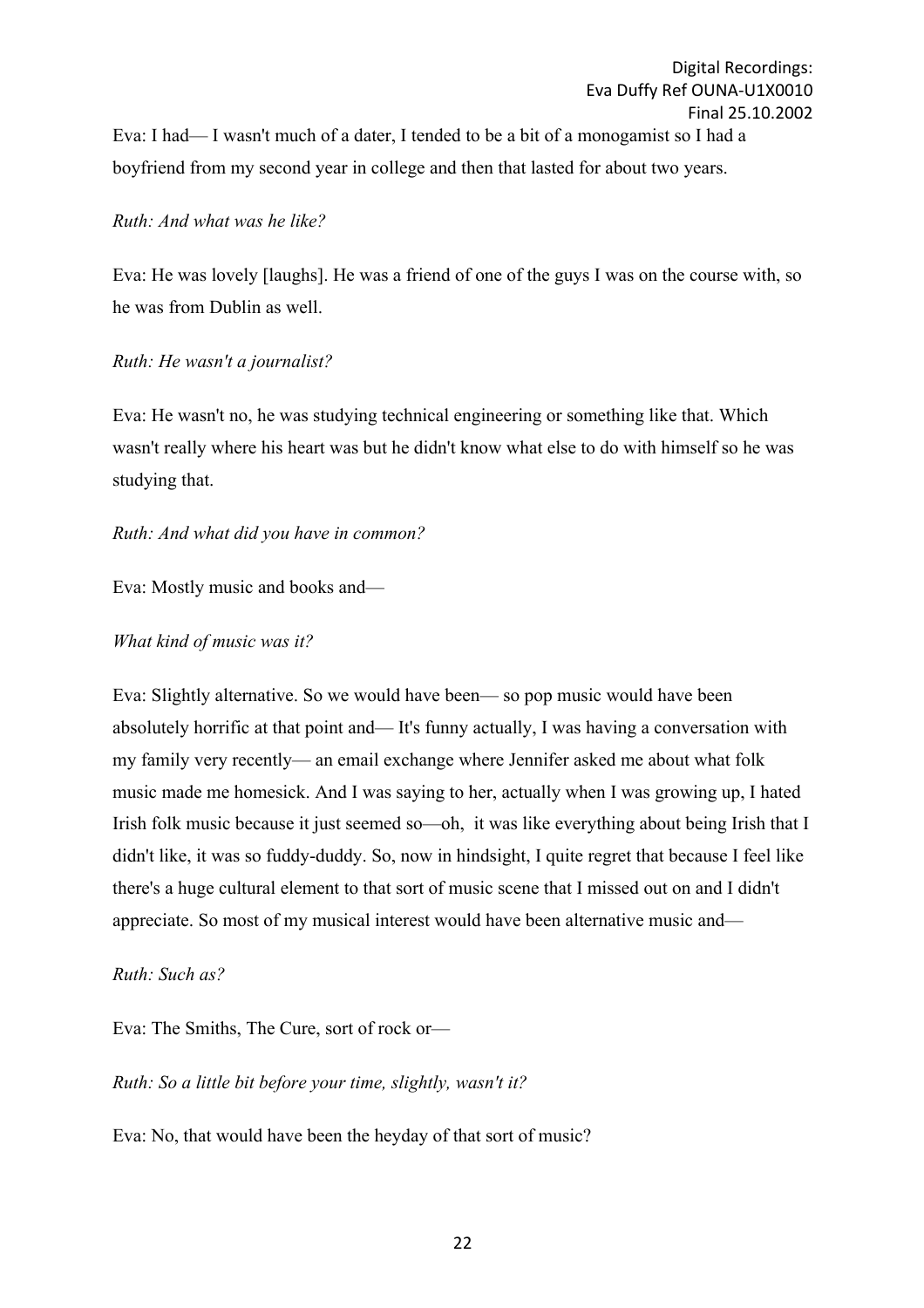Eva: Yeah, but then again so I had the older sisters who would have influenced my music listening.

*Ruth: Ah so, okay, yeah.*

Eva: So Miriam would have been— Miriam was quite punky in her outlook.

*Ruth: She's the eldest?*

EvaL She's the eldest. She was the one who you sort of— who—[laughs].

*Ruth: So she would have been actually at the— she would have been the person that was there for the heyday of the Smiths and the Cure etc. And how many years younger then are you?*

Eva: Five.

*Ruth: Okay, yes, so you were a little dot basically?*

Eva: Well, I had to fight to find some sort of space that was my space in that respect so I couldn't—

*Ruth: But I mean you must have been a very young Smiths fan?*

Eva: I don't think so.

*Ruth: Well, I think that if Miriam is 51, I mean the Smiths heyday was the mid-'80s so you were born in '72 so yeah, you were about fourteen or something, yeah, yeah, yeah.*

Eva: And the Cure and—

*Ruth: The Cure hung around for a bit after that, didn't they?*

Eva: A bit longer than that. And it was just at the time as well when that whole college radio scene was sort of breaking bands like— well it wasn't actually then, well it was slightly later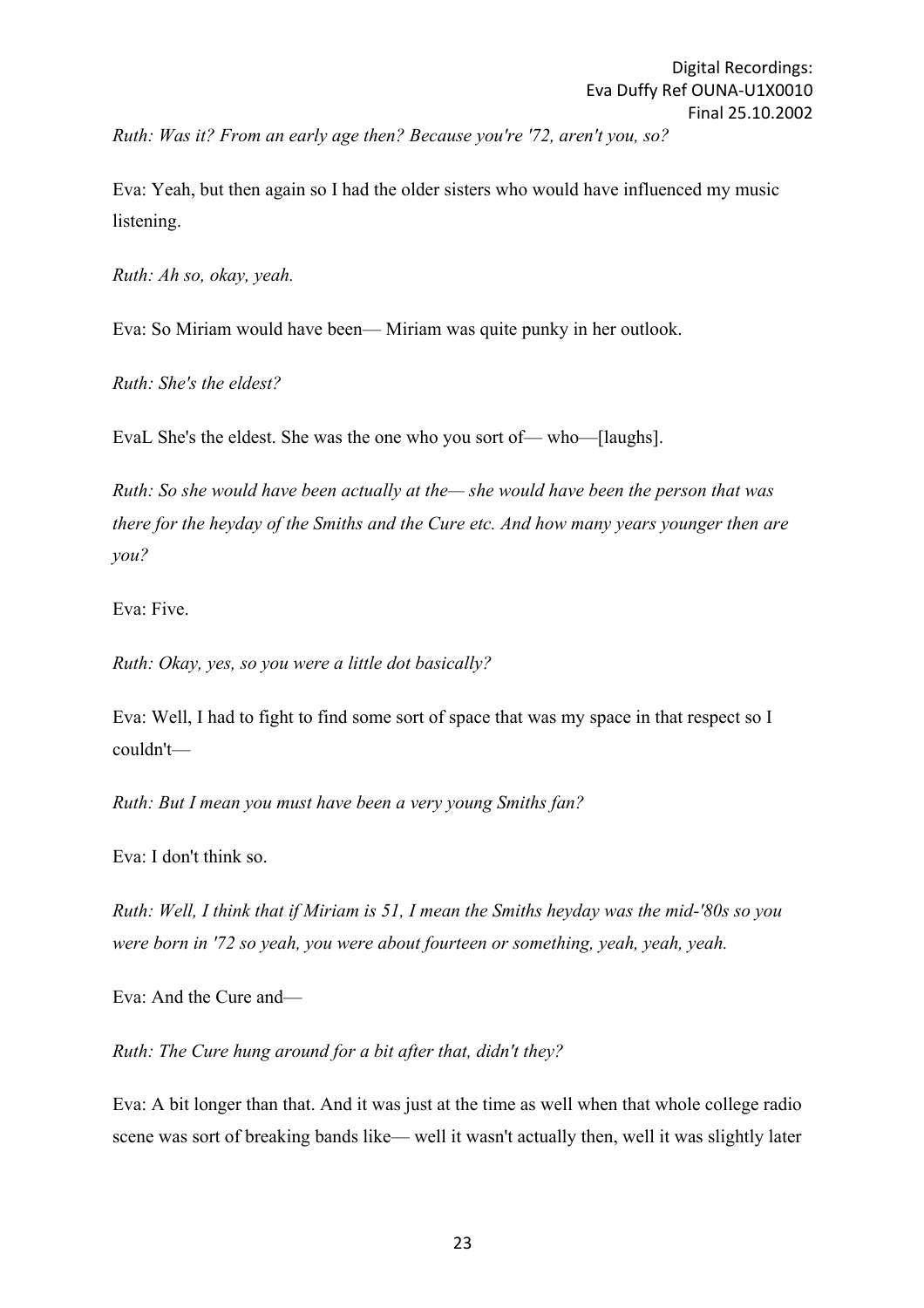but the likes of the Pixies and REM who were there then. So there was that sense of oh American music is really cool.

### *Ruth: And did you get to see people coming to Dublin or?*

Eva: Yes, ah that was the lovely thing about living in Dublin was that you could go to gigs really, really easily and I didn't appreciate that until I moved over to Northampton where there's like a cultural black hole or to get to a gig I have to travel to London or to Birmingham, which is an hour's train journey either way. So my first gig, I actually can't remember which gig was my first gig because I went to two gigs, one after another on consecutive nights in the SFX in Dublin. So there was the Communards and there was the Housemartins. That was when the Housemartins were still cool so they were the first two gigs I went to. So we'd go to, you know, usually smaller gigs, I wasn't a fan of—

## *Ruth: Was the SFX one of the bigger venues that you would go to?*

Eva: Yes, yeah. So normally it would be more pub-y kind of places. I was never really a big fan of like stadium gigs and I'm still not.

## *Ruth: What pubs did you see music in?*

Eva: I don't even know what they'd be called now, do you know? I remember seeing the Cranberries when they were very, very early days. I think that was in the Hard Rock Café in Temple Bar. And then when I was in university, Kevin Street was the place to hang out there then. There was Up the Junction and I think Whelan's as well. Yeah, so it was a fantastic scene to be in.

## *Ruth: So you and boyfriend number one used to go to gigs together?*

Eva: We did yeah. That was a really big thing, yeah, and the cinema. So again—

*Ruth: So are you still living at home when you were with your first boyfriend or was that sort of at home and then elsewhere?*

Eva: No, I was still living at home when I was with him and then we broke up and then I moved out with my sister and we got the place.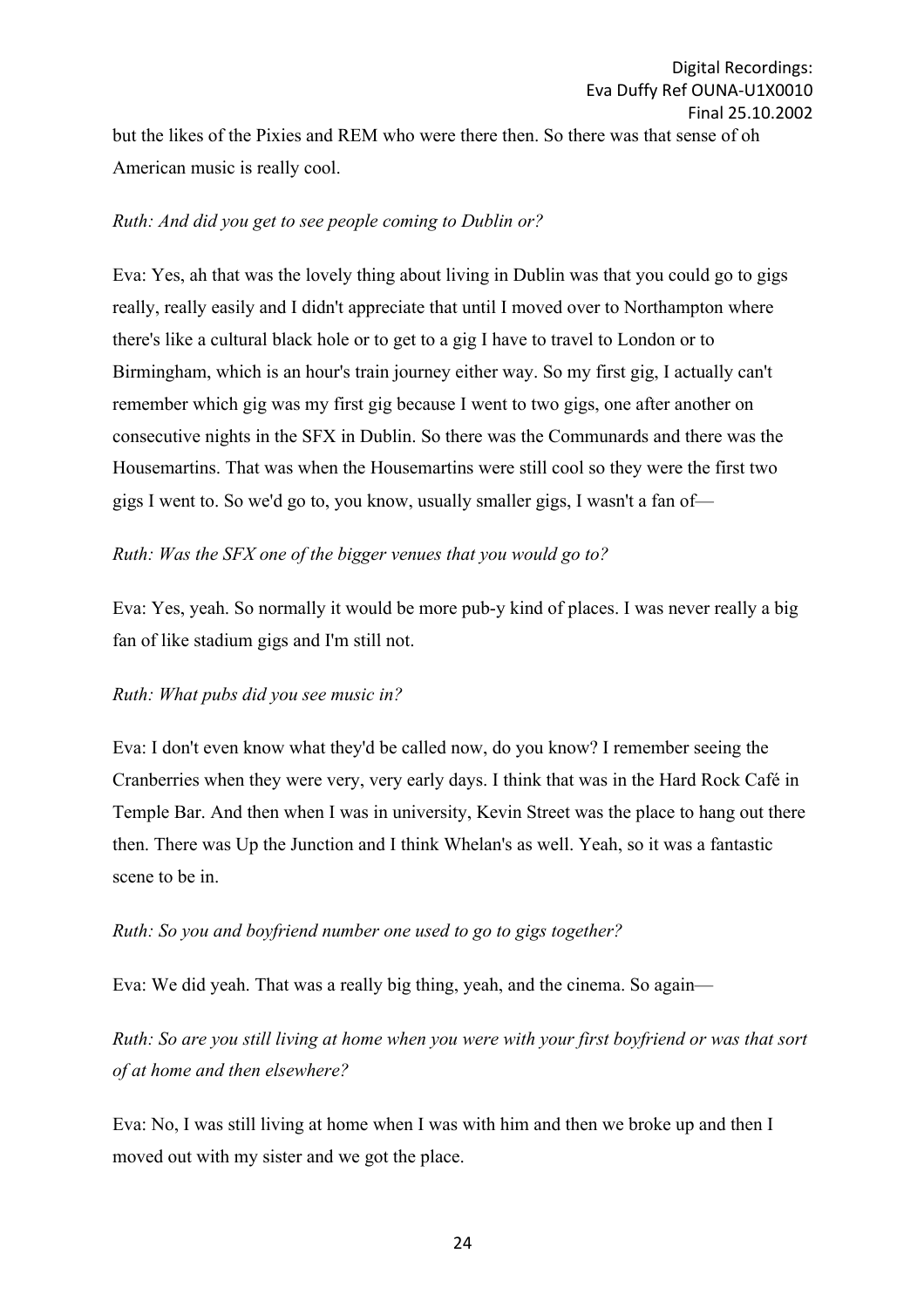### $[00:43:30] \setminus$

Eva: And then I met a guy from Northampton and that's how I ended up here. So he was over in Dublin for a weekend with some friends and, so we met and then it just developed from there and became one of those situations where, well, it could have potential so one of us would need to move because we had a slightly long-distance—

*Ruth: It must have developed quite quickly if he was only over for a few days.*

Eva: No, I don't mean, it didn't develop that quickly [laughs].

*Ruth: No, what I mean is, there must have like— there must have been quite a spark or—*

Eva: Yes.

*Ruth: So how did you keep in touch then after the first few days?*

Eva: Oh so that was letters and telephone calls—

*Ruth: Did you meet him in a bar?*

Eva: Yes, met him in the— The Gaiety Theatre used to have club nights - Club Velour it was called. It was acid jazz kind of music so that's where I met him. And then, yeah, we arranged to meet up for a couple of dates while he was still here and then it was sort of a long distance relationship.

### *Ruth: What, by what, phone?*

Eva: Phone and letters, which was very sweet and we'd alternate visits and then eventually I decided to move over there and see what happened.

*Ruth: How did you get to Northampton from Dublin?*

Eva: You fly to Birmingham Airport and get the train. It's not too bad.

*Ruth: And what was he like? What was the attraction?*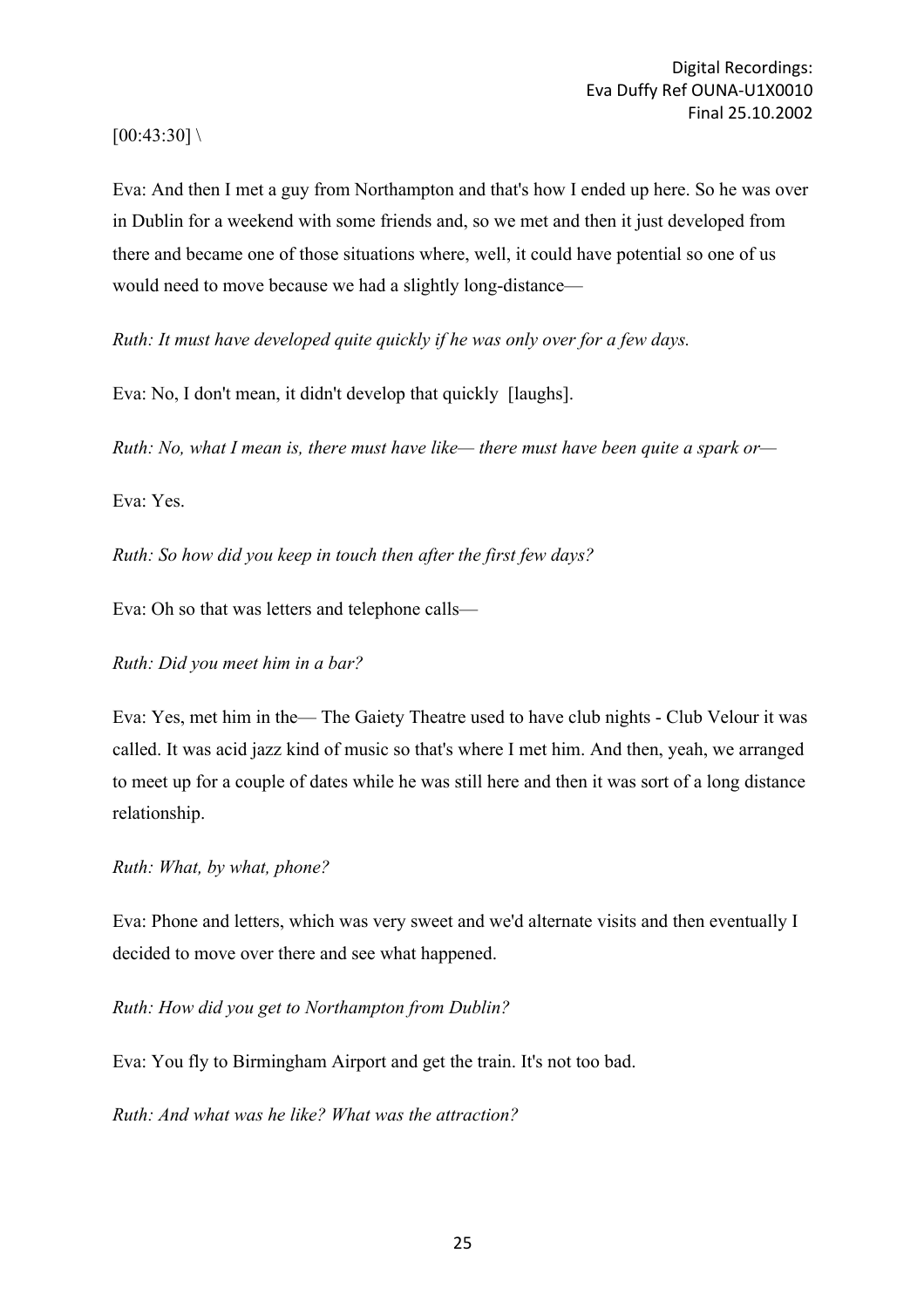Eva: He was very, very different, I think, to anyone I'd known before because he was this he was English for a start and—

## *Ruth: What was— was that a good thing or not in your family? How was that?*

Eva: No, no, it was just different. For me, it was the attraction of something different and my family were very open minded— open about things like that, so I have a brother-in-law who's Nigerian and my sister had a partner who's from India so my family— my parents were always very, very welcoming to whoever.

## *Ruth: So what was the attraction apart from that he was different to the Irish fellas? [laughs]*

Eva: I think there was a kind of very nice calm thoughtfulness about him. He was very, very intelligent and very quiet. But I'm not with him anymore so [laughs] don't dwell on that too much.

*Ruth: I was just wondering what the kind of attraction was and was he a reader, was he into music?*

Eva: Yeah, he was a reader and he was into music but not the same sort of music as me necessarily so that was perhaps the first time I'd been attracted to somebody who wasn't— Well, he didn't —

### *Ruth: Like you.*

Eva: — have to like exactly the same things so people could be quite different and you could still like them. So yeah, that was—

### *Ruth: So how long were you together?*

Eva: [pause]. Twenty years, so we had three children together.

*Ruth: Oh wowser.*

Eva: Yeah.

*Ruth: From— So you moved over and got together basically?*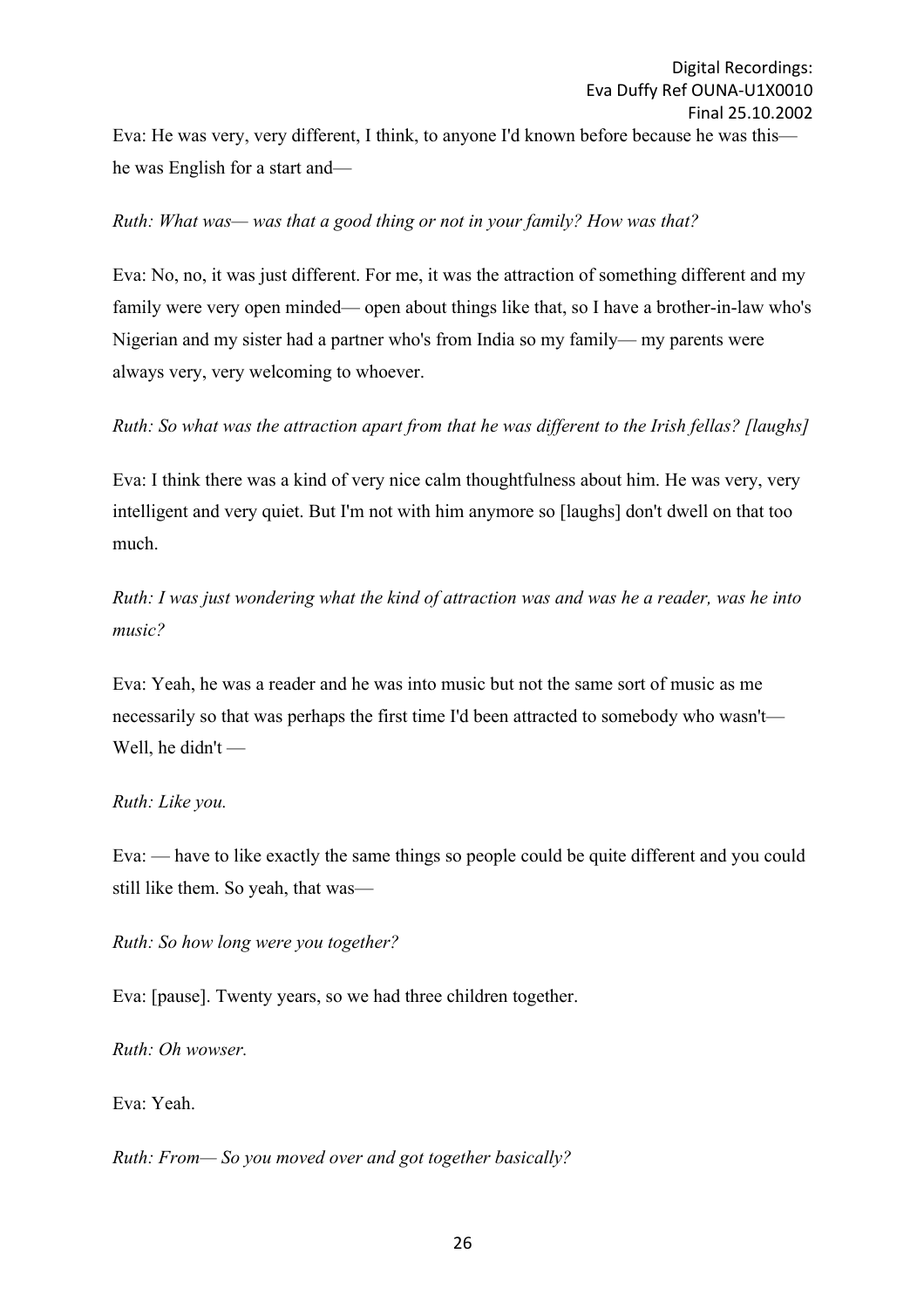Eva: Yes. Moved to England and lived with him.

## [00:46:33]

*Ruth: Can I just take you back a little bit? Because you skirted around your sort of early sexual experiences and that sort of thing and—*

Eva: Okay.

*Ruth: I'm just interested in how you negotiated that in your— in your whatever it was— 1990s' Dublin? And what that was like? If you want to talk about it, you can.*

Eva: Oh yeah, that's not a problem at all. So that was [pause]— so, would have lost my virginity probably— Well I would have assumed to have been very late because you assume everybody else is having sex and certainly the way they talk about it, they are but then like years later you find out that actually nobody was. So I would have been about twenty at that point.

## *Ruth: So still in uni— in journalism school.*

Eva: Yes, so that was— again as I mentioned earlier, I was a serial monogamist so very much— for me, it was very important that I loved the person that I was going to lose my virginity to. The practicalities were difficult because we both lived at home.

## *Ruth: So was this boyfriend number one?*

Eva: It was proper boyfriend number one. It wasn't the first boyfriend I'd had but I wouldn't— first serious boyfriend. First person that I was absolutely madly in love with. Yeah, so we did what everybody does and we went to Galway for the weekend [laughs].

*Ruth: Was that what everybody did in the '90s?*

## Eva: In a B and B.

*Ruth: If you were living with your mum and dad, you went to stay in Galway?*

Eva: You went somewhere else. [Both laugh].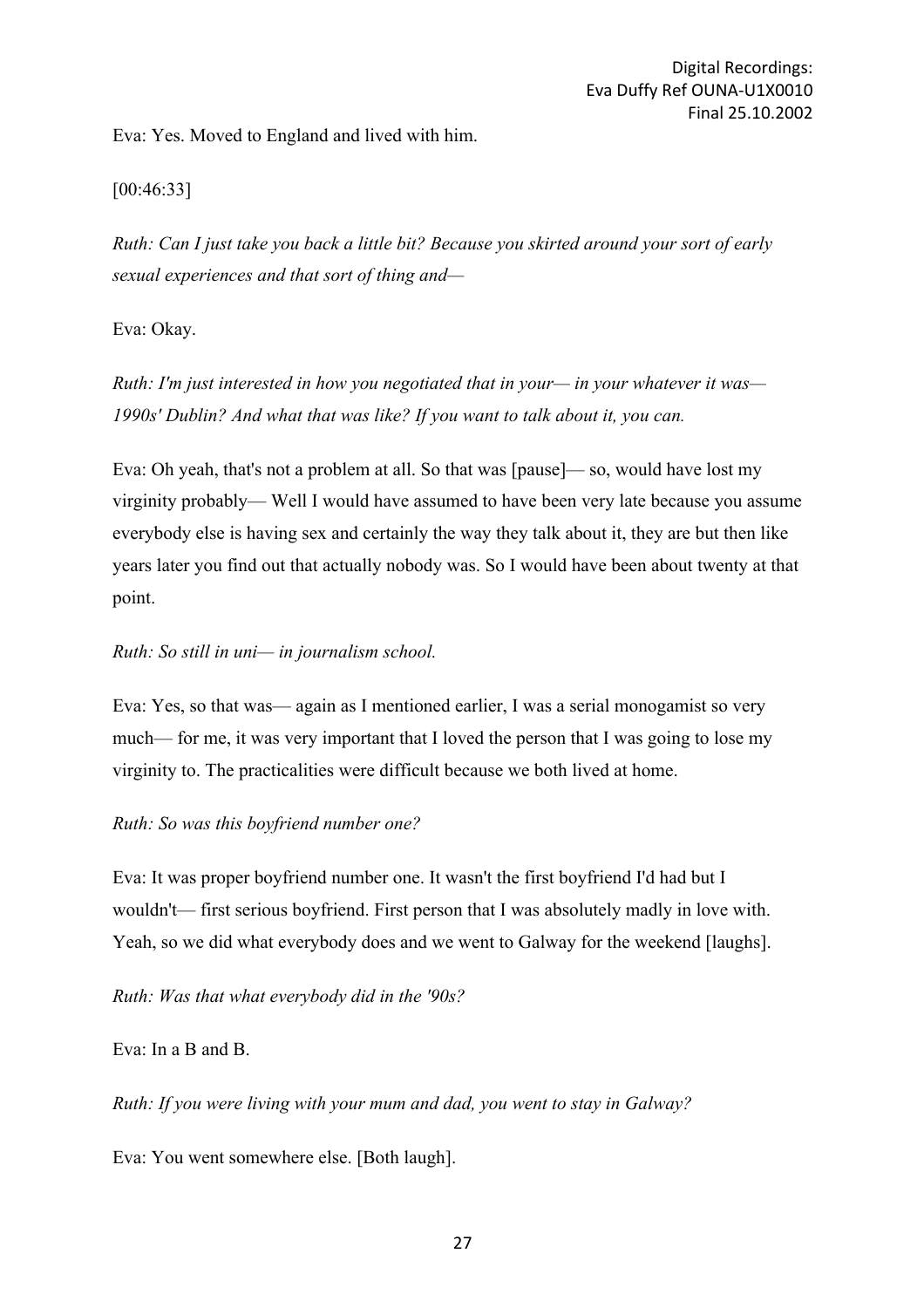### *Ruth: So it was quite carefully planned then?*

Eva: It was yeah so that was not— the first time was not a great experience. I think for him it was very mechanical, I think that was because—

### *Ruth: Was he a virgin, do you think?*

Eva: No, he wasn't, he wasn't no. So I think my expectations were raised somewhat because I thought at least he knew what he was doing but I think the nerves got the better of him so it wasn't a fantastic experience at all for me. But it got better as time went on.

*Ruth: And where did you get your family planning, if you don't mind me asking?*

Eva: That was condoms and that was his responsibility.

## *Ruth: Okay, yeah, yeah.*

Eva: In the course of our relationship, there was once where I thought I might be pregnant and just even the sheer act of finding out whether or not you were pregnant was at that point not the easiest.

### *Ruth: Do you mean to try and get a pregnancy test somewhere?*

Eva: Yeah, as I say, because although I would have thought of myself as being a really cosmopolitan student in this cool city in—

### *Ruth: In the capital city?*

Eva: Exactly. Actually it wasn't easy to be able to—

*Ruth: What, you'd have to front it up and walk into a chemist or—*

Eva: That was a possibility but I actually went to a Well Woman Centre because I knew nobody would know me there. So even just the thought— the fact that I was having sex was in itself something that I thought I shouldn't really be making people aware of that.

*Ruth: Did your mum know?*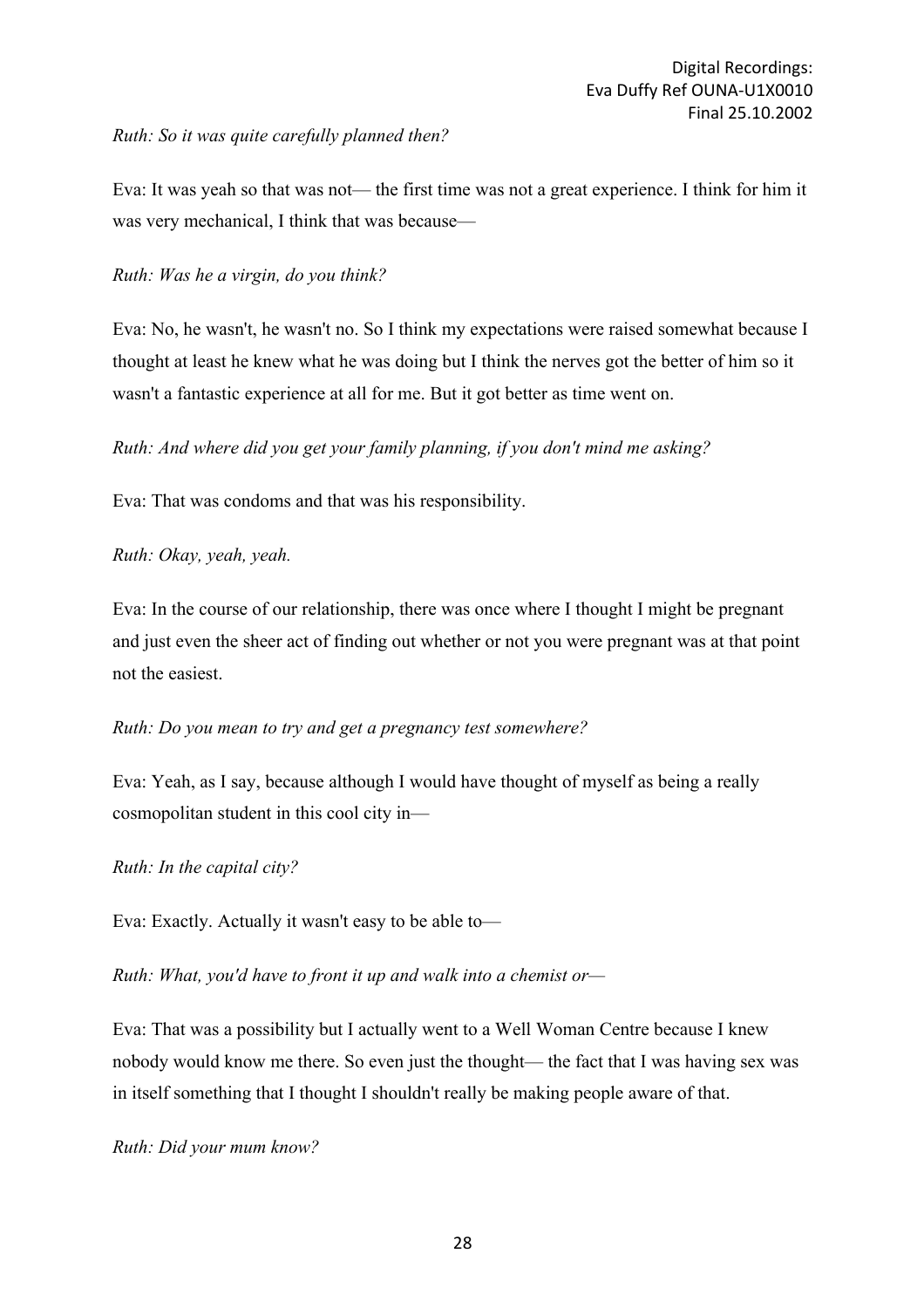Eva: No, no, I never talked to my mum about sex.

*Ruth: And your sisters?*

Eva: No.

*Ruth: Oh, so no conversation about sex in the family then?*

Eva: No. I mean there would— Not about— personal conversations about sex. There would have been generic conversations where my mother would announce that she was too young to be a grandmother—

*Ruth: Yes.*

Eva: So we all had better make sure we weren't pregnant

[00:49:36]

*Ruth: But no actual conversations about sex?*

Eva: No real ones, no.

*Ruth: And big sisters didn't take you aside and have any conversations?*

Eva: No, they wouldn't have been interested in doing that, no. [laughs]. So everybody just forged their own path and learned things themselves and, again maybe if things had been different, it would have been nice to have shared things like that but—

*Ruth: Were you a close family in, like— the sisters I mean in a sort of a— in a general way.*

Eva: I think there's a closeness that comes with being a family of five in a two-bedroomed house where you haven't got much money. That's about trying to just carve out your own space. So actually, you're not emotionally close until you all move out and then you realise how much you care for each other. When you're all under that one roof, you just cannot stand the sight of each other. And it's constant—

*Ruth: Yes, too intimate and— yeah.*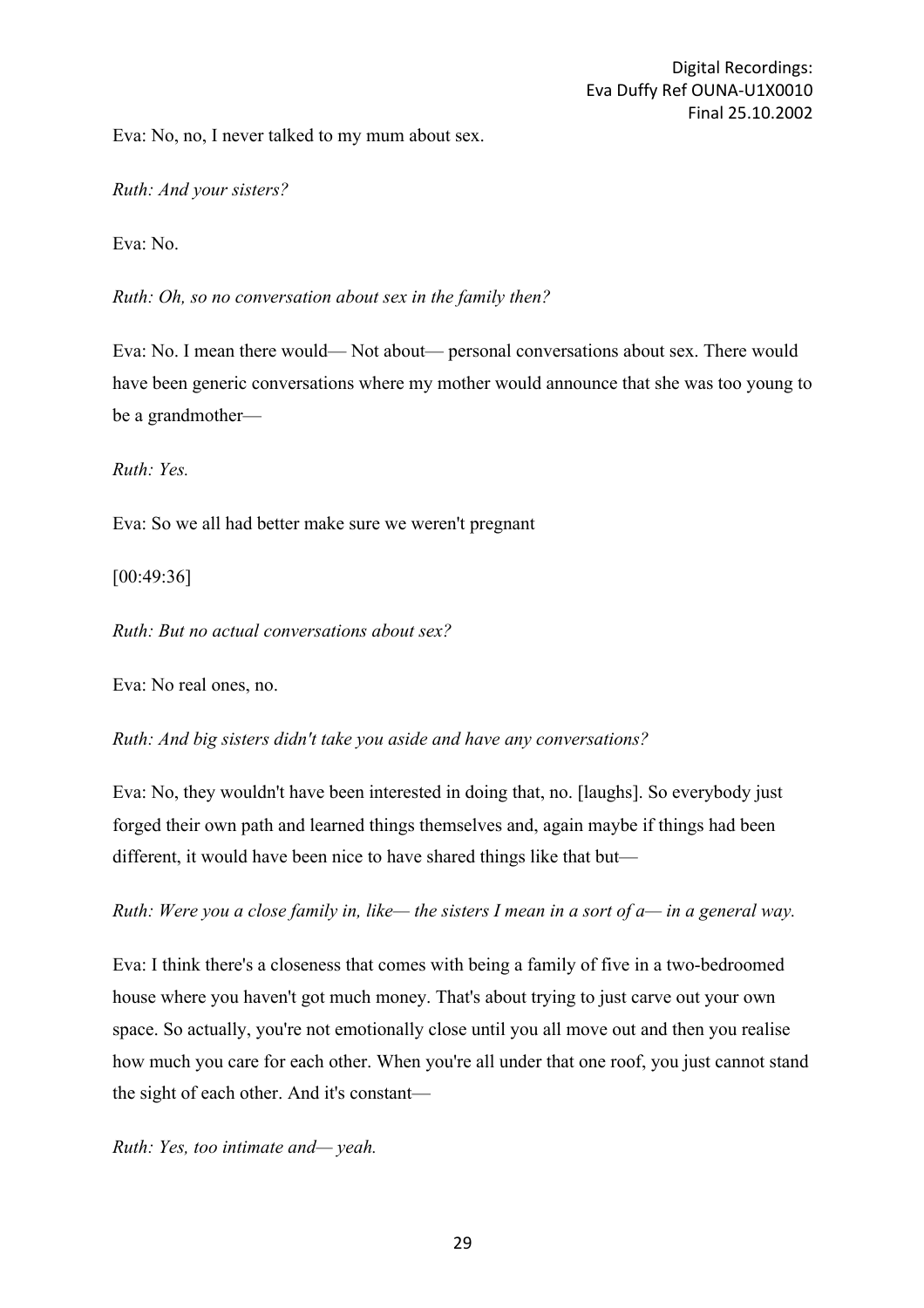Eva: It's just fighting all the time so no, I wouldn't have had— I wouldn't have spoken to my sisters about that because that would have been too personal for me and I would not ordinarily have made myself feel vulnerable by talking to someone because there was always the risk that they'd do something bitchy later.

*Ruth: What, tell you mam or—*

Eva: Yeah, yeah or just—

*Ruth: So you don't know if— what their experiences were like with contraception and sex and all of those things—*

Eva: No, I could have a conversation with them now and be very, very comfortable talking to them. We all would because we talk about all sorts of things now that we wouldn't have done when we were younger.

## *Ruth: Well, that's lovely, that that's happened, isn't it?*

Eva: It is and I think it's very much— it's a benefit of having that closeness in years is a long term benefit so we benefit from it now. As I said, at the time it just felt very claustrophobic to be growing up like that.

*Ruth: So I'll take you back to serious boyfriend number one.*

Eva: Yes.

*Ruth: So the sex got better?*

Eva: Yes.

*Ruth: Your pregnancy scare was just a scare?*

Eva: Yes, yeah.

*Ruth: Did you breathe a sigh of relief? Would that have been a catastrophe in your mind?*

Eva: It would have been. I was terrified about the possibility of being pregnant because even though I was in my twenties, I was still very dependent on my parents because I was at that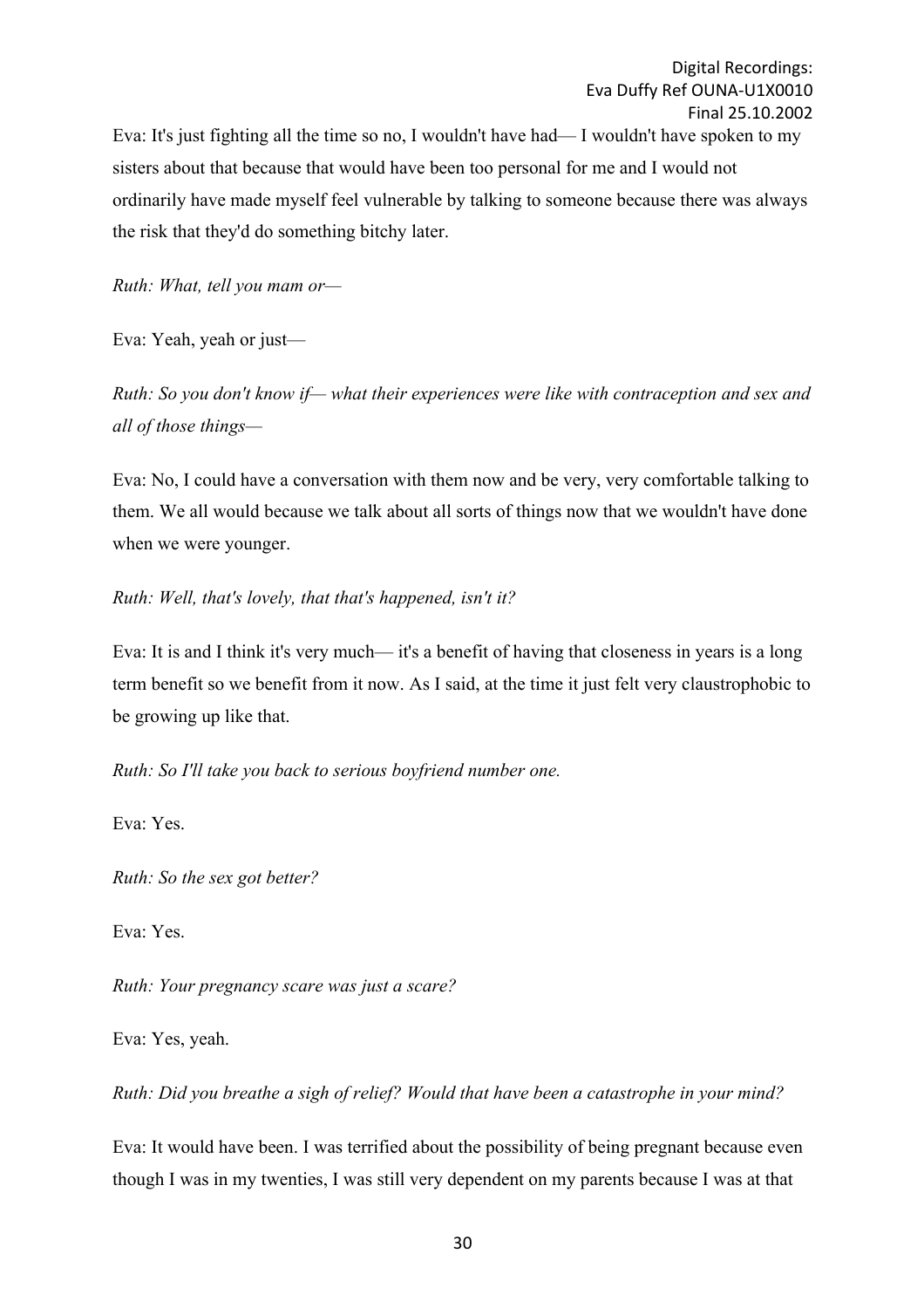# *Ruth: And were you ambitious then at that stage? Would your career have come in to the thinking about having a child or not?*

Eva: I think I didn't have a clear career trajectory at that point. I was very, very—

## *Ruth: You didn't want to be a war correspondent anymore?*

Eva: At that point, the realities of what life was really like when you're trying to get a job in a field that you like meant that I was just grateful I think for getting the work that I had got. So I wasn't driven professionally, I wasn't sort of doing one job and looking at what's my next opportunity in the way that I am now. So I'm much more I would say professionally minded now than I was in my twenties.

## *Ruth: And how did that compare to your older sisters, were they ambitious?*

Eva: No. Again there was a kind of a— I suppose a quite inbuilt cultural thing— My older sister got a job in the civil service when she was straight out of school and I think she was slowly dying of boredom because it just wasn't what she wanted to do but my parents were of that mindset that this is a job for life, you'll be secure, you'll have a pension, which for her was not what she wanted anyway. So she ended up ditching that, she works in theatre now, she— that's her— she's always done that. So my parents were distraught because they just saw for her a life of never having any sort of financial security at all. But she's very happy, and she's very good at it. So, she's never short of work. My brother similarly got a job in the post office and he actually left school to take that job and that was a bit difficult for my parents because he was really clever, really, really good at school but he didn't do his leaving cert because he was offered the job and they encouraged him to take the job rather than stay in school. And again—

## *Ruth: Your parents did?*

Eva: Yeah. And again, that's because of I suppose for them— they hadn't had the secondary school— they hadn't had the secondary school education so they felt the job was more important.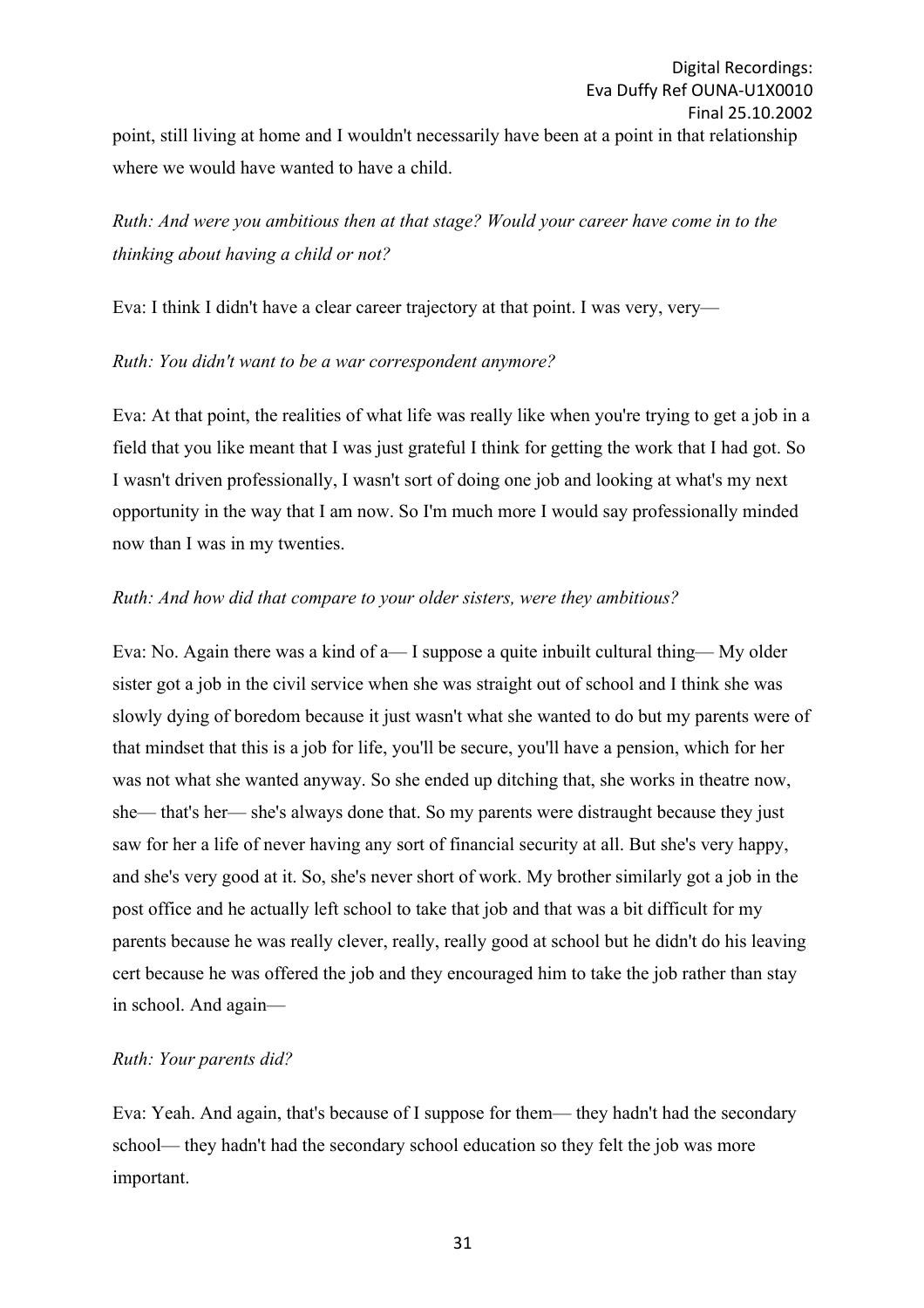Eva: Absolutely, yeah.

*the job offer anyway.*

*Ruth: And did he feel [indec - cough] or was he happy enough?*

Eva: He's not somebody who expresses regret really very much. I think he'd have liked to have stayed on in school. I don't think he felt like he had a choice. Because once your dad says to you, you're taking this job, then you're you know, sixteen or seventeen—

*Ruth: And it was quite late in the century for that sort of decision, I think it might have been a little bit unusual, you know?*

Eva: Perhaps, but I think again—

*Ruth: Was that the '80s maybe?*

Eva: Yeah he would have been— he would have been late '80s—

*Ruth: Although there weren't many jobs in the '80s, were there?*

Eva: No and I think that was a huge factor [indec]

*Ruth: They probably would rather he had a job than go to university and then leave the country.*

Eva: Absolutely and where we were from in Finglas was an area that at that time had a really bad reputation, so it did affect your career options.

*Ruth: Bad reputation as in 'good-for-nothing, don't work kind of people,' is it?*

Eva: Yeah and it had a really big drugs problem. There was a heroin epidemic so I think there was a fear of my parents that that as well would be taken into account when my brother went looking for jobs. Because it was, you're right, it was difficult to get jobs at that point.

[00:55:21]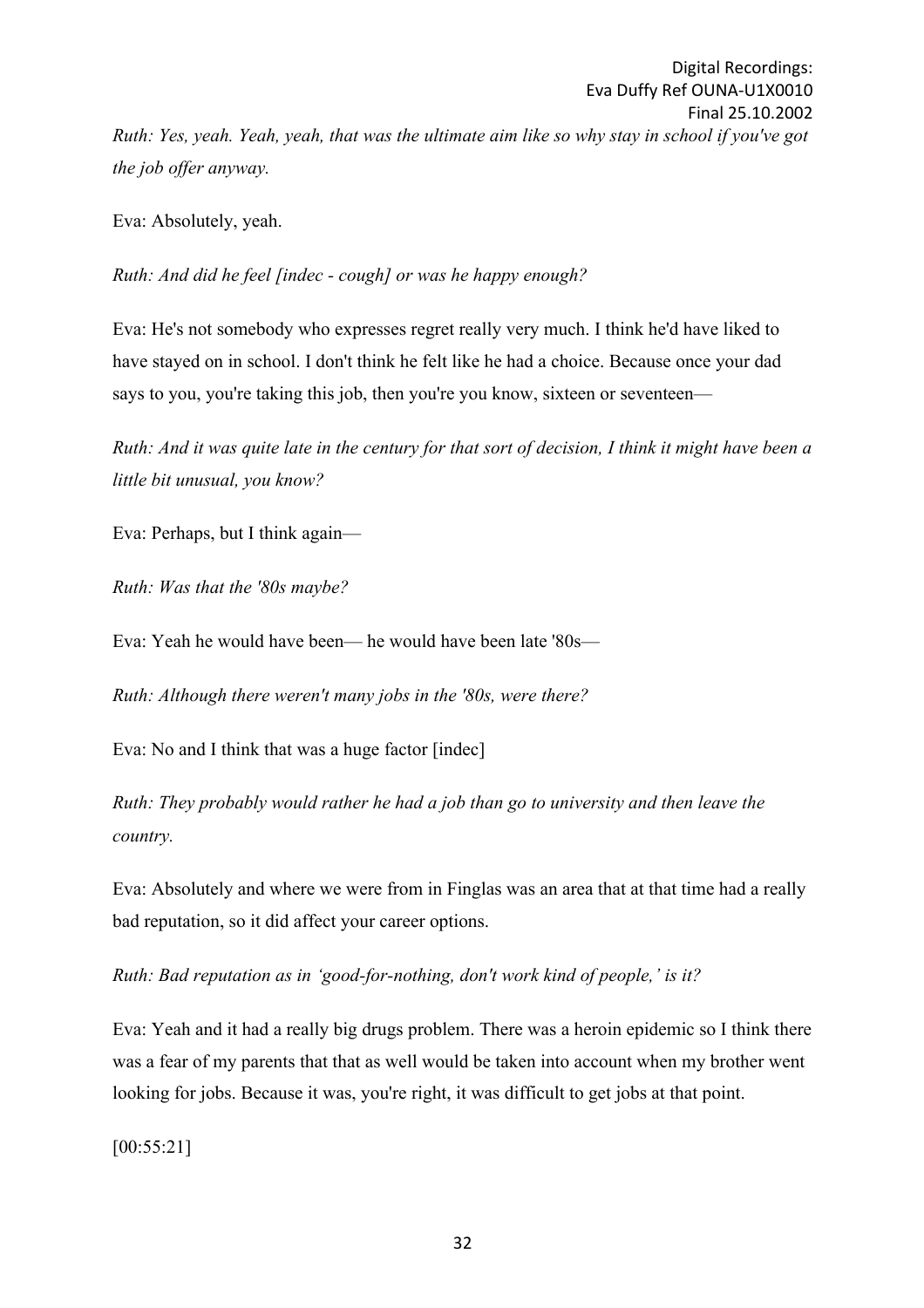Eva: So my sister Jenny came to England for a few years because she couldn't get a job at home [cough]. So she worked in London in the betting shops and then that was her thing so when she came back to Ireland, she'd always find work in that line and again I think I mentioned earlier, she was very much like my mother, very, very gregarious, very sociable so it was an absolute given that she'd end up in a job that involved—

*Ruth: Customer service and people.*

Eva: — working with other people, yeah. So she absolutely thrived on it.

*Ruth: So you met serious boyfriend number two?*

Eva: Yes.

*Ruth: And you jumped straight into the being together for twenty years but just to take you back a little bit— So you were corresponding, it was romantic, there were letters and you decided to make the big move to Northampton?*

Eva: Yes.

*Ruth: And how did that go?*

Eva: It was— it was a very successful relationship.

*Ruth: Did you move in with him or did you get your own—*

Eva: I did.

*Ruth: You did move straight in with him?*

Eva: Moved straight in with him, yes. And again, because I wasn't living at home, it was a lot easier for me to come to Northampton and move in with my boyfriend, living in sin as it would have been seen as.

*Ruth: How long were you together before you moved to Northampton and set up home?*

Eva: Probably about a year.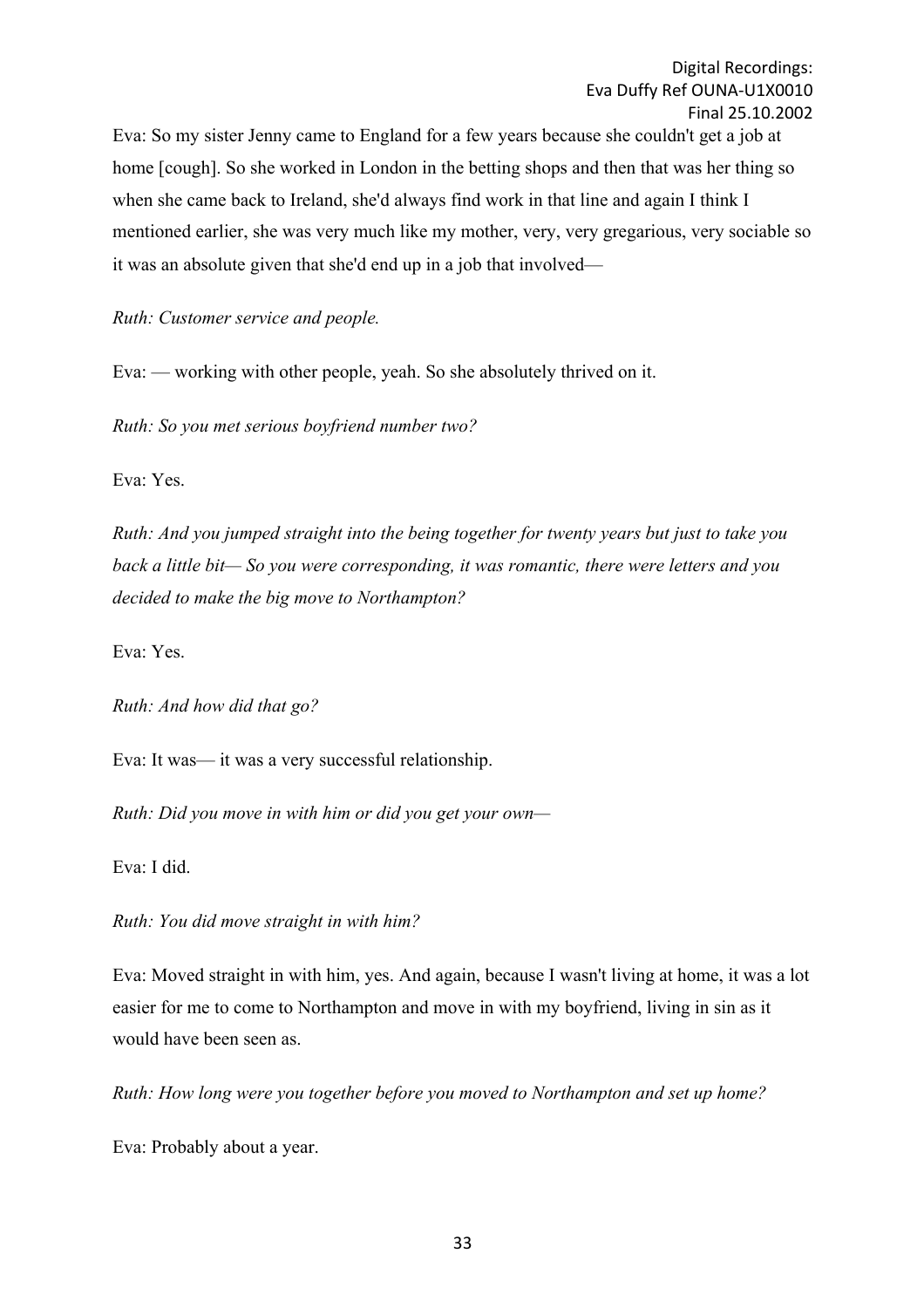## *Ruth: A year, kind of long distance?*

Eva: Yeah and I remember thinking at the time I was just going to see how it worked out. I wasn't going with a view that this was a longterm thing, it was that I'll see what its like and if I don't like it, I'll come back.

*Ruth: So you were sort of setting those safety valves around it, I guess?*

## Eva: Yeah.

*Ruth: And tell me more. What was he like, what did he do for a living, how did your life go in Northampton?*

Eva: Yeah, Northampton was— that was grand. It was a bit of a culture shock because I was used to a capital city with so much culture and Northampton was not like that at all.

## *Ruth: What was it like?*

Eva: It was— It's a town that's kind of slowly dying as a result of various economic policies of local authorities and out of town retail things so it's— it's a place that I think can be best described as having a massive inferiority complex. So the people who live there I don't think value it very much but it's— it does have a lot of culture historically.

## *Ruth: What does it look like as a town?*

Eva: It looks like a very typical English midlands town.

## *Ruth: Old or—*

Eva: Yeah, it's a very old town so you've got your mixture of really very, very old architecture and then like your town hall kind of thing— the guild hall which is very grand, lots of really old churches, that sort of thing mixed in with your very ugly nineteen sixties, seventies' growth, sort of stuff.

## *Ruth: And what year did you move to Northampton?*

Eva: I'm not great on years so [laughs] it was probably roughly say '94 perhaps.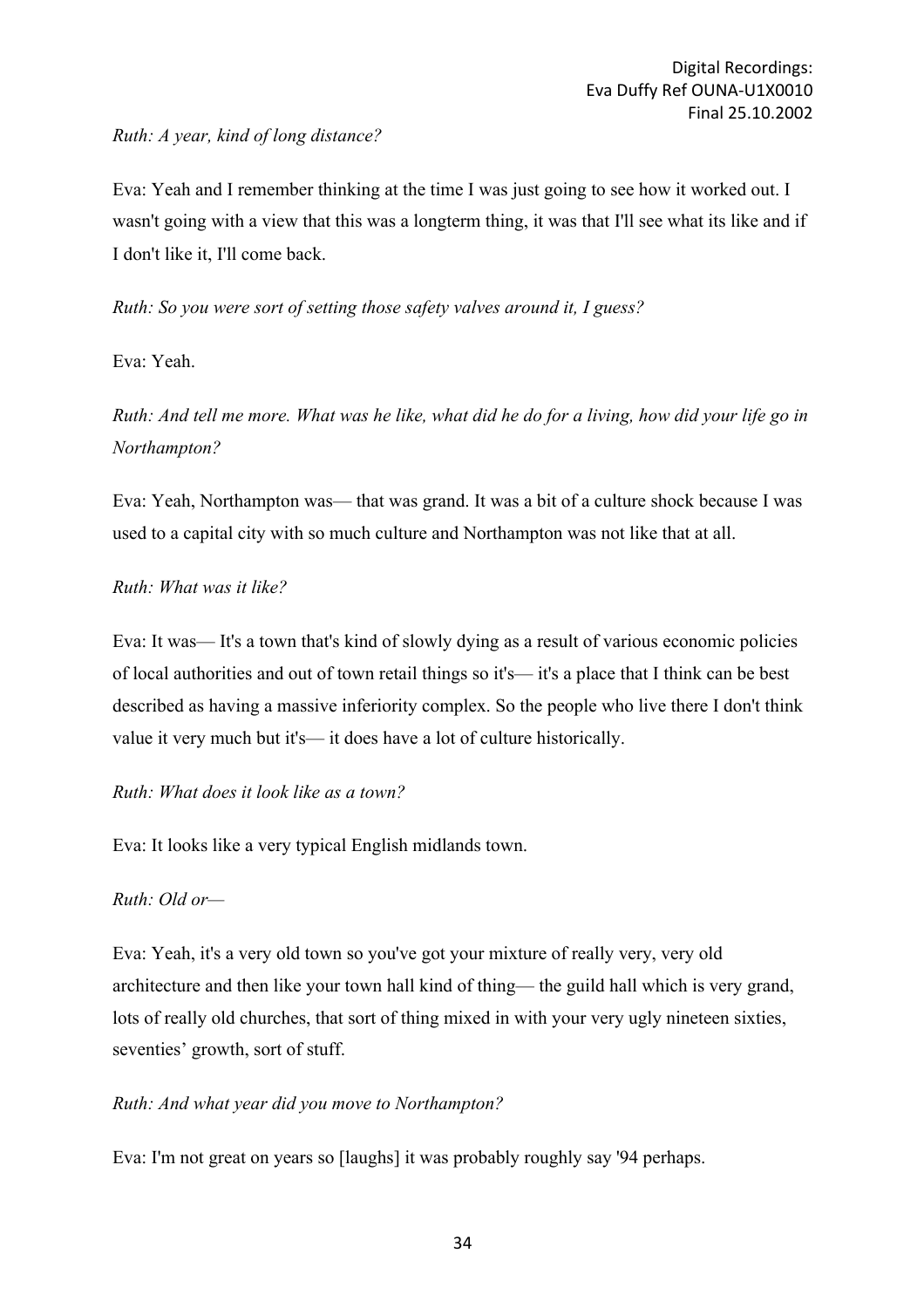*Ruth: Pre-Labour then.*

Eva: Yes but—

## *Ruth: John Major years or something like that?*

Eva: It might have been, I don't know, I can't make that connection at all. But yes, the two funny you say that yeah, I would have been here when there was that euphoria around a Labour government.

## *Ruth: Yeah. So what did you do for work?*

Eva: I started off initially just getting the first job I could which was in a photography factory I suppose would be the best thing— It was one of these studios that does franchises all over the country so it was a national headquarters where these photographs would be processed. My job was in the post room, basically sending them out. So I wasn't there for very long because then I got a job at what was then the local health authority as a communications assistant. So that was moving away from journalism into corporate communications, that was the first job there. And since then, I've subsequently worked in corporate communications in local authority and NHS in Northampton until recently when I got offered this job in London.

### [00:59:35]

*Ruth: So what age are you now when you moved to Northampton?*

Eva: About 23, I think I was— 23, 24.

*Ruth: And you knew nobody there apart from your—*

Eva: No, nobody at all.

### *Ruth: How was that?*

Eva: It was a bit liberating on the one hand. I could do whatever I wanted, the world was my oyster effectively. There was— I had a real sense of not wanting to be the stereotypical Irish immigrant so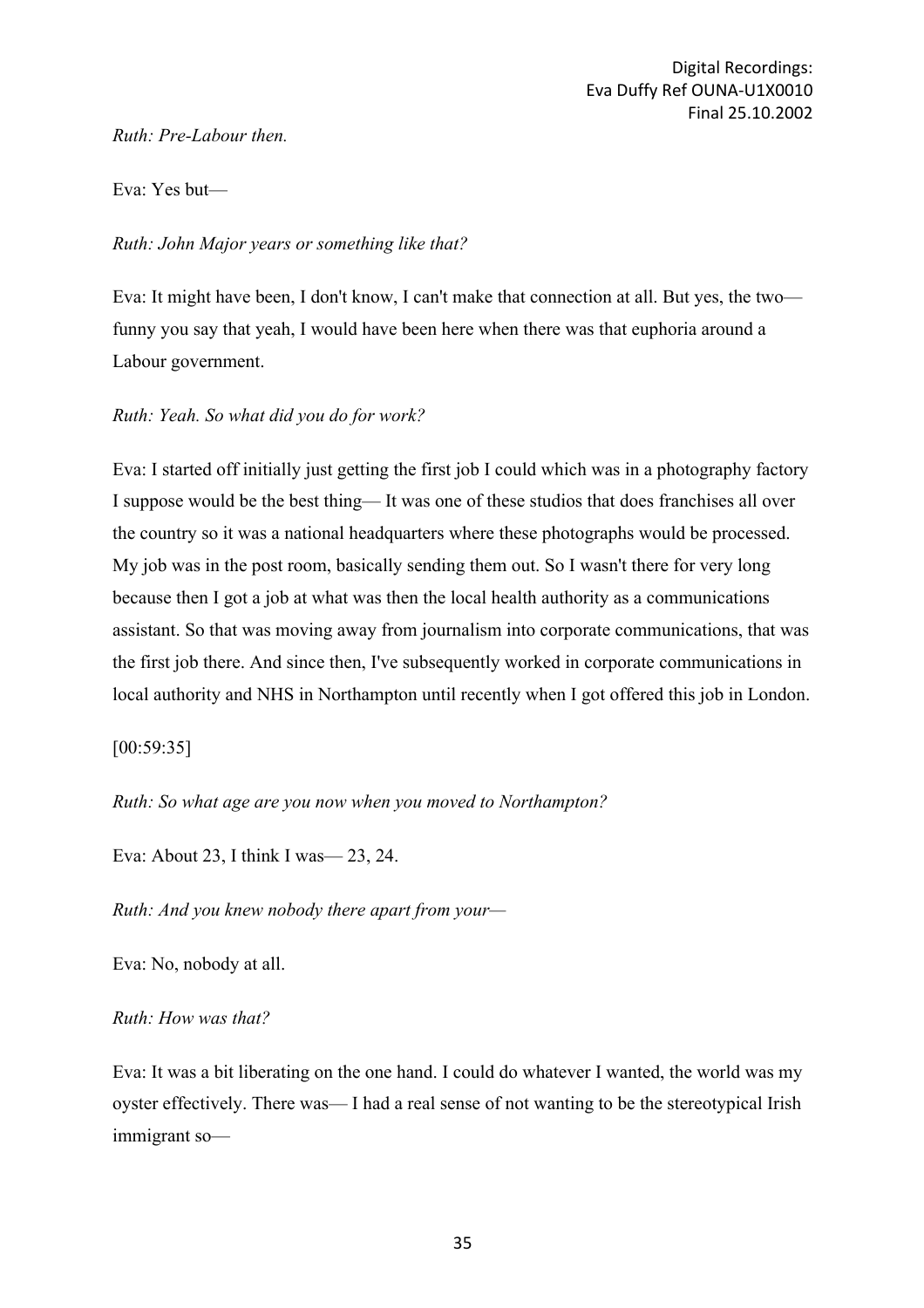*Ruth: What was that in your mind?*

Eva: [noise] I didn't want to go to the Irish pub—

*Ruth: Ah yes.*

Eva: I didn't want to hook up with all of the usual sort of suspects.

*Ruth: Is there an Irish community in Northampton?*

Eva: Yes, yes there is, and I remember my dad saying to me 'you should go to mass because you'll meet people there,' and I hadn't been to mass at any point as an adult in Dublin.

*Ruth: [indec] Once you left the family home or— Were your family religious?*

Eva: No, not at all, no.

*Ruth: So did your mum and dad go to mass?*

Eva: No, they didn't. They made— they kicked us out the door on Sunday mornings but we didn't actually go.

*Ruth: That's funny, why did they kick you out to go then?*

Eva: Because I suppose they felt they should—

*Ruth: Because the school and everything, was it?*

Eva: Yeah.

*Ruth: Ok, that's— So they sent you guys while you were still at home and then once you were old enough— Well you didn't go anyway—*

Eva: We didn't go, we'd pretend. And then we stopped the pretence of it after a while but my dad said to me that if I went—

*Ruth: He genuinely said go to mass because you'll meet some people—*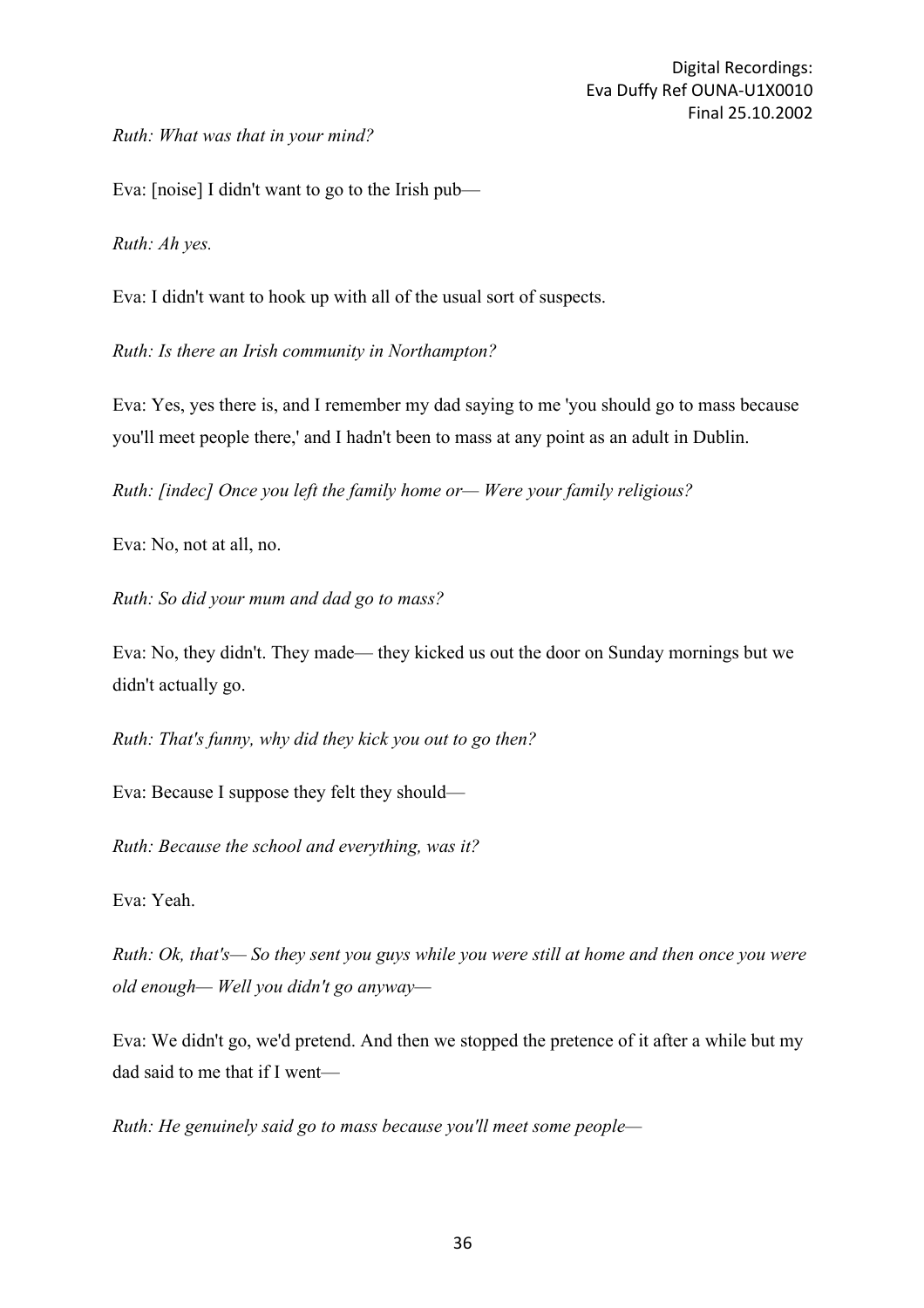Eva: 'Go to mass because you will actually— you'll meet people from the Irish community,' and he thought that would be a good thing for me to do. But because that was the opposite of what I wanted— I didn't want to go down that road of being stereotypically Irish in England so I actually avoided all of that sort of community. There was a— there is an Irish pub in Northampton called The Swan and the Helmet which is quite famously—

*Ruth: Does every Irish pub have to have a swan in its name? The Swan in Stockwell and The Swan and Helmet in Northampton, that's so interesting. [Laughter].*

Eva: And—

*Ruth: Have you been to the Swan in Stockwell?*

Eva: No.

*Ruth: So I can't ask you if the Swan and Helmet is similar then.*

Eva: The Swan and Helmet is a very, very nice pub.

*Ruth: Yes.*

Eva: But I actively avoided it and I—

*Ruth: Because it was full of Irish people?*

Eva: Yes, yeah. Absolutely full of Irish people. So in my mind, there was— I think one of the biggest problems that I had with it was that there were no other Dublin people. So all the Irish people were from Mayo and they were—

*Ruth: Like your family?*

Eva: Yes, and they were builders, or they were from the Midlands and they were nurses, and this tended to be the case; and I thought, 'there's nobody here like me, there's nobody from Dublin in Northampton.'

*Ruth: So in other words, you felt that it was very non-cosmopolitan?*

Eva: Oh, very much so.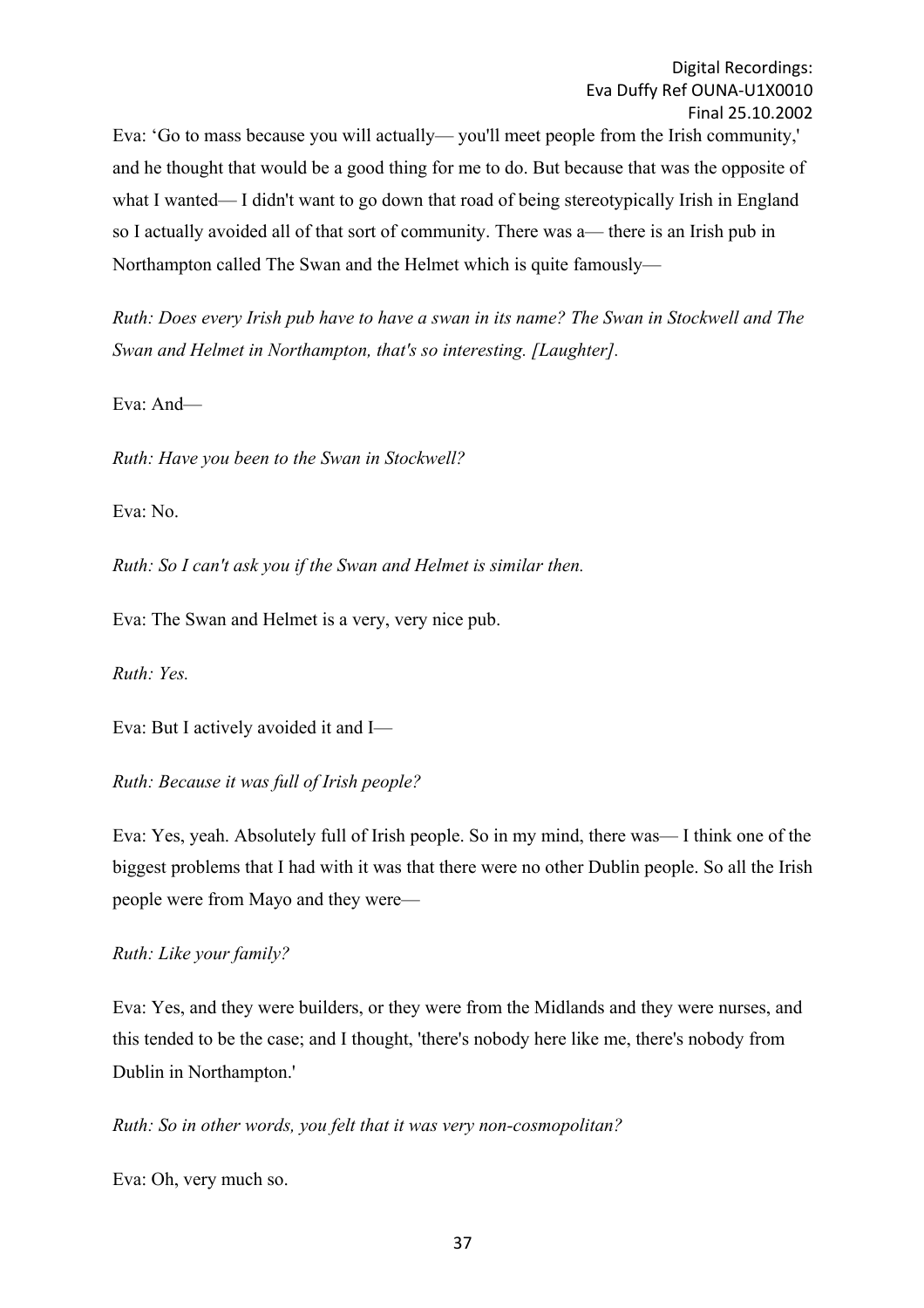## *Ruth: Like parochial?*

## Eva: Yeah.

*Ruth: That you wouldn't have things in common with the people you would meet apart from the fact that you were both roots in the west of Ireland.*

Eva: Exactly, yes and it very much ties in with what I sort of felt earlier— mentioned earlier about the folk music. That there was a type of Irishness that I didn't want to subscribe to because it didn't represent me as a young Dubliner and I didn't want to—

*Ruth: What was it about it that sort of turned you off? The music and the sort of folk culture?*

Eva: I think it was just because it wasn't cool, I wanted to be cool and I didn't think that was. And I suppose I didn't have enough appreciation of culture to recognise that it could be so [indec] comes with age and maturity— that there's more— there's room enough for everything, kind of thing.

*Ruth: I guess it's all personal taste isn't it?*

Eva: Yeah, yeah, but I just felt that it wasn't— the Irish community in Northampton didn't represent me.

*Ruth: And do you feel like you were— I mean I know you fell in love and that's why you moved to Northampton but had it been a thing for you wanting to leave Ireland?*

Eva: No, not at all, I was very, very happy in Dublin, I really—

*Ruth: So had you thought you would stay in Ireland your whole life?*

Eva: Yes, yes. I was never looking abroad wistfully thinking 'ah yeah, this place isn't for me.' Dublin was a fantastic city to grow up in and to be a teenager and a young adult in. It was really—

*Ruth: Lot's happening.*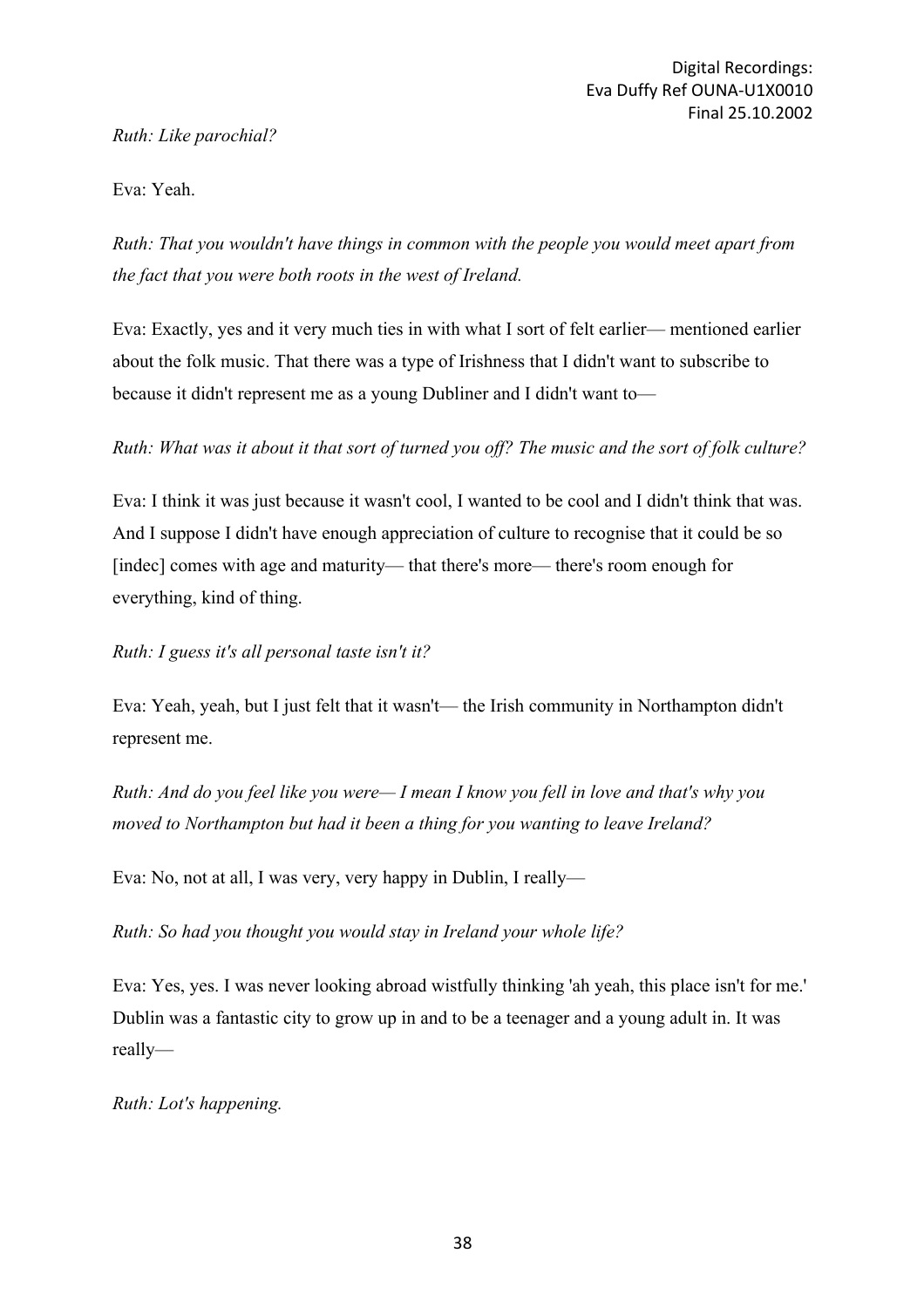Digital Recordings: Eva Duffy Ref OUNA-U1X0010 Final 25.10.2002 Eva: — just a wonderful experience. So when I left Dublin it was very much with the view that I can come back here whenever I want—

*Ruth: That didn't happen.*

[01:04:01]

Eva: It didn't happen because then I had children and—

*Ruth: So did you get married or did you just live together?*

Eva: No.

*Ruth: You lived together?*

Eva: And again, that's—

*Ruth: Was that a choice or?*

Eva: It was, it was part of me not wanting to be— conform and to be a stereotype I think. So we had three children and I think because of my family and the fact that by then I appreciated that having a family close together has its advantages, I had three of them in the space of four years.

### *Ruth: Are you still under 30 now?*

Eva: No, just about, let me think now. Again, I'm awful with ages. So the youngest is eleven, the oldest is fifteen. So she's fifteen, I'm 47 this year, so I'd have been 31 when I was pregnant, 32 possibly.

*Ruth: So you weren't that young. You were together quite a while then before you had children.*

Eva: We were, yeah. And again because it wasn't something that was a big driver for me to settle down and have children, I was just happy doing stuff so the first one was— not an accident as such, I wasn't actively preventing pregnancy, it was kind of a 'ah we'll see what happens, if I get pregnant.'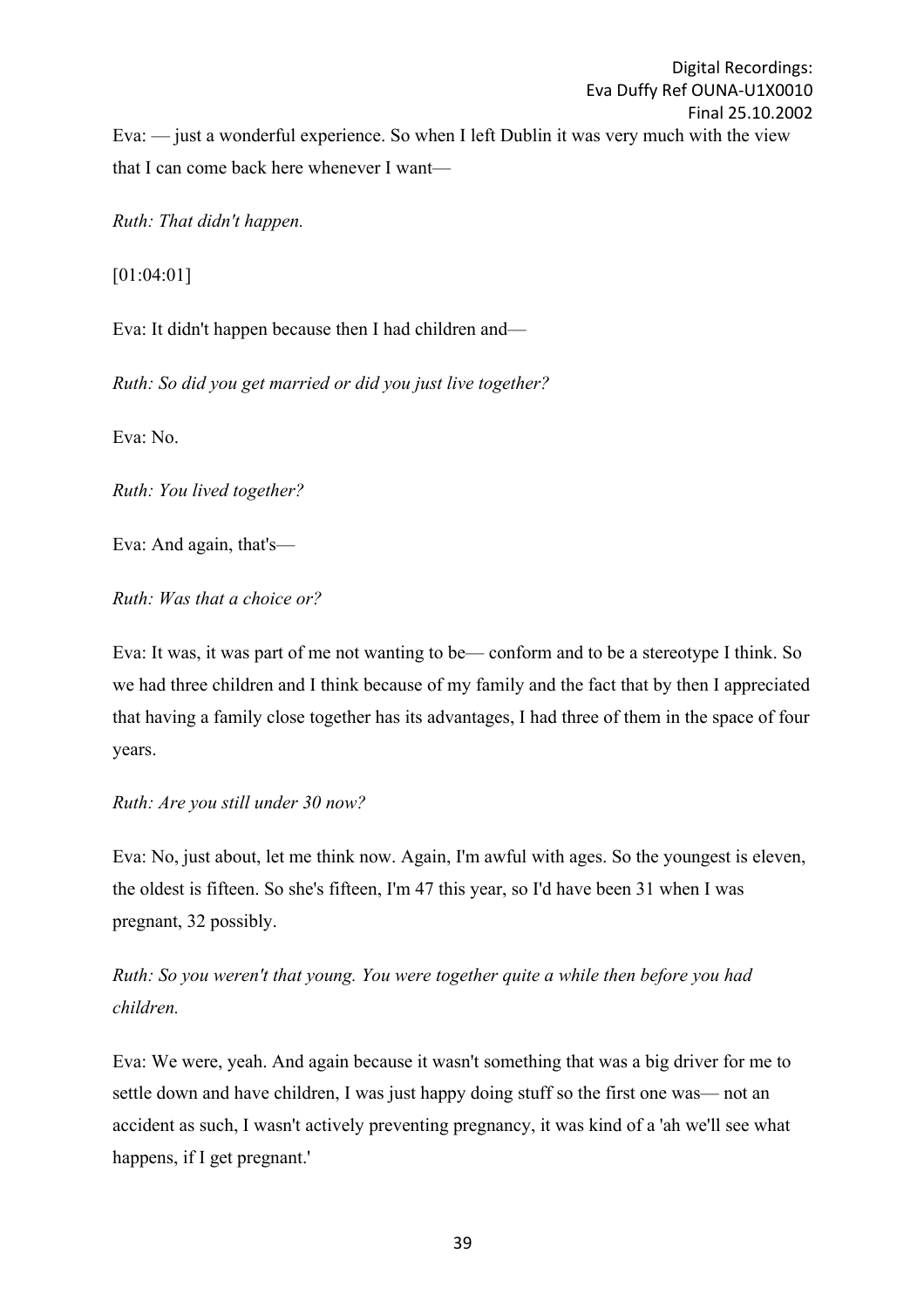*Ruth: So you were sort of thinking about it though?*

Eva: Yeah, if it happens, it'll be grand and if I don't get pregnant, that'll be grand as well.

*Ruth: And was it something you talked about together?*

Eva: Yes, yeah. It became-

*Ruth: That way, let's just see if—*

Eva: When I came to England, I started taking the pill and I couldn't believe how accessible birth control was here.

*Ruth: Was it very different then?*

Eva: Very, very much so and there was no sense [laughs] of needing to be embarrassed.

*Ruth: So this is the mid-nineties, yeah?*

Eva: Yeah. And that was quite remarkable to me. I found that— that you could get it for free other than paying your prescription charge— That was, that was [laughs] obviously hugely welcome because it was saving a lot of money but I was just really surprised by it, the fact that this was accessible and nobody made a judgement.

*Ruth: So do you think that people still were making a judgement in the Dublin of the midnineties if you— Where would you go in Dublin? Did you— You'd go to a family planning clinic or a—*

Eva: So I didn't even get to the point of having that option because I was using condoms when I was—

*Ruth: So you didn't even think about going to because you felt like it would be awkward?*

Eva: Yes, yeah.

*Ruth: Was that something like in Dublin you would have talked to your girlfriends about or—*

Eva: No.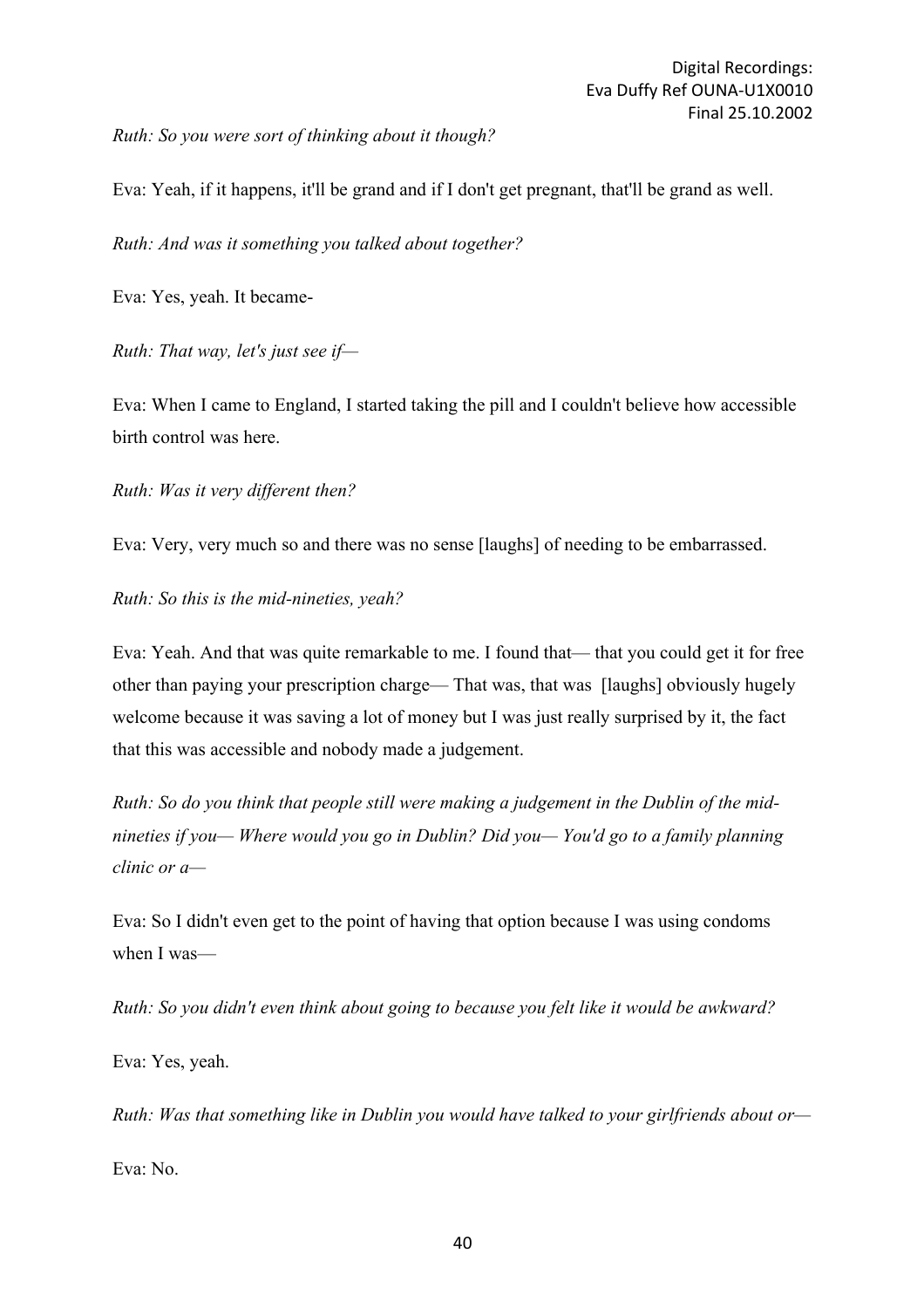*Ruth: You didn't talk, you didn't ask?*

Eva: No, no. I didn't.

*Ruth: You just kind worried along on your own.*

Eva: [Laughs]. Yes.

*Ruth: I'm just interested, would you have been able to read about that in magazines in Ireland?*

Eva: Yes, I certainly knew about what was— how—

*Ruth: You'd have been able to go and get the pill if you needed to.*

Eva: Yes, yeah. And when I was here actually at one point, I did need to get the morning after pill. Before I moved over but when we were seeing each other. And that again was something that — it surprised me. The lack of needing— I didn't need to give an explanation; as to why I needed it.

### *Ruth: Because you— it was here— in Northampton—*

Eva: It was in England, yes, so I thought I'd have to go along and be all contrite: 'I'm sorry, it won't happen again,' and it wasn't at all, because the doctor wasn't interested in my personal circumstances, he was just addressing a need. So there was no lecture which I was what I was expecting.

*Ruth: Gosh, so Dublin really wasn't— was still in your perception anyway quite judgemental about contraception?*

Eva: Yes, I think so, yeah. So even though it was cosmopolitan in some ways, as far as sex goes and certainly even I think how women were perceived, it was still quite some way to go, I think, yeah. And certainly in terms of contraception I think coming to England made me feel much more grown up, much more in control of my choices. That I had choices that I wouldn't necessarily have felt I had in Ireland.

[01:08:15]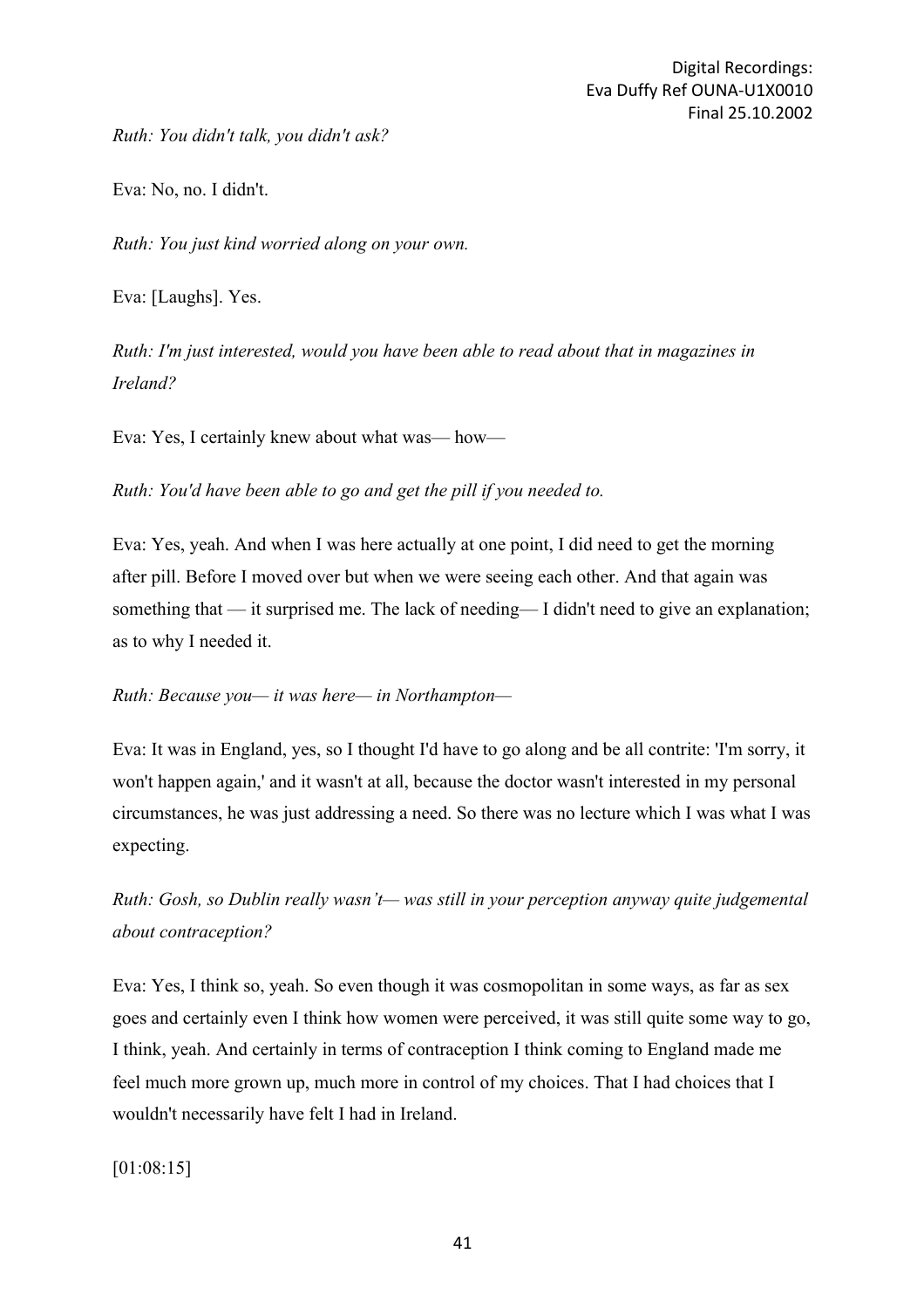*Ruth: So there was still quite a difference then being a woman in Ireland in the '90s and being a woman here in the UK?*

Eva: Yeah, I think Ireland at that point, it was on— it was a really almost like place shifting. So there was very much people of my generation who were— had— were exposed to things that were happening in the world and had expectations around what was acceptable. And you had my parents' generation who— Although my parents were quite liberal in an awful lot of things, in other ways they weren't. In areas around how women should compose themselves and carry themselves.

### *Ruth: They were a little bit old fashioned in that way, were they?*

Eva: Yes, yeah. And society at large was. And still very much a sort of victim-blaming for any sort of crimes that involved a woman as a victim. That would have been the default: 'Well, what was she doing there?' 'Well, what was she wearing that for?' I know that's probably not dissimilar to how a lot of places would have been at the time and some— in some cases, it's still the case but it would have been absolutely a default reaction to finding out that somebody had been a victim of a crime.

*Ruth: And like was that very different then when you went to college and met people more your own age or met the kind of lecturers and the faculty there if you like?*

Eva: I think for me what was different was seeing women in academic roles. So obviously we'd had female teachers before but—

### *Ruth: They were operating in a church school I suppose?*

Eva: Yes, yes, and so to be in an environment where women had very, very— I suppose very serious jobs, that was really— really quite cool. It felt very cool at the time.

*Ruth: I suppose I'm also thinking like was there a class difference, you know, in terms of the attitudes to women and sexuality? That's I suppose partly what I'm asking about the difference maybe between your family's attitudes and people from Finglas and then going to I suppose higher education and—*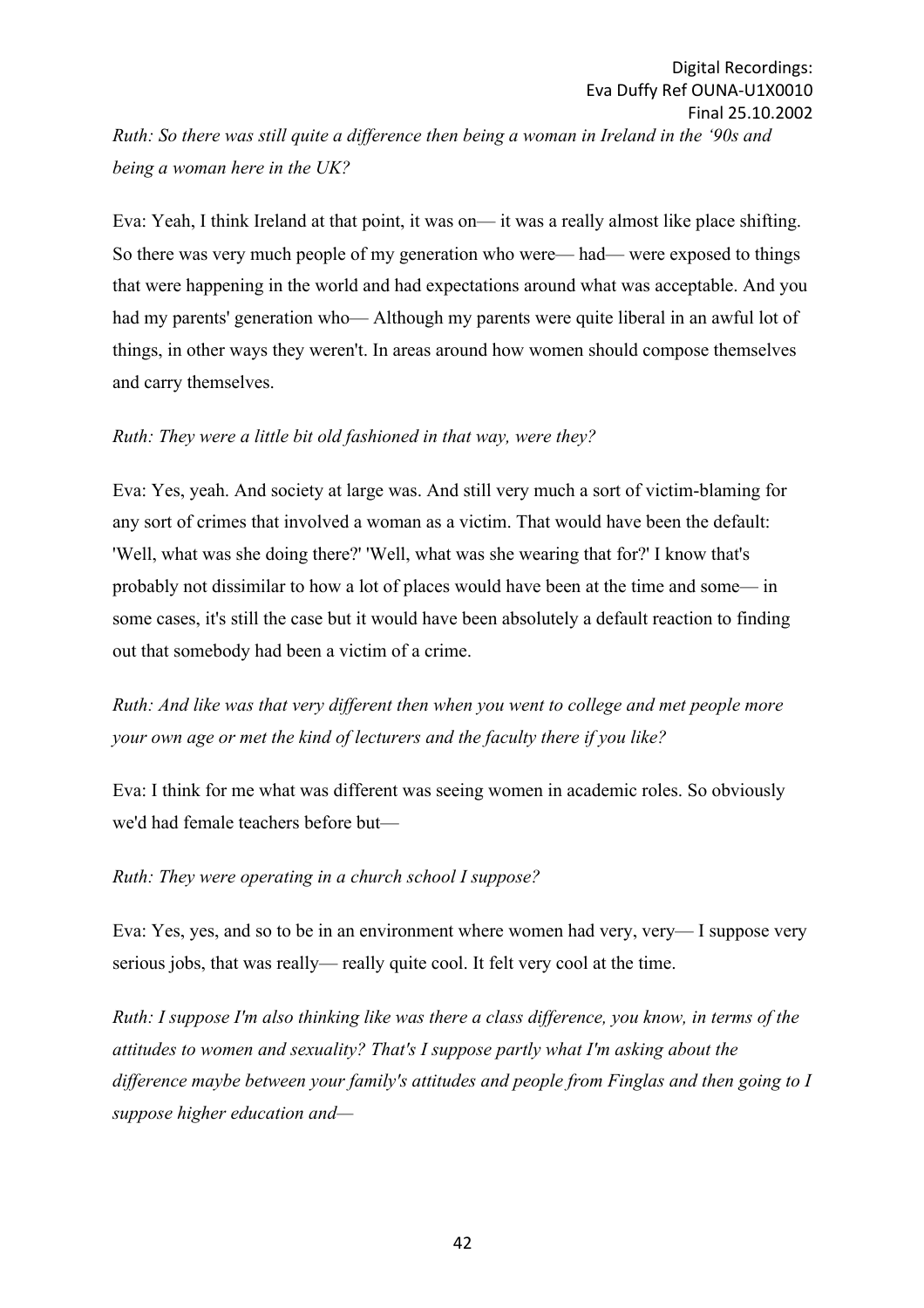Eva: Yeah, I think there would have been. I do remember, there was one woman in my course who had previously studied something like gender politics as a degree. And I remember thinking that that was something that was— I wouldn't have had the vocabulary for this at the time but it was a mark of her privilege I suppose that she could study that because I remember thinking, 'how are you going to get a job out of that?' So for me study—

*Ruth: You were doing practical journalism.*

Eva: Exactly yeah, so when you were studying, it was because it was going to be what got you your job.

*Ruth: So you actually had a lot of your parents' like stuff drilled in to you?*

Eva: Yes, yes, very much so. [Laughs].

[01:11:15]

*Ruth: I mean we're nearly at your kind of— we're nearly around 30 now but it'd be great just to— if you want to go on a little bit. As a project, we're interested in those sort of formative years from fifteen to about 30 but I don't want to leave it up, up in the air.*

Eva: No, well I think the interesting thing about my thirties was that I was a mother then and I was a mother in a country where I had no family and all the isolation that goes along with that. My mam had died by the time I had children so—

*Ruth: So what age were you when your mum died?*

Eva: Ah [laughs]. I really am awful with ages. I was in my twenties, I'm not sure exactly how old I would have been.

*Ruth: So you were living in Northampton when your mother died. And was it expected?*

Eva: No, it was very sudden, she hadn't been ill. So it was unexpected and sudden and it absolutely—

*Ruth: And was she— what was she? in her late fifties?*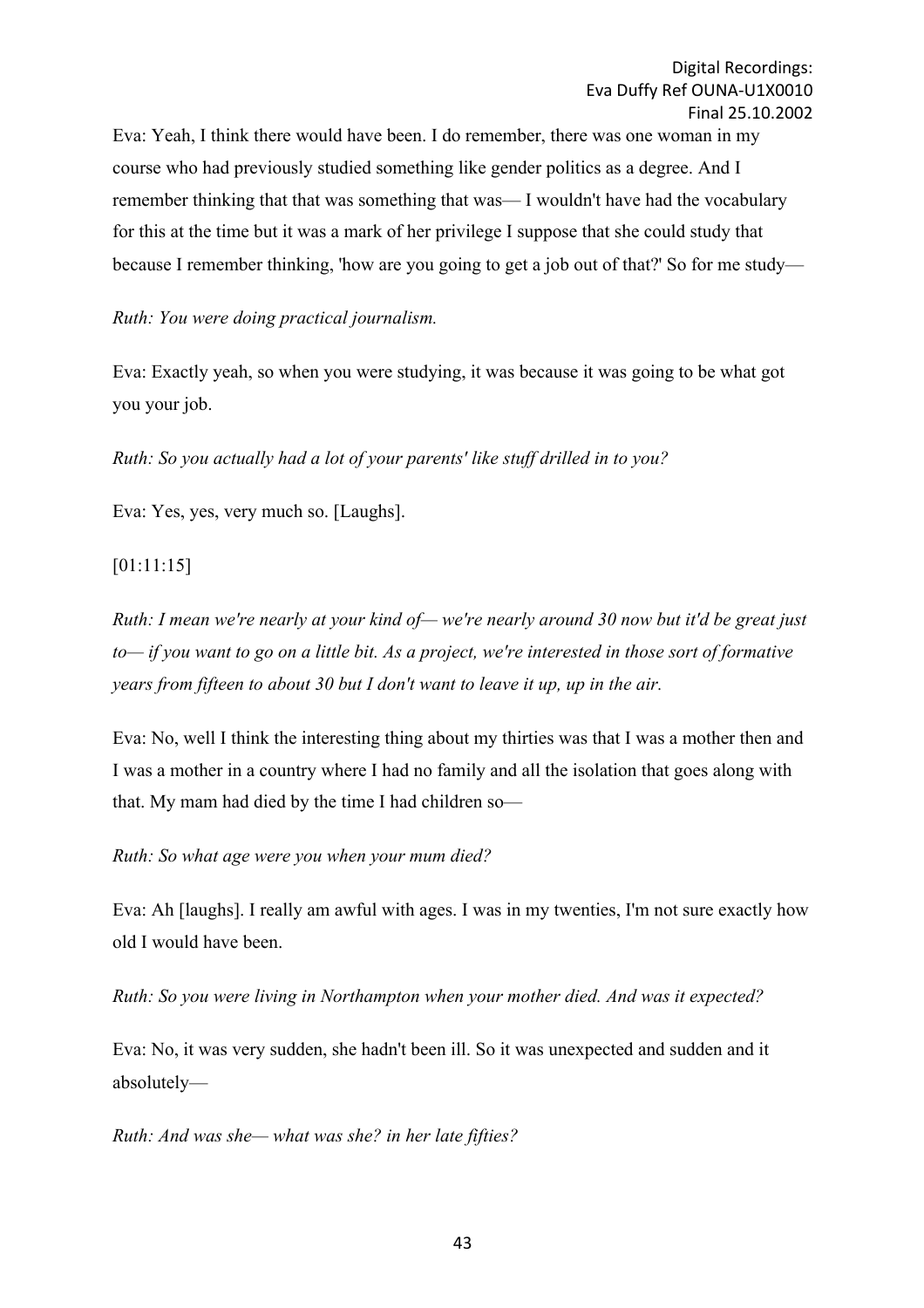Eva: She was 62. It was her heart, but we hadn't been aware of the fact that there was an issue with her heart and it very much fractured our family, quite immensely. And it's not until my dad died last year that actually the process of grieving my dad has helped to heal some of the wounds that were left from my mam's death and I think it wasn't until my dad died in a very expected way that we realised how badly we coped with when my mam died.

*Ruth: And when you said 'fractured the family,' can you talk about what that was like? Or is too hard?*

Eva: I can't— [background noise]— there's stuff that I don't want to talk about because it's not fair on the rest of the family, other than to say there was a lot of unresolved issues for us. And I suppose the thing about it being so sudden was that we were all sort of left adrift emotionally. But because there were other issues, I think my dad perhaps felt like he wasn't able to comfort us in the way that a parent should comfort their children when a parent dies. I think we all just did our best to deal with it but there was an awful lot of unresolved emotional stuff.

*Ruth: And who was at home with your dad then? Was he— was he on his own in the house or—*

Eva: No, my youngest sister was still living at home at that point.

*Ruth: What age would she have been about, was she a teenager like?*

Eva: She was early twenties.

*Ruth: Okay.*

Eva: Yeah. But I don't particularly really want to talk about my mam's death too much or the stuff around that.

### *Ruth: That's fine.*

Eva: Other than to say, as I said, when my dad died it kind of really helped us to come to terms with what grief actually is and I think we all individually had the same realisation that 'okay, this has helped in some ways.' That my dad dying was something that brought us all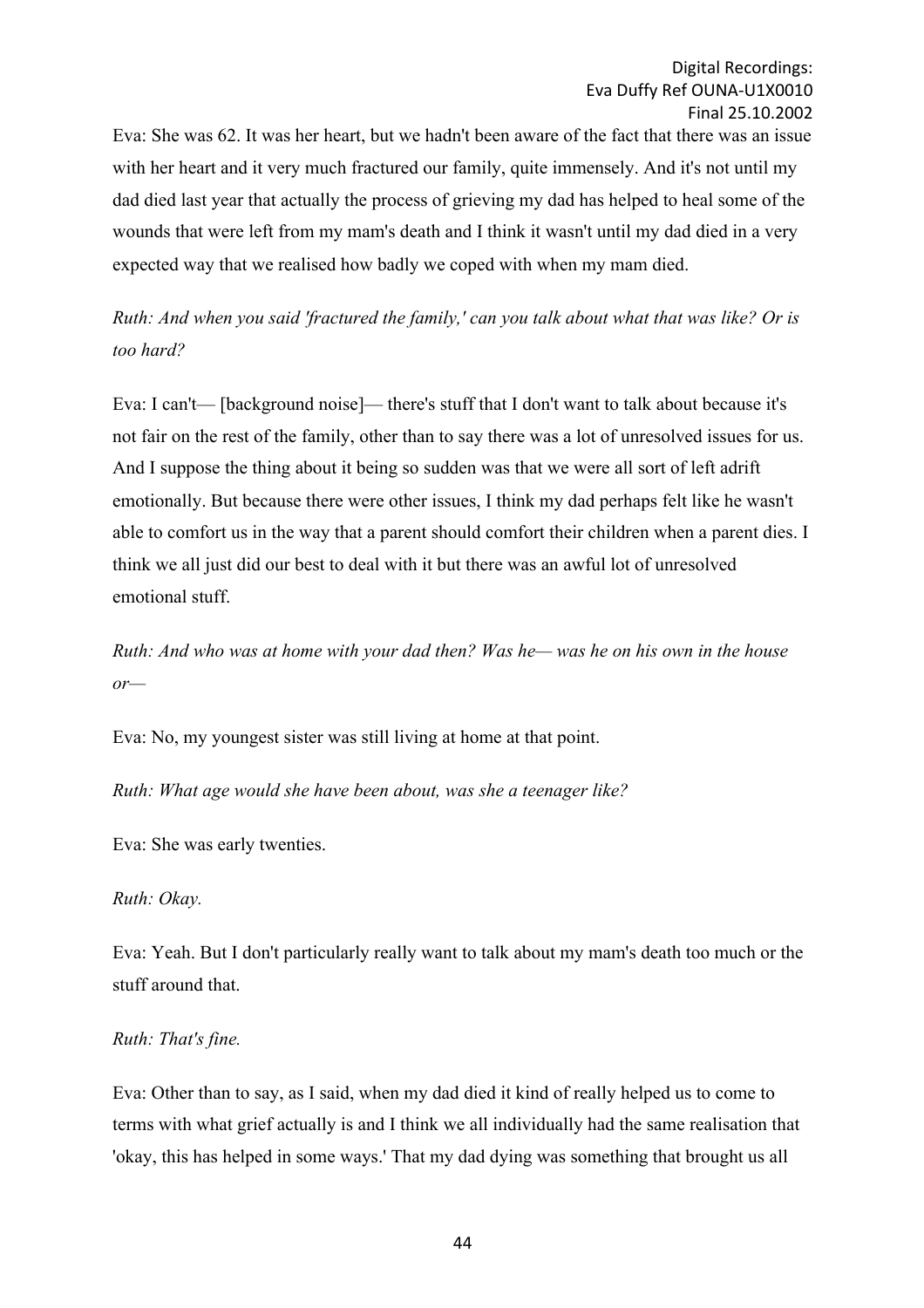very much together for a period of time when we had to rally round because he was very sick for a while. He was ill but still self-sufficient for a long time but then there was a very rapid period where he wasn't able to look after himself so much so—

[phone rings and recording paused]

[01:15:00]

*Ruth: So we just had a pause in the recording and we're back now, talking to Eva about being a mother in Northampton and what that was like.*

Eva: So with my first daughter, I felt for the first time since I moved to England, very isolated. My own mother had died some years beforehand so I felt like there was a wealth of expertise that I didn't have access to and my partner's family didn't live close to us so I felt very alone and I think my previous decision not to interact with the Irish community here was perhaps at that point very detrimental to me. I think I would have benefited enormously from having had some I suppose friendly faces to talk to at that point.

*Ruth: And why do you think maybe friends from the Irish community, rather than just friends in general?*

Eva: I think maybe because there's certain experiences that mean more if you're Irish. And I can— I don't know if I can articulate it actually but I think growing up in an Irish family, I think is different to growing up in an English and I suppose there's a whole thing about the Irish mammy and this Irish matriarch who's just the— the absolute centre of the family, who holds the family together.

## *Ruth: And that was your mam?*

Eva: Yes, yes and to the extent where the whole concept of the `irish mammy' is something that people will laugh about and that, you know, because the idea of this woman who is such a feeder and a looker-after of everybody and I felt I suppose that I didn't have my mother there to help me be the sort of mother—

## *Ruth: Did you want to be that person yourself?*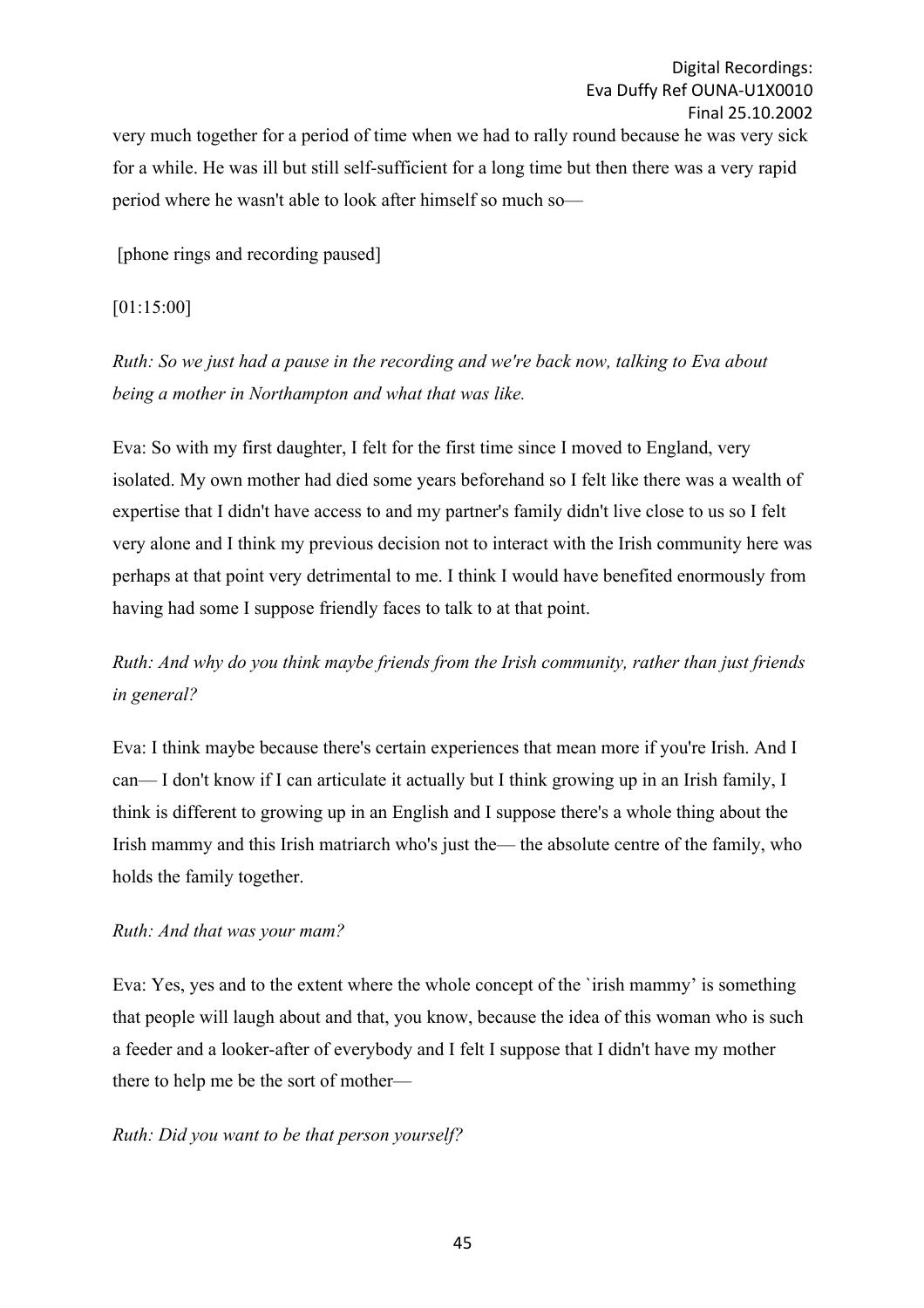Eva: I did I wanted to be the soul-nurturing mother, yes.

### *Ruth: And did that come easy?*

Eva: I was surprised I suppose by how fiercely protective I was of this child. I wasn't surprised at how much I loved her but by how protective I felt of her and how suddenly the world seemed much more dangerous, all these risks and threats and I had to protect her from them. But alongside it— I made every— I made lots of efforts to socialise so I went to things like baby swimming groups and baby massage and these things but I— there was a touch of postnatal depression and I'm quite sure that the isolation was a big part of that. When I subsequently had my third pregnancy, I developed antenatal depression. I knew it was antenatal depression because I knew what postnatal depression felt like and this was exactly the same except this was—

### *Ruth: Earlier—*

Eva: — while I was still pregnant. And I was genuinely shocked, I didn't even know there was such a thing as antenatal depression.

*Ruth: Had you sought help for the postnatal depression beforehand?*

Eva: I had been scored and —

*Ruth: Oh on the scale that the health visitor does?*

Eva: Yes, exactly, yes. And then recognised—

*Ruth: Did they give you support or—*

Eva: I wasn't in a category that would have required any sort of medical intervention. She basically just kept an eye on me and I think—

*Ruth: She came and visited you?*

Eva: She did and she felt I was coping, which I was on a day-to-day basis, I was just more sad than anything I think. It wasn't helped by the fact that I really, really struggled to breastfeed but I was absolutely determined to do it.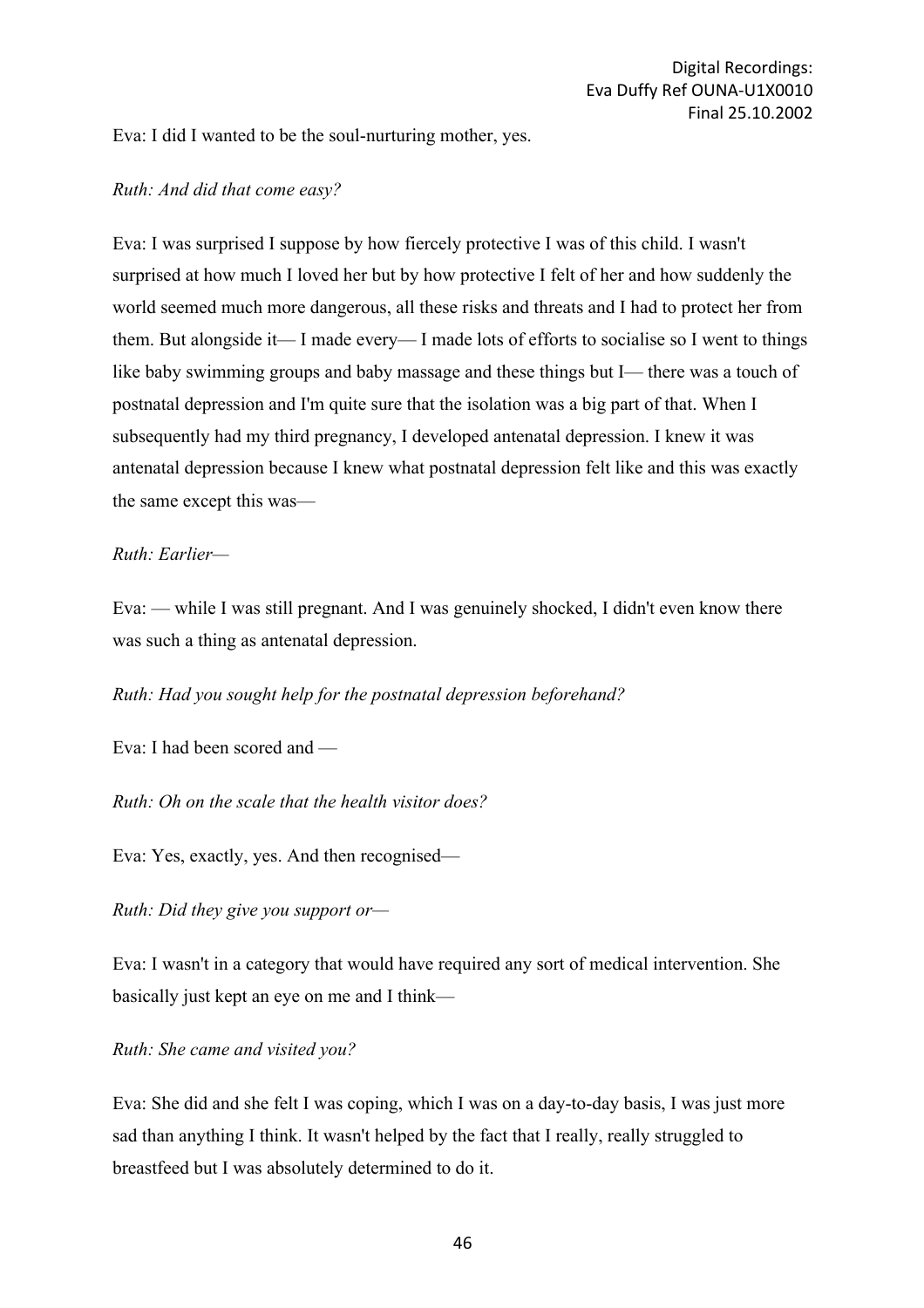## *Ruth: Did your mother breastfeed?*

Eva: No, she didn't, no, we were all bottle fed.

## *Ruth: But you wanted to do it because you felt it was the thing to do or—*

Eva: I kind of felt that I was embarrassed by the fact that I couldn't do it because I felt there's nothing I haven't been able to do in my life. I wanted to study this thing, I studied it and I studied it really well. I wanted to do these jobs and I did them really well. I got offered every job interview I ever went to, I was offered the job. So to be in a position whereby there was something that I couldn't do, I couldn't master this thing that was supposed to be natural.

## *Ruth: Sense of self was—*

Eva: It just felt like the first failure, as a parent with not even being able to feed my own child which should be the most fundamental thing you should be able to do.

## *Ruth: Did you— were you able to talk to anybody about those feelings or—*

Eva: When I talked to people, it was more about the practicalities of the breastfeeding rather than how it was making me feel because I don't think I really teased it all out for myself at the time, I was just more focused on trying to feed her. In hindsight, I should have [laughs], I should have just given up because it wasn't as though I was failing her.

## *Ruth: How long did you keep persevering?*

Eva: I didn't stop, I kept going until she was weaned and—

## *Ruth: Tenacious lady!*

Eva: It was tenacious. It was the whole bleeding nipples thing, it was like having a cheese grater rubbed on them every time she latched on but I kept doing it.

### *Ruth: Is this your third child now or your first?*

Eva: This was the first one, the first one. The subsequent ones were grand because I knew what I was doing then, with the first one. And again I think it comes back to not having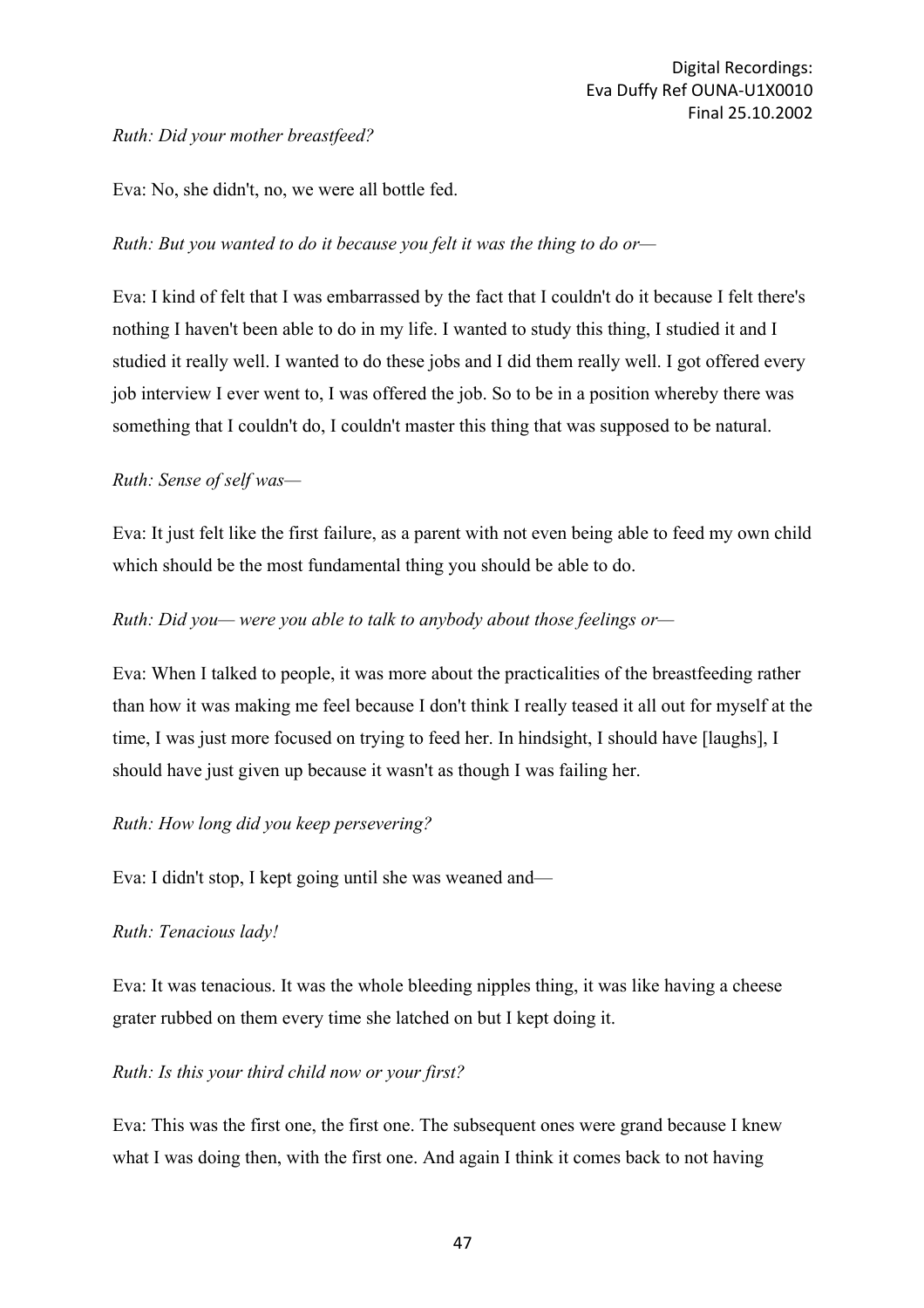somebody that I could ask these things. I didn't know to feed a baby and obviously I assumed the baby would know how to feed. So that was a bit of a shock, they're not born knowing that, they have to be taught how to do it. It was noticeable about— as well, in between having the children— by the time I was pregnant with the third child there had been cuts in public sector budgets to the extent that, even though I was diagnosed with postnatal depression, I had very little support throughout that pregnancy and subsequently.

## *Ruth: When you were antenatally depressed on the third child you mean?*

Eva: Yeah. What I would have thought would have been a flag for the health visitor to follow up after I was— had the child, there was actually very little surveillance of me at all or support there. And I could see there was a direct correlation between budgets and—

## *Ruth: And it was your third child I suppose so assumptions may have been made, yeah.*

Eva: Absolutely, yeah. I was very fortunate in that I had my GP who I just by coincidence registered with when I moved over, also happened to be the county lead for mental health in the GP sort of world. So I was really very lucky that I had his support and the whole issue around the antenatal pregnancy was managed very well.

## *Ruth: The antenatal depression?*

Eva: Sorry yes [laughs], the antenatal depression. So he was very good and my midwife was very good as well so I felt very well supported by them. But yeah. So that's the pregnancies, the middle one was quite uneventful really and he was my best feeder and he's now to this day, my best eater [laughs].

## *Ruth: He was relaxed.*

Eva: He was and I suppose because I was as well to some extent, there's— that's an element of it as well. So yeah, that's— they're grand so they're lovely.

### *Ruth: So fifteen, eleven, and one in the middle?*

Eva: Thirteen, yeah.

*Ruth: Ah lovely. And you stayed in the corporate communication field?*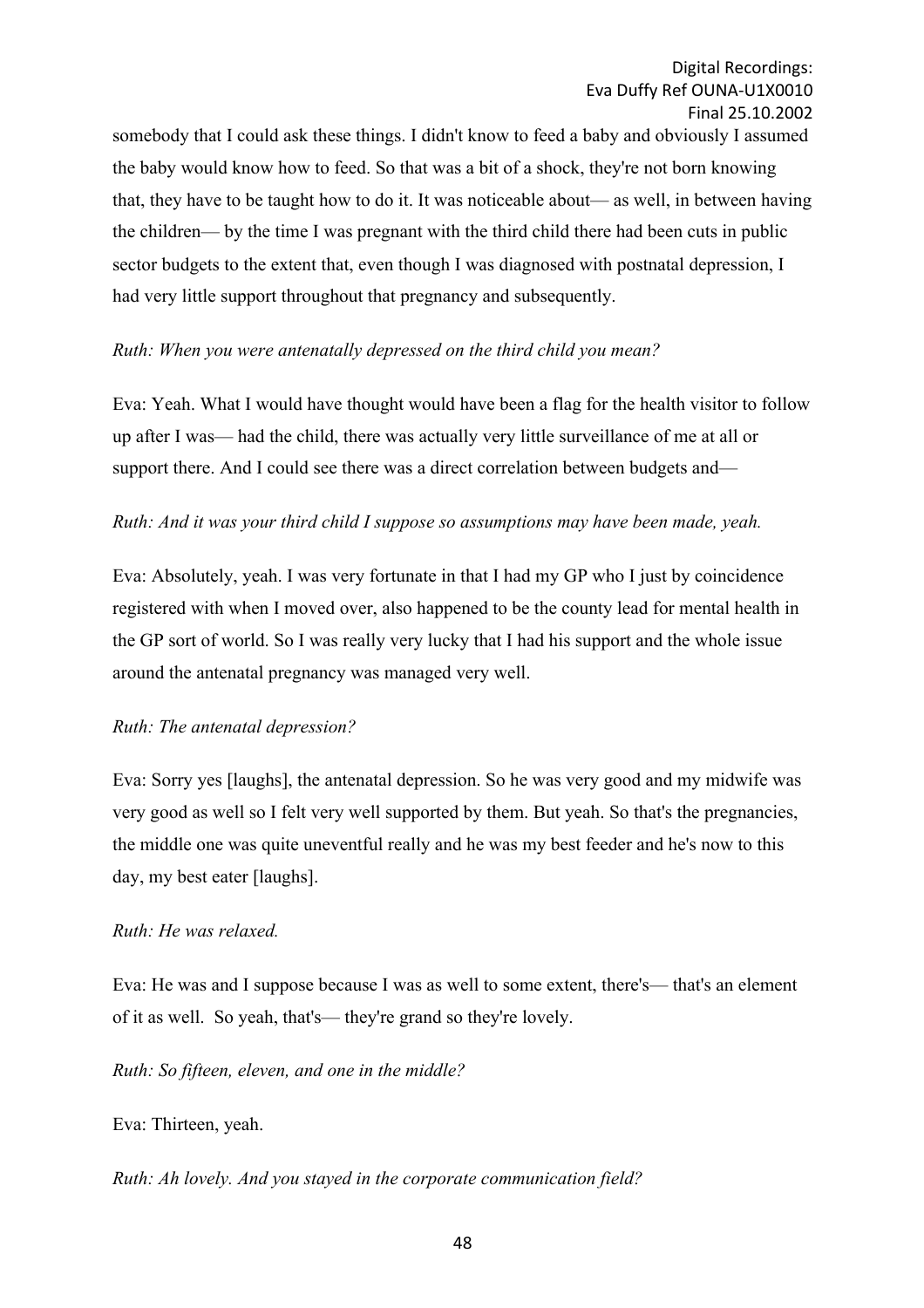### Eva: Yes.

### *Ruth: And so you— your career was important to you throughout?*

Eva: Not when the children were small, it was very much about— I stayed in the job for a very long time because it suited me to be there so I was thirteen years in one particular role while the children were very small. And it's only now that I had two of them in secondary school and the third one about to start that I started to look at what else could I be doing. So this is my first job in London, I wouldn't have been able to do this job when they were smaller. But `I kind of feel like, this is a bit of a renaissance for me. They don't need me in the same way, I don't have to do everything for them. Their needs are much more emotional now than physical. So it feels like I have a lot more freedom to think about what's right for me now.

## [01:23:10]

# *Ruth: And what sort of part has Ireland played in your life, do you think, you know? And I suppose— that's a question. And also has it changed over the years?*

Eva: I feel very, very Irish so I'm nearing the point where I'll have lived in England longer than I lived in Ireland but I still call Ireland home, I still call Dublin home. My dad dying last year has been a major issue for me because I now— for the first time, I don't have a family home to go back to. So when I go home, it will be staying with my sisters which is a goodwill thing rather than just an assumption that you're going to go home and stay in your parents' house. But I still very much feel Irish and Dublin feels like home. When my children were born, they all— I got Irish passports for them because that was really important for me. I've told them that although they were born in England, they were incubated in my body, which makes them more Irish than English [laughs]. It was Irish blood flowing through them.

### *Ruth: And how Irish do they feel?*

Eva: I think it depends on the circumstances [laughs].

*Ruth: Have they been back a lot or—*

Eva: They have. So they very much feel that that's—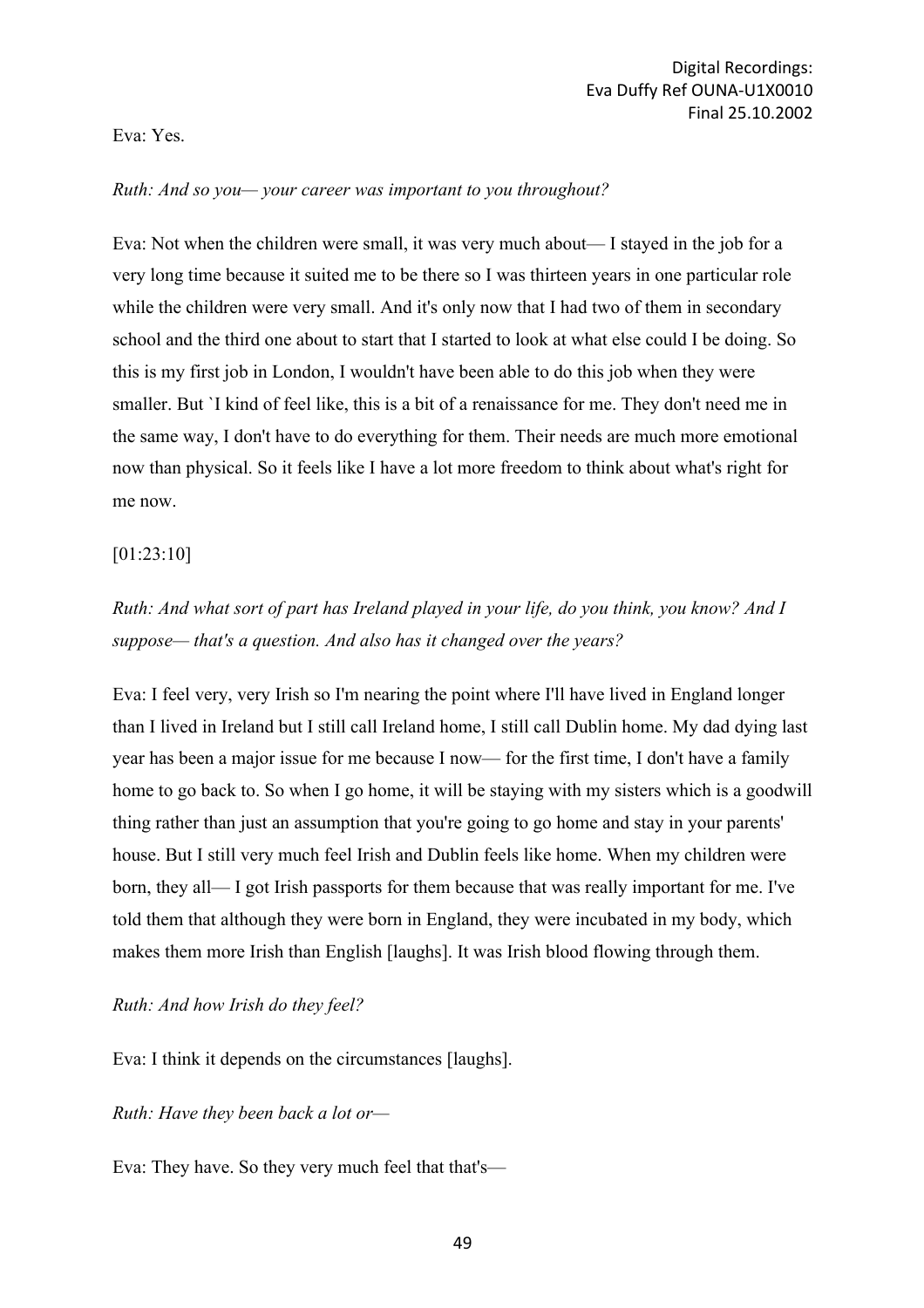Eva: They did while I had a home, my Dad's home, to take them back to. But they wouldn't have been there for entire summers.

## *Ruth: Yes. They'd go every year at least once?*

Eva: Yes, yeah. So they're— it's very much part of who they are. They will chop and change a little bit depending on what's most advantageous to them as to how Irish they feel. I've tried to secure a promise from my children that if they ever get to an international level at anything that they'll choose to represent Ireland but they said they won't make that promise [laughs].

*Ruth: So they're 'feet in both camps.'*

Eva: Absolutely, yeah.

*Ruth: And has Ireland become more important to you then over the years or has it always been at that level in your thinking?*

Eva: I think it's always been. It hasn't got more important but it hasn't diminished either in its importance so I very much identify as an Irish person and it's really important for me that my children have that heritage as well.

## *Ruth: Would you go back?*

Eva: [Sighs]. I'd go back— The practicalities of it, having children in school and also my one of my children has a medical condition that I know they wouldn't get the same quality of care in Ireland as they get here on the NHS so that's a really big factor for me. I think if it was just me and I didn't have any dependants, I would have gone back before now.

*Ruth: And why? What would have— I think that would be a nice place to end— what would have pulled you back to Ireland?*

Eva: Well, Ireland is home.

*Thank you very much for talking to me today. I really enjoyed it, I hope you've enjoyed it as well.*